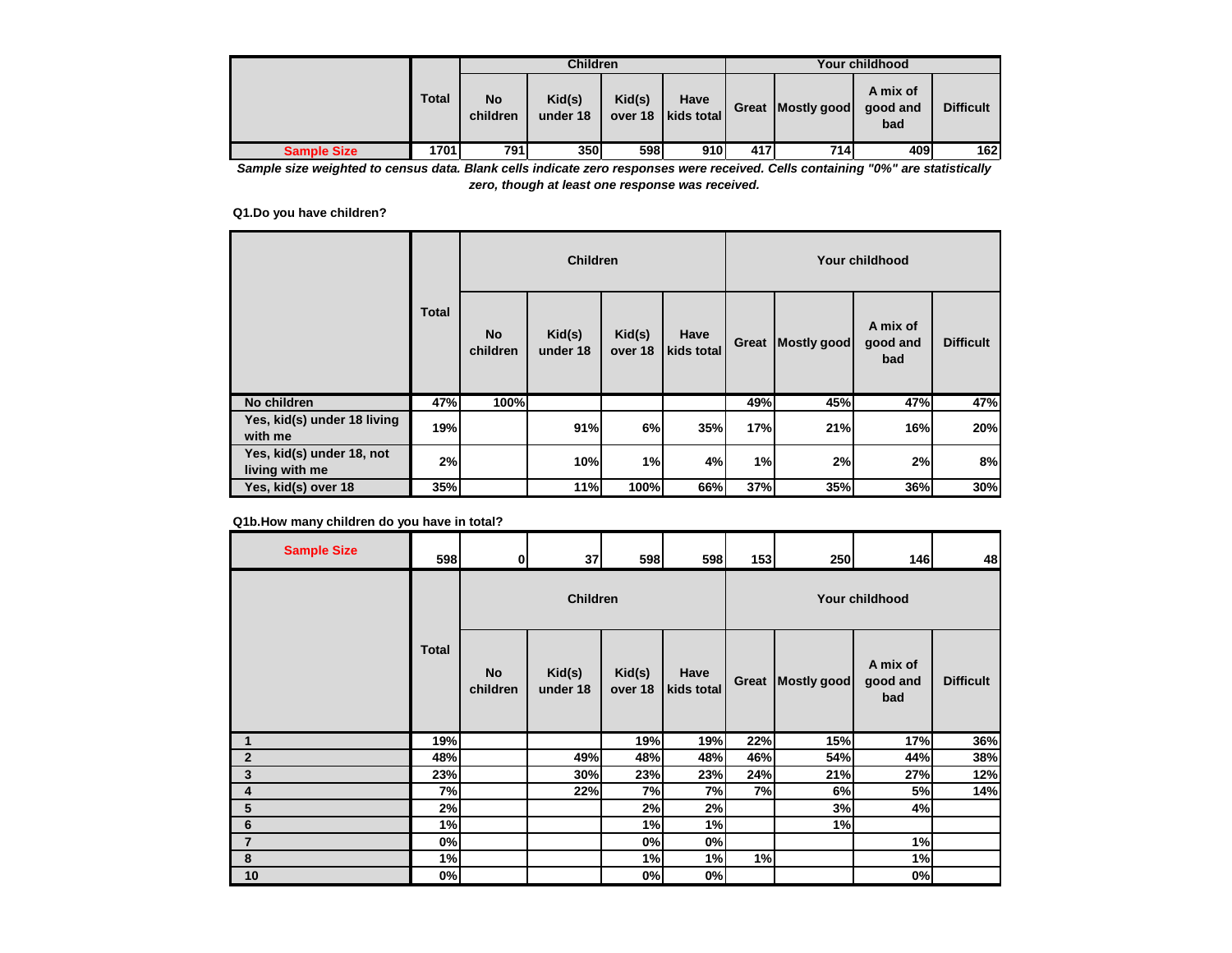| <b>Sample Size</b> | 349          | 0                     | 349                | 37                | 349                | 72    | 161         | 74                          | 42               |
|--------------------|--------------|-----------------------|--------------------|-------------------|--------------------|-------|-------------|-----------------------------|------------------|
|                    |              |                       | <b>Children</b>    |                   |                    |       |             | <b>Your childhood</b>       |                  |
|                    | <b>Total</b> | <b>No</b><br>children | Kid(s)<br>under 18 | Kid(s)<br>over 18 | Have<br>kids total | Great | Mostly good | A mix of<br>good and<br>bad | <b>Difficult</b> |
| $\bf{0}$           | 3%           |                       | 3%                 |                   | 3%                 | 1%    | 2%          | 0%                          | 16%              |
|                    | 51%          |                       | 51%                | 90%               | 51%                | 61%   | 48%         | 57%                         | 37%              |
| $\overline{2}$     | 34%          |                       | 34%                | 6%                | 34%                | 31%   | 40%         | 23%                         | 31%              |
| 3                  | 8%           |                       | 8%                 | 5%                | 8%                 | 4%    | 7%          | 12%                         | 9%               |
| 4                  | 4%           |                       | 4%                 |                   | 4%                 | 3%    | 2%          | 6%                          | 7%               |

**Q4.[Summary of Good]Let's start by thinking about where you live. How would you rate each of the following:**

| <b>Sample Size</b>                                                      | 1701         | 791                   | 350                | 598               | 910                | 417 | 714                 | 409                         | 162              |  |  |  |
|-------------------------------------------------------------------------|--------------|-----------------------|--------------------|-------------------|--------------------|-----|---------------------|-----------------------------|------------------|--|--|--|
|                                                                         | <b>Total</b> | <b>Children</b>       |                    |                   |                    |     | Your childhood      |                             |                  |  |  |  |
|                                                                         |              | <b>No</b><br>children | Kid(s)<br>under 18 | Kid(s)<br>over 18 | Have<br>kids total |     | Great   Mostly good | A mix of<br>good and<br>bad | <b>Difficult</b> |  |  |  |
| Your own house or<br>apartment                                          | 83%          | 81%                   | 77%                | 91%               | 86%                | 92% | 84%                 | 79%                         | 67%              |  |  |  |
| The neighbourhood you<br>live in                                        | 85%          | 82%                   | 82%                | 90%               | 87%                | 89% | 87%                 | 80%                         | 77%              |  |  |  |
| Your local schools                                                      | 78%          | 74%                   | <b>78%</b>         | 84%               | 82%                | 83% | 78%                 | 75%                         | 69%              |  |  |  |
| <b>Opportunities for</b><br>recreation for young<br>people in your area | 67%          | 67%                   | 65%                | 68%               | 67%                | 75% | 67%                 | 63%                         | 58%              |  |  |  |
| Your life overall these days                                            | 74%          | 67%                   | 72%                | 84%               | 80%                | 88% | 76%                 | 69%                         | 43%              |  |  |  |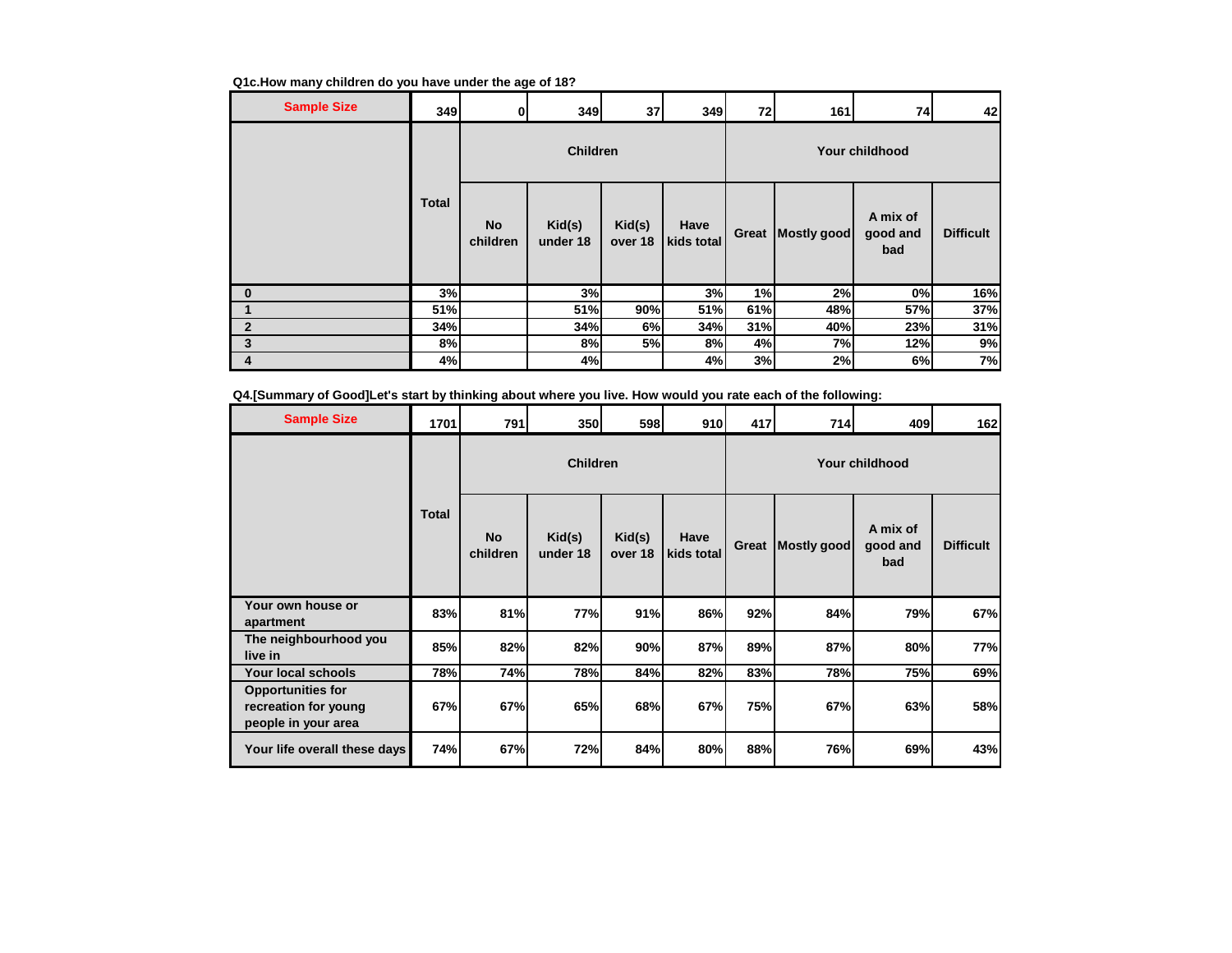**Q4.[Summary of Poor]Let's start by thinking about where you live. How would you rate each of the following:**

|                                                                         |              |                       | <b>Children</b>    |                   |                    | Your childhood |             |                             |                  |  |
|-------------------------------------------------------------------------|--------------|-----------------------|--------------------|-------------------|--------------------|----------------|-------------|-----------------------------|------------------|--|
|                                                                         | <b>Total</b> | <b>No</b><br>children | Kid(s)<br>under 18 | Kid(s)<br>over 18 | Have<br>kids total | Great          | Mostly good | A mix of<br>good and<br>bad | <b>Difficult</b> |  |
| Your own house or<br>apartment                                          | 4%           | 5%                    | 7%                 | 3%                | 4%                 | 2%             | 3%          | 6%                          | 12%              |  |
| The neighbourhood you<br>live in                                        | 4%           | 5%                    | 5%                 | 2%                | 3%                 | 4%             | 2%          | <b>5%</b>                   | 8%               |  |
| <b>Your local schools</b>                                               | 4%           | 5%                    | <b>5%</b>          | 3%                | 4%                 | 4%             | 2%          | 6%                          | 9%               |  |
| <b>Opportunities for</b><br>recreation for young<br>people in your area | 10%          | 11%                   | 9%                 | 10%               | 10%                | 9%             | 8%          | 12%                         | 17%              |  |
| Your life overall these days                                            | 7%           | 10%                   | 7%                 | 4%                | 5%                 | 4%             | 5%          | 9%                          | 20%              |  |

**Q4.[Your own house or apartment]How would you rate each of the following:**

|                   | <b>Total</b> | <b>Children</b>       |                    |                   |                    |       | Your childhood |                             |                  |  |  |
|-------------------|--------------|-----------------------|--------------------|-------------------|--------------------|-------|----------------|-----------------------------|------------------|--|--|
|                   |              | <b>No</b><br>children | Kid(s)<br>under 18 | Kid(s)<br>over 18 | Have<br>kids total | Great | Mostly good    | A mix of<br>good and<br>bad | <b>Difficult</b> |  |  |
| <b>Very Good</b>  | 42%          | 34%                   | 36%                | 58%               | 50%                | 55%   | 41%            | 37%                         | 31%              |  |  |
| Good              | 41%          | 47%                   | 41%                | 32%               | 36%                | 38%   | 43%            | 42%                         | 36%              |  |  |
| <b>Only Fair</b>  | 12%          | 15%                   | 16%                | 6%                | 10%                | 6%    | 12%            | 15%                         | 21%              |  |  |
| Poor              | 3%           | 3%                    | 5%                 | 2%                | 3%                 | 1%    | 2%             | 4%                          | 7%               |  |  |
| <b>Very Poor</b>  | 2%           | 2%                    | 2%                 | 1%                | 1%                 | 1%    | 1%             | 2%                          | 5%               |  |  |
| Top2Box           | 83%          | 81%                   | 77%                | 91%               | 86%                | 92%   | 84%            | 79%                         | 67%              |  |  |
| <b>Bottom2Box</b> | 4%           | 5%                    | 7%                 | 3%                | 4%                 | 2%    | 3%             | 6%                          | 12%              |  |  |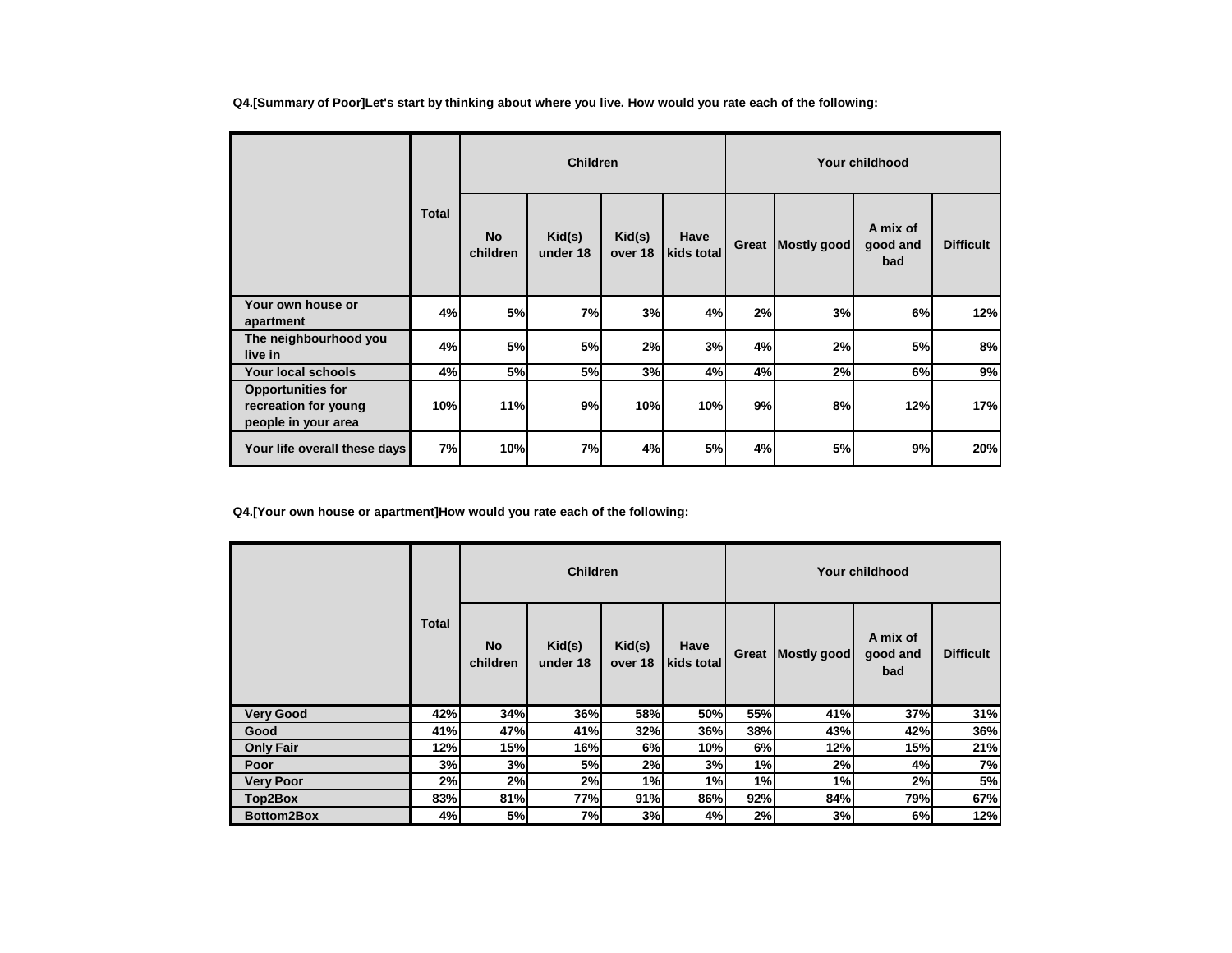## **Q4.[The neighbourhood you live in]How would you rate each of the following:**

|                   | Total | <b>Children</b>       |                    |                   |                    |       | Your childhood |                             |                  |  |  |
|-------------------|-------|-----------------------|--------------------|-------------------|--------------------|-------|----------------|-----------------------------|------------------|--|--|
|                   |       | <b>No</b><br>children | Kid(s)<br>under 18 | Kid(s)<br>over 18 | Have<br>kids total | Great | Mostly good    | A mix of<br>good and<br>bad | <b>Difficult</b> |  |  |
| <b>Very Good</b>  | 44%   | 39%                   | 37%                | 54%               | 48%                | 52%   | 43%            | 39%                         | 39%              |  |  |
| Good              | 41%   | 43%                   | 45%                | 36%               | 39%                | 37%   | 44%            | 41%                         | 38%              |  |  |
| <b>Only Fair</b>  | 11%   | 13%                   | 12%                | 8%                | 10%                | 7%    | 11%            | 15%                         | 15%              |  |  |
| Poor              | 3%    | 4%                    | 5%                 | 1%                | 3%                 | 3%    | 2%             | 5%                          | 3%               |  |  |
| Very Poor         | 1%    | 1%                    | 0%                 | 1%                | 1%                 | 0%    | 0%             | 1%                          | 5%               |  |  |
| Top2Box           | 85%   | 82%                   | 82%                | 90%               | 87%                | 89%   | 87%            | 80%                         | 77%              |  |  |
| <b>Bottom2Box</b> | 4%    | 5%                    | 5%                 | 2%                | 3%                 | 4%    | 2%             | 5%                          | 8%               |  |  |

## **Q4.[Your local schools]How would you rate each of the following:**

|                  | <b>Total</b> | <b>Children</b>       |                    |                   |                    |       | Your childhood |                             |                  |  |  |
|------------------|--------------|-----------------------|--------------------|-------------------|--------------------|-------|----------------|-----------------------------|------------------|--|--|
|                  |              | <b>No</b><br>children | Kid(s)<br>under 18 | Kid(s)<br>over 18 | Have<br>kids total | Great | Mostly good    | A mix of<br>good and<br>bad | <b>Difficult</b> |  |  |
| <b>Very Good</b> | 25%          | 19%                   | 27%                | 32%               | 30%                | 33%   | 24%            | 22%                         | 16%              |  |  |
| Good             | 53%          | 54%                   | 51%                | 52%               | 51%                | 50%   | 54%            | 53%                         | 54%              |  |  |
| <b>Only Fair</b> | 18%          | 22%                   | 17%                | 14%               | 15%                | 13%   | 19%            | 19%                         | 22%              |  |  |
| Poor             | 3%           | 3%                    | 3%                 | 2%                | 3%                 | 3%    | 2%             | 5%                          | 4%               |  |  |
| <b>Very Poor</b> | 1%           | 1%                    | 2%                 | 1%                | 1%                 | 1%    | 1%             | 1%                          | 5%               |  |  |
| Top2Box          | 78%          | 74%                   | 78%                | 84%               | 82%                | 83%   | 78%            | 75%                         | 69%              |  |  |
| Bottom2Box       | 4%           | 5%                    | 5%                 | 3%                | 4%                 | 4%    | 2%             | 6%                          | 9%               |  |  |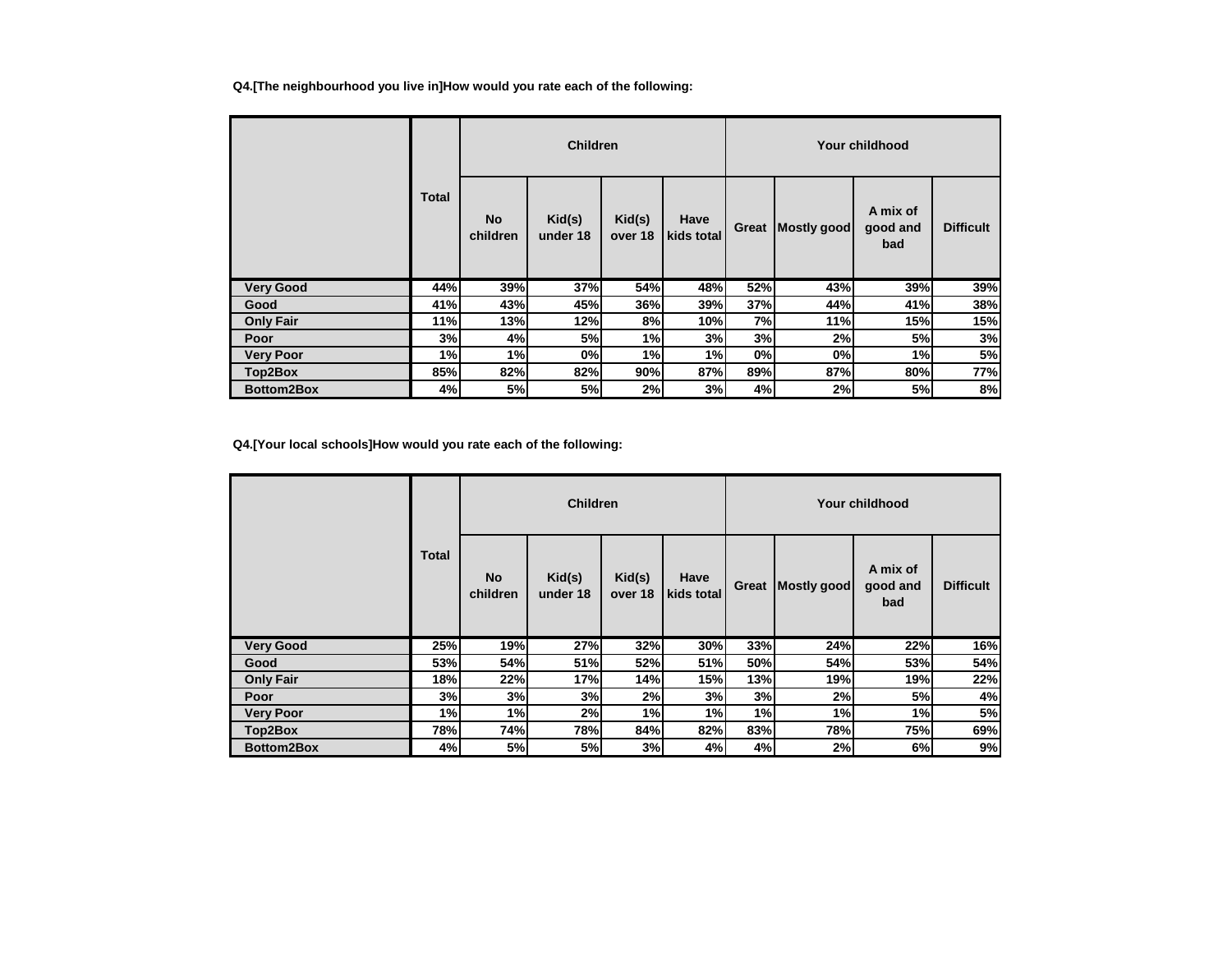**Q4.[Opportunities for recreation for young people in your area]How would you rate each of the following:**

|                  | <b>Children</b> |                       |                    |                   |                    | Your childhood |             |                             |                  |  |
|------------------|-----------------|-----------------------|--------------------|-------------------|--------------------|----------------|-------------|-----------------------------|------------------|--|
|                  | Total           | <b>No</b><br>children | Kid(s)<br>under 18 | Kid(s)<br>over 18 | Have<br>kids total | Great          | Mostly good | A mix of<br>good and<br>bad | <b>Difficult</b> |  |
| <b>Very Good</b> | 23%             | 22%                   | 22%                | 27%               | 25%                | 34%            | 20%         | 21%                         | 17%              |  |
| Good             | 44%             | 46%                   | 44%                | 41%               | 42%                | 41%            | 47%         | 41%                         | 41%              |  |
| <b>Only Fair</b> | 23%             | 22%                   | 26%                | 22%               | 24%                | 16%            | 25%         | 25%                         | 25%              |  |
| Poor             | 7%              | 8%                    | 6%                 | 8%                | 7%                 | 7%             | 6%          | 9%                          | 9%               |  |
| <b>Very Poor</b> | 3%              | 3%                    | 2%                 | 2%                | 2%                 | 2%             | 2%          | 3%                          | 8%               |  |
| Top2Box          | 67%             | 67%                   | 65%                | 68%               | 67%                | 75%            | 67%         | 63%                         | 58%              |  |
| Bottom2Box       | 10%             | 11%                   | 9%                 | 10%               | 10%                | 9%             | 8%          | 12%                         | 17%              |  |

**Q4.[Your life overall these days]How would you rate each of the following:**

|                  | <b>Total</b> | <b>Children</b> |                    |                   |                    |       | Your childhood |                             |                  |  |  |
|------------------|--------------|-----------------|--------------------|-------------------|--------------------|-------|----------------|-----------------------------|------------------|--|--|
|                  |              | No<br>children  | Kid(s)<br>under 18 | Kid(s)<br>over 18 | Have<br>kids total | Great | Mostly good    | A mix of<br>good and<br>bad | <b>Difficult</b> |  |  |
| <b>Very Good</b> | 27%          | 22%             | 18%                | 40%               | 33%                | 45%   | 25%            | 18%                         | 15%              |  |  |
| Good             | 47%          | 46%             | 55%                | 44%               | 48%                | 42%   | 51%            | 51%                         | 28%              |  |  |
| <b>Only Fair</b> | 19%          | 23%             | 20%                | 12%               | 15%                | 8%    | 19%            | 22%                         | 37%              |  |  |
| Poor             | 5%           | 7%              | 6%                 | 3%                | 4%                 | 3%    | 4%             | 7%                          | 12%              |  |  |
| <b>Very Poor</b> | 2%           | 3%              | 1%                 | 1%                | 1%                 | 1%    | 1%             | 2%                          | 8%               |  |  |
| Top2Box          | 74%          | 67%             | 72%                | 84%               | 80%                | 88%   | 76%            | 69%                         | 43%              |  |  |
| Bottom2Box       | 7%           | 10%             | 7%                 | 4%                | 5%                 | 4%    | 5%             | 9%                          | 20%              |  |  |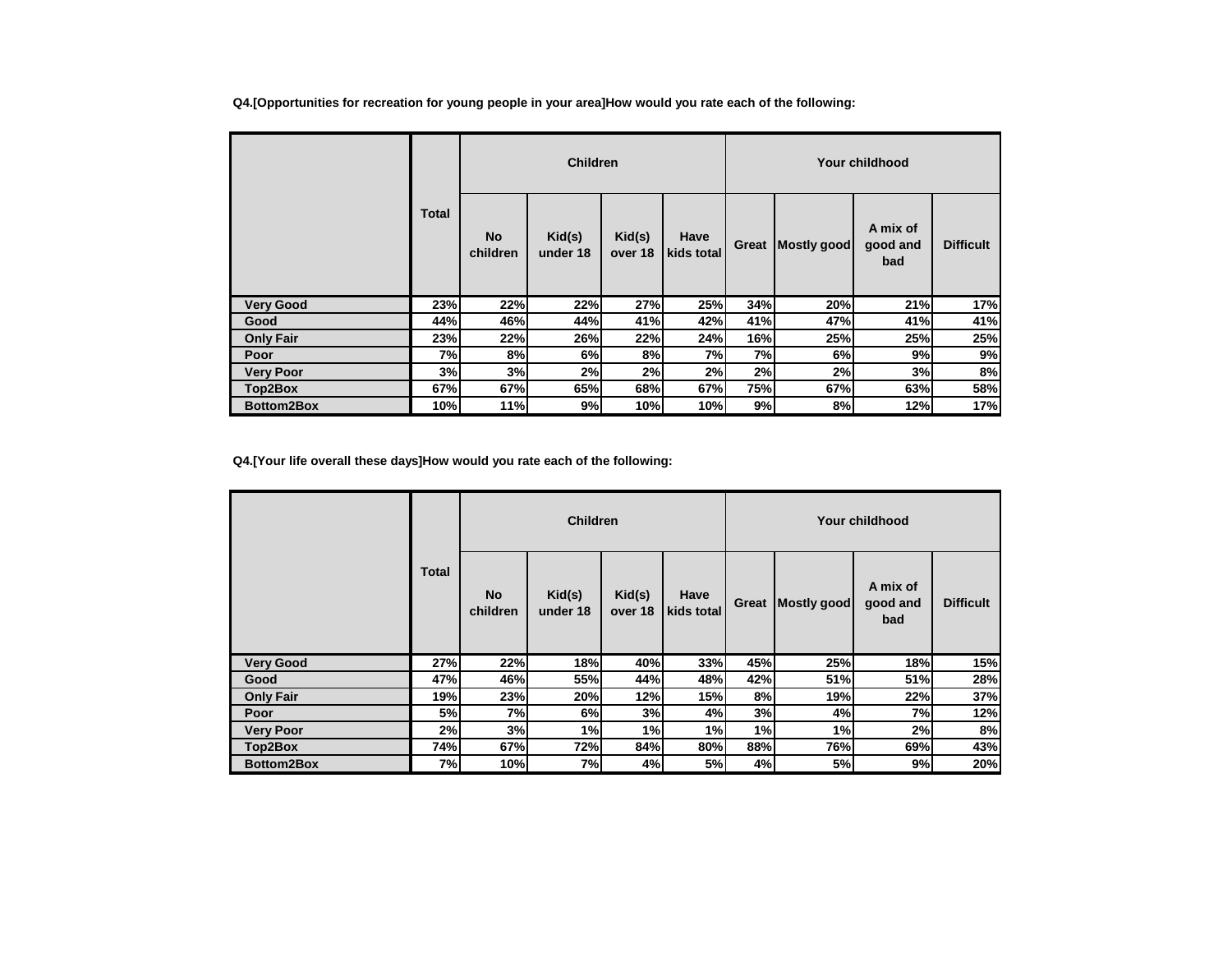|  |  | Q6.[Summary of Good]Thinking about the schools in your community, what rating would you give to each of the following? |
|--|--|------------------------------------------------------------------------------------------------------------------------|
|  |  |                                                                                                                        |

| <b>Sample Size</b>                                              | <b>350</b>   | $\mathbf{0}$          | <b>350</b>         | 37                | 350                | 72    | 161         | 74                          | 42               |
|-----------------------------------------------------------------|--------------|-----------------------|--------------------|-------------------|--------------------|-------|-------------|-----------------------------|------------------|
|                                                                 |              |                       | <b>Children</b>    |                   |                    |       |             | Your childhood              |                  |
|                                                                 | <b>Total</b> | <b>No</b><br>children | Kid(s)<br>under 18 | Kid(s)<br>over 18 | Have<br>kids total | Great | Mostly good | A mix of<br>good and<br>bad | <b>Difficult</b> |
| How much the students are<br>learning                           | <b>70%</b>   |                       | 70%                | 68%               | 70%                | 69%   | 74%         | 67%                         | 64%              |
| The quality of after school<br>(or extracurricular)<br>programs | 59%          |                       | 59%                | 63%               | 59%                | 69%   | 60%         | 50%                         | 49%              |
| The teachers                                                    | 73%          |                       | 73%                | 67%               | 73%                | 75%   | 79%         | 61%                         | 70%              |
| The schools as safe and<br>supportive places                    | 71%          |                       | 71%                | 78%               | 71%                | 73%   | 74%         | 68%                         | 60%              |

**Q6.[Summary of Poor]Thinking about the schools in your community, what rating would you give to each of the following?**

|                                                                 | <b>Total</b> | <b>Children</b> |                    |                   |                    |       | <b>Your childhood</b> |                             |                  |  |  |
|-----------------------------------------------------------------|--------------|-----------------|--------------------|-------------------|--------------------|-------|-----------------------|-----------------------------|------------------|--|--|
|                                                                 |              | No<br>children  | Kid(s)<br>under 18 | Kid(s)<br>over 18 | Have<br>kids total | Great | Mostly good           | A mix of<br>good and<br>bad | <b>Difficult</b> |  |  |
| How much the students are<br>learning                           | 8%           |                 | 8%                 | 9%                | 8%                 | 13%   | 5%                    | 12%                         | 7%               |  |  |
| The quality of after school<br>(or extracurricular)<br>programs | 12%          |                 | 12%                | 13%               | 12%                | 17%   | 7%                    | 14%                         | 16%              |  |  |
| The teachers                                                    | 6%           |                 | 6%                 | 2%                | 6%                 | 7%    | 4%                    | 10%                         | 3%               |  |  |
| The schools as safe and<br>supportive places                    | 8%           |                 | 8%                 | 11%               | 8%                 | 6%    | 7%                    | 12%                         | 10%              |  |  |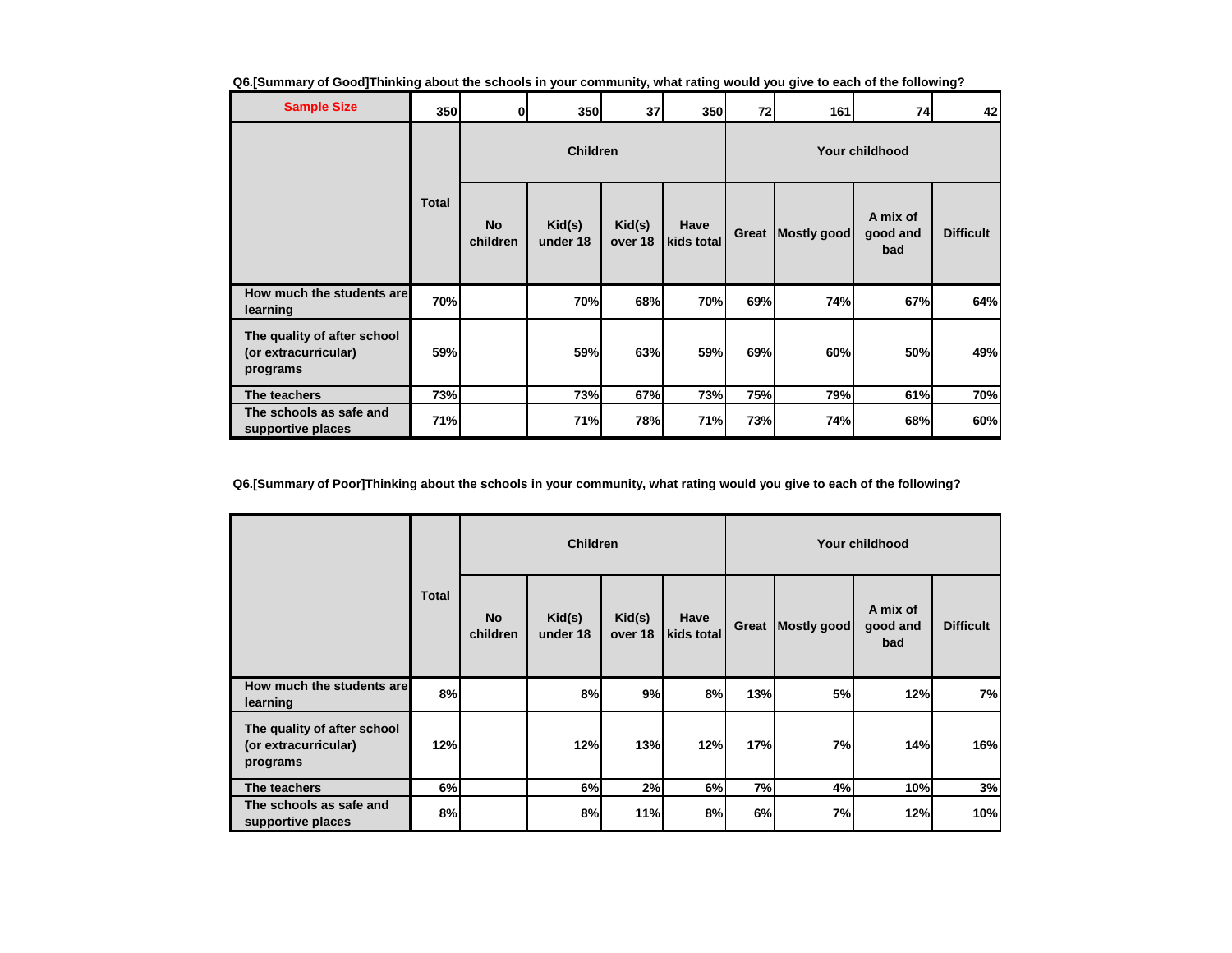**Q6.[How much the students are learning]Thinking about the schools in your community, what rating would you give to each of the following?**

|                  | <b>Total</b> |                       | <b>Children</b>    |                   |                    |           |             | Your childhood              |                  |
|------------------|--------------|-----------------------|--------------------|-------------------|--------------------|-----------|-------------|-----------------------------|------------------|
|                  |              | <b>No</b><br>children | Kid(s)<br>under 18 | Kid(s)<br>over 18 | Have<br>kids total | Great     | Mostly good | A mix of<br>good and<br>bad | <b>Difficult</b> |
| <b>Very Good</b> | 15%          |                       | 15%                | 9%                | 15%                | 22%       | 15%         | 6%                          | 16%              |
| Good             | 56%          |                       | 56%                | 59%               | 56%                | 47%       | 59%         | 61%                         | 48%              |
| <b>Only Fair</b> | 21%          |                       | 21%                | 23%               | 21%                | 18%       | 20%         | 21%                         | 29%              |
| Poor             | 6%           |                       | 6%                 | 7%                | 6%                 | 8%        | 4%          | 9%                          | 7%               |
| <b>Very Poor</b> | 2%           |                       | 2%                 | 2%                | 2%                 | <b>5%</b> | 2%          | 3%                          |                  |
| Top2Box          | 70%          |                       | 70%                | 68%               | 70%                | 69%       | 74%         | 67%                         | 64%              |
| Bottom2Box       | 8%           |                       | 8%                 | 9%                | 8%                 | 13%       | 5%          | 12%                         | 7%               |

**Q6.[The quality of after school (or extracurricular) programs]Thinking about the schools in your community, what rating would you give to each of the following?**

|                   | Total |                       | <b>Children</b>    |                   |                    |       |             | Your childhood              |                  |
|-------------------|-------|-----------------------|--------------------|-------------------|--------------------|-------|-------------|-----------------------------|------------------|
|                   |       | <b>No</b><br>children | Kid(s)<br>under 18 | Kid(s)<br>over 18 | Have<br>kids total | Great | Mostly good | A mix of<br>good and<br>bad | <b>Difficult</b> |
| <b>Very Good</b>  | 11%   |                       | 11%                | 11%               | 11%                | 17%   | 12%         | 7%                          | 1%               |
| Good              | 48%   |                       | 48%                | 53%               | 48%                | 52%   | 48%         | 44%                         | 48%              |
| <b>Only Fair</b>  | 30%   |                       | 30%                | 23%               | 30%                | 13%   | 33%         | 36%                         | 35%              |
| Poor              | 8%    |                       | 8%                 | 4%                | 8%                 | 11%   | 6%          | 10%                         | 6%               |
| <b>Very Poor</b>  | 4%    |                       | 4%                 | 9%                | 4%                 | 6%    | 1%          | 4%                          | 10%              |
| Top2Box           | 59%   |                       | 59%                | 63%               | 59%                | 69%   | 60%         | 50%                         | 49%              |
| <b>Bottom2Box</b> | 12%   |                       | 12%                | 13%               | 12%                | 17%   | 7%          | 14%                         | 16%              |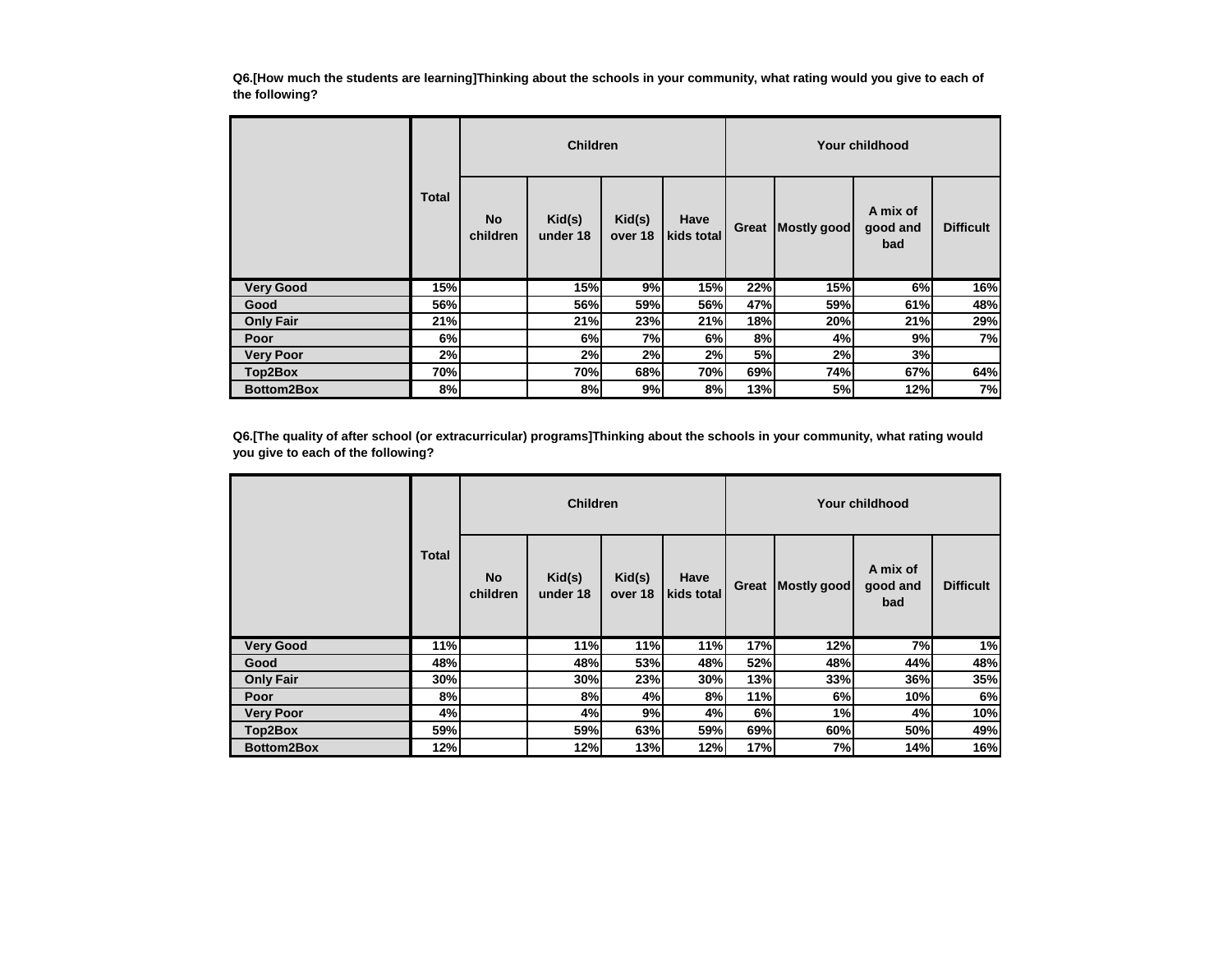**Q6.[The teachers]Thinking about the schools in your community, what rating would you give to each of the following?**

|                   |              |                       | <b>Children</b>    |                   |                    |       |             | Your childhood              |                  |
|-------------------|--------------|-----------------------|--------------------|-------------------|--------------------|-------|-------------|-----------------------------|------------------|
|                   | <b>Total</b> | <b>No</b><br>children | Kid(s)<br>under 18 | Kid(s)<br>over 18 | Have<br>kids total | Great | Mostly good | A mix of<br>good and<br>bad | <b>Difficult</b> |
| <b>Very Good</b>  | 17%          |                       | 17%                | 12%               | 17%                | 23%   | 19%         | 9%                          | 12%              |
| Good              | 57%          |                       | 57%                | 55%               | 57%                | 52%   | 60%         | 52%                         | 58%              |
| <b>Only Fair</b>  | 21%          |                       | 21%                | 31%               | 21%                | 18%   | 17%         | 29%                         | 27%              |
| Poor              | 4%           |                       | 4%                 | 2%                | 4%                 | 2%    | 3%          | 10%                         | 3%               |
| <b>Very Poor</b>  | 1%           |                       | 1%                 |                   | 1%                 | 5%    | 1%          |                             |                  |
| Top2Box           | 73%          |                       | 73%                | 67%               | 73%                | 75%   | 79%         | 61%                         | 70%              |
| <b>Bottom2Box</b> | 6%           |                       | 6%                 | 2%                | 6%                 | 7%    | 4%          | 10%                         | 3%               |

**Q6.[The schools as safe and supportive places]Thinking about the schools in your community, what rating would you give to each of the following?**

|                   |       |                       | <b>Children</b>    |                   |                    |       |             | Your childhood              |                  |
|-------------------|-------|-----------------------|--------------------|-------------------|--------------------|-------|-------------|-----------------------------|------------------|
|                   | Total | <b>No</b><br>children | Kid(s)<br>under 18 | Kid(s)<br>over 18 | Have<br>kids total | Great | Mostly good | A mix of<br>good and<br>bad | <b>Difficult</b> |
| <b>Very Good</b>  | 21%   |                       | 21%                | 21%               | 21%                | 28%   | 21%         | 14%                         | 19%              |
| Good              | 50%   |                       | 50%                | 57%               | 50%                | 45%   | 53%         | 53%                         | 41%              |
| <b>Only Fair</b>  | 21%   |                       | 21%                | 11%               | 21%                | 22%   | 19%         | 21%                         | 30%              |
| Poor              | 6%    |                       | 6%                 | 9%                | 6%                 | 2%    | 5%          | 10%                         | 10%              |
| <b>Very Poor</b>  | 2%    |                       | 2%                 | 2%                | 2%                 | 4%    | 2%          | 2%                          |                  |
| Top2Box           | 71%   |                       | 71%                | 78%               | 71%                | 73%   | 74%         | 68%                         | 60%              |
| <b>Bottom2Box</b> | 8%    |                       | 8%                 | 11%               | 8%                 | 6%    | 7%          | 12%                         | 10%              |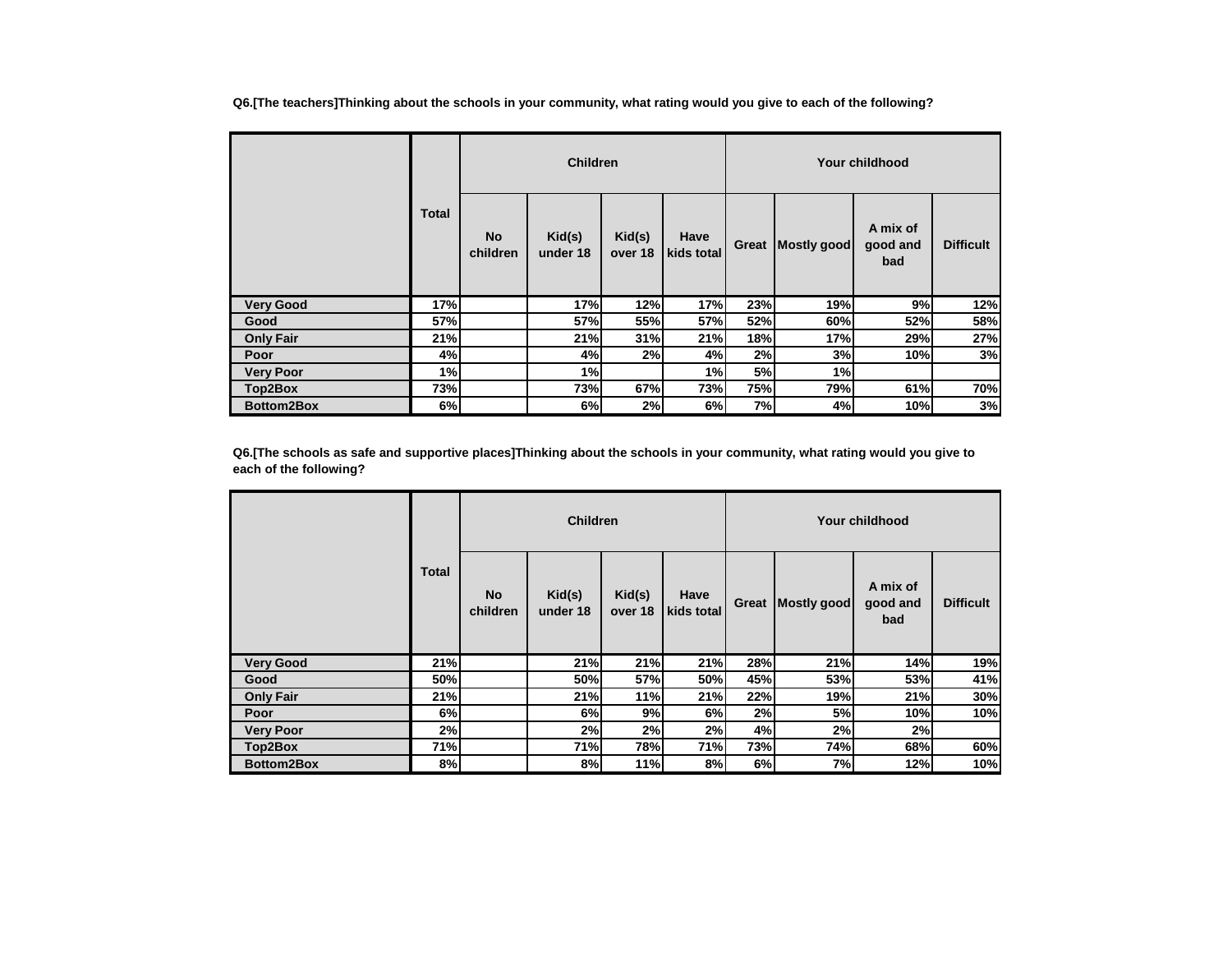# **Q11b.[Summary of 1/week+]How often, if at all, do you:**

| <b>Sample Size</b>                            | 1701         | 791                   | 350                | 598               | 910                | 417   | 714         | 409                         | 162              |
|-----------------------------------------------|--------------|-----------------------|--------------------|-------------------|--------------------|-------|-------------|-----------------------------|------------------|
|                                               |              |                       | <b>Children</b>    |                   |                    |       |             | <b>Your childhood</b>       |                  |
|                                               | <b>Total</b> | <b>No</b><br>children | Kid(s)<br>under 18 | Kid(s)<br>over 18 | Have<br>kids total | Great | Mostly good | A mix of<br>good and<br>bad | <b>Difficult</b> |
| Pray at home                                  | 26%          | 20%                   | 29%                | 33%               | 31%                | 29%   | 22%         | 30%                         | 28%              |
| Say table grace/given<br>thanks for food      | 14%          | 10%                   | 19%                | 17%               | 18%                | 18%   | 13%         | 13%                         | 10%              |
| Pray in a church or other<br>place of worship | 13%          | 8%                    | 15%                | 16%               | 16%                | 15%   | 12%         | 12%                         | 8%               |

**Q11b.[Summary of Less than 1/month]How often, if at all, do you:**

|                                               |              | <b>Children</b>       |                    |                   |                    |       | Your childhood |                             |                  |  |  |
|-----------------------------------------------|--------------|-----------------------|--------------------|-------------------|--------------------|-------|----------------|-----------------------------|------------------|--|--|
|                                               | <b>Total</b> | <b>No</b><br>children | Kid(s)<br>under 18 | Kid(s)<br>over 18 | Have<br>kids total | Great | Mostly good    | A mix of<br>good and<br>bad | <b>Difficult</b> |  |  |
| Pray at home                                  | 68%          | 76%                   | 63%                | 61%               | 62%                | 66%   | 71%            | 67%                         | 63%              |  |  |
| Say table grace/given<br>thanks for food      | 81%          | 87%                   | 74%                | 79%               | <b>77%</b>         | 75%   | 83%            | 83%                         | 87%              |  |  |
| Pray in a church or other<br>place of worship | 82%          | 88%                   | 76%                | 77%               | 77%                | 78%   | 82%            | 83%                         | 90%              |  |  |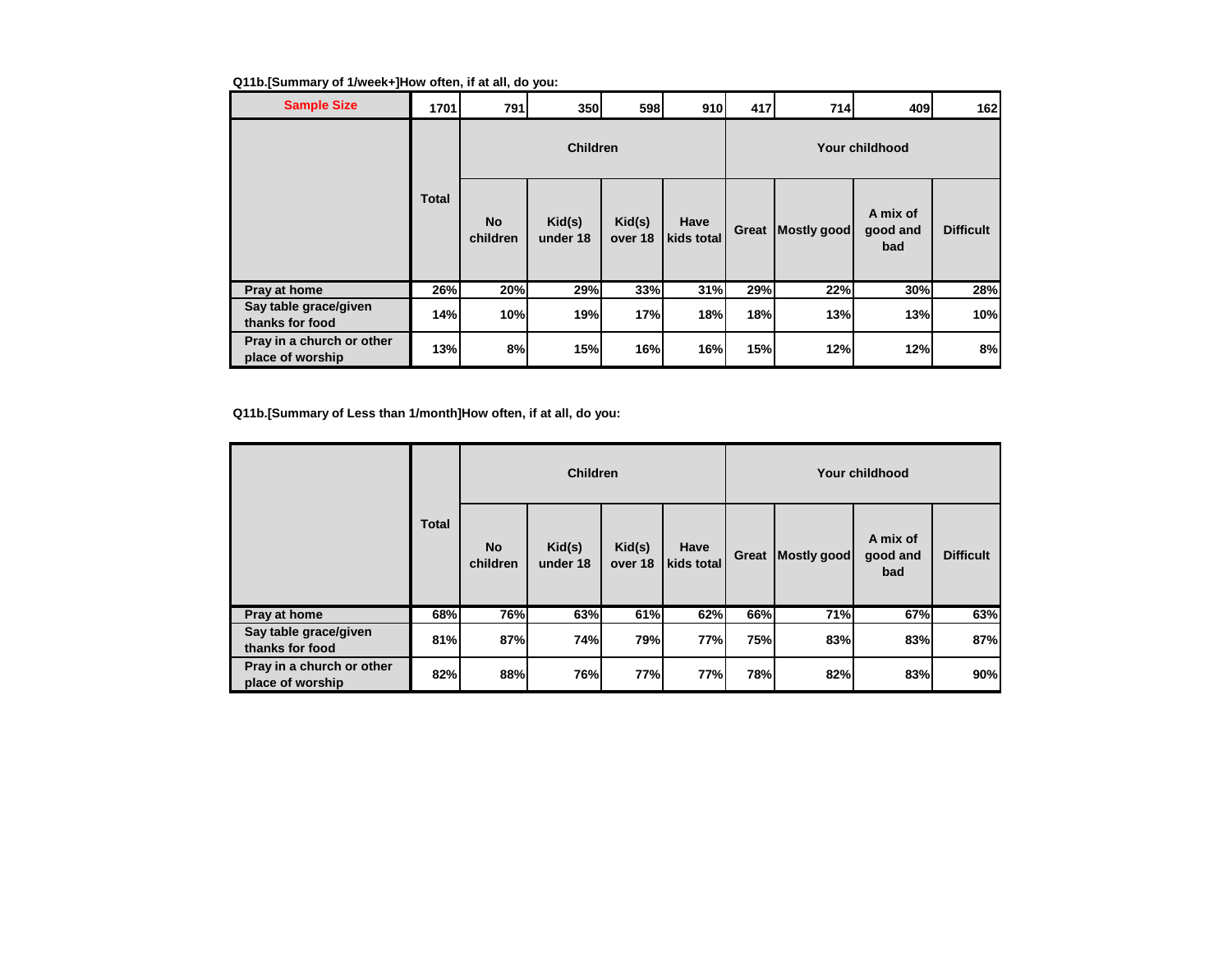## **Q11b.[Pray at home]How often, if at all, do you:**

|                        | <b>Children</b> |                       |                    |                   |                    | Your childhood |             |                             |                  |  |
|------------------------|-----------------|-----------------------|--------------------|-------------------|--------------------|----------------|-------------|-----------------------------|------------------|--|
|                        | Total           | <b>No</b><br>children | Kid(s)<br>under 18 | Kid(s)<br>over 18 | Have<br>kids total | Great          | Mostly good | A mix of<br>good and<br>bad | <b>Difficult</b> |  |
| <b>Never</b>           | 46%             | 55%                   | 44%                | 37%               | 39%                | 41%            | 49%         | 48%                         | 47%              |  |
| <b>Hardly ever</b>     | 18%             | 17%                   | 17%                | 21%               | 20%                | 20%            | 20%         | 16%                         | 13%              |  |
| Less than once a month | 3%              | 4%                    | 2%                 | 3%                | 3%                 | 5%             | 3%          | 3%                          | 3%               |  |
| About once a month     | 3%              | 2%                    | 4%                 | 3%                | 3%                 | 3%             | 3%          | 2%                          | 5%               |  |
| 2-3 times a month      | 3%              | 2%                    | 4%                 | 3%                | 3%                 | 2%             | 4%          | 2%                          | 4%               |  |
| About once a week      | 3%              | 2%                    | 3%                 | 4%                | 3%                 | 3%             | 2%          | 4%                          | 3%               |  |
| Several times a week   | 7%              | 6%                    | 9%                 | 9%                | 9%                 | 8%             | 6%          | 8%                          | 8%               |  |
| <b>Daily</b>           | 16%             | 12%                   | 17%                | 20%               | 20%                | 19%            | 13%         | 18%                         | 17%              |  |

**Q11b.[Say table grace/given thanks for food]How often, if at all, do you:**

|                        | Total | <b>Children</b>       |                    |                   |                    |       |             | Your childhood              |                  |  |  |  |
|------------------------|-------|-----------------------|--------------------|-------------------|--------------------|-------|-------------|-----------------------------|------------------|--|--|--|
|                        |       | <b>No</b><br>children | Kid(s)<br>under 18 | Kid(s)<br>over 18 | Have<br>kids total | Great | Mostly good | A mix of<br>good and<br>bad | <b>Difficult</b> |  |  |  |
| <b>Never</b>           | 56%   | 66%                   | 50%                | 47%               | 48%                | 48%   | 59%         | 57%                         | 62%              |  |  |  |
| <b>Hardly ever</b>     | 20%   | 16%                   | 20%                | 27%               | 24%                | 22%   | 19%         | 22%                         | 16%              |  |  |  |
| Less than once a month | 5%    | 5%                    | 4%                 | 5%l               | 5%                 | 5%    | 4%          | 4%                          | 8%               |  |  |  |
| About once a month     | 3%    | 2%                    | 3%                 | 3%                | 3%                 | 5%    | 2%          | 2%                          | 2%               |  |  |  |
| 2-3 times a month      | 2%    | 1%                    | 4%                 | 1%                | 3%                 | 2%    | 3%          | 1%                          | 1%               |  |  |  |
| About once a week      | 2%    | 2%                    | 3%                 | 3%                | 3%                 | 4%    | 2%          | 2%                          | 1%               |  |  |  |
| Several times a week   | 3%    | 3%                    | <b>5%</b>          | 4%                | 4%                 | 5%    | 3%          | 3%                          | 4%               |  |  |  |
| Daily                  | 8%    | 5%                    | 11%                | 10%               | 11%                | 10%   | 8%          | 8%                          | 5%               |  |  |  |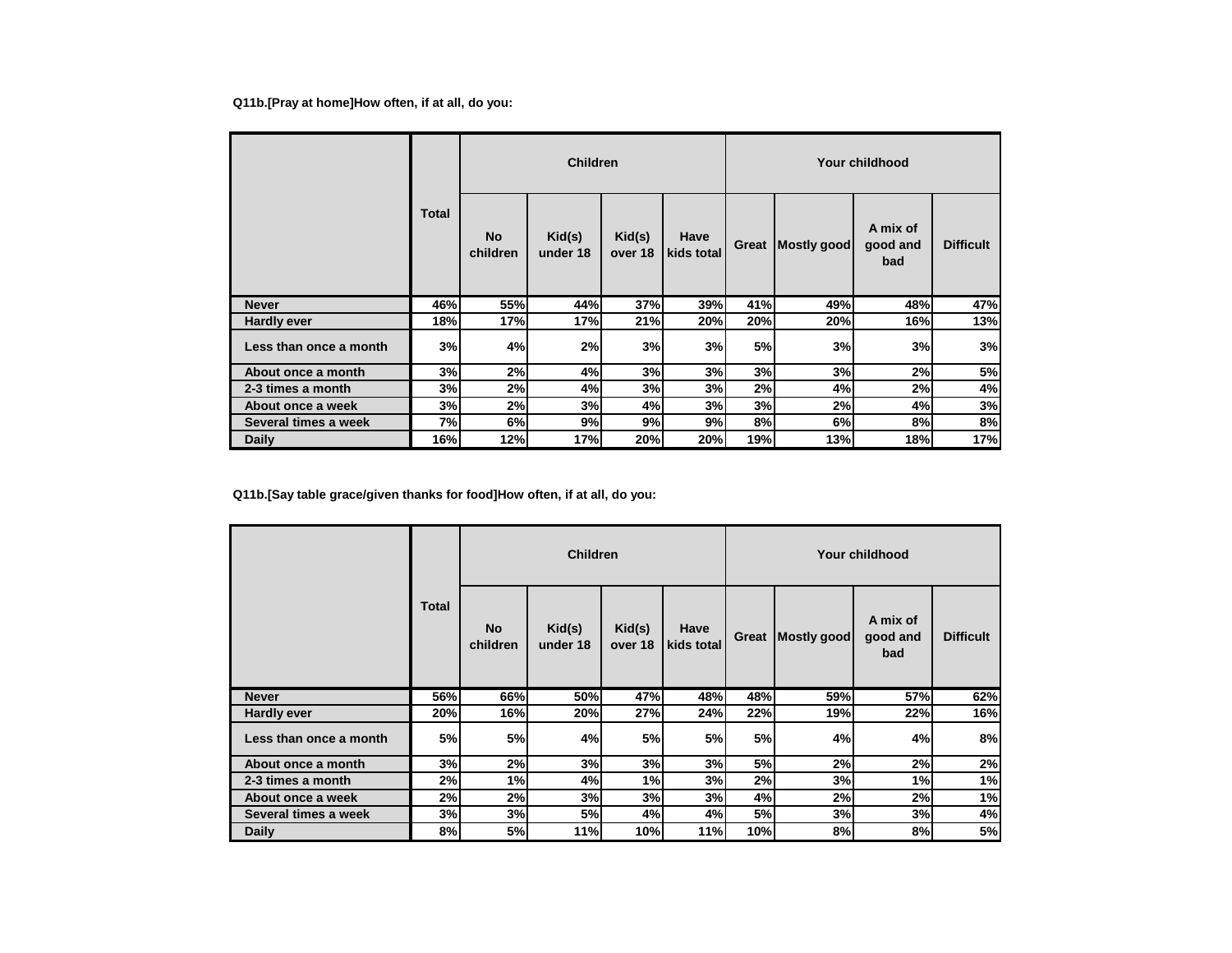**Q11b.[Pray in a church or other place of worship]How often, if at all, do you:**

|                        |       |                       | <b>Children</b>    |                   |                    |       |             | Your childhood              |                  |
|------------------------|-------|-----------------------|--------------------|-------------------|--------------------|-------|-------------|-----------------------------|------------------|
|                        | Total | <b>No</b><br>children | Kid(s)<br>under 18 | Kid(s)<br>over 18 | Have<br>kids total | Great | Mostly good | A mix of<br>good and<br>bad | <b>Difficult</b> |
| <b>Never</b>           | 52%   | 60%                   | 49%                | 43%               | 45%                | 44%   | 51%         | 57%                         | 64%              |
| <b>Hardly ever</b>     | 24%   | 23%                   | 20%                | 27%               | 25%                | 26%   | 25%         | 22%                         | 22%              |
| Less than once a month | 6%    | 5%                    | 8%                 | 7%                | 7%                 | 8%    | 7%          | 5%                          | 3%               |
| About once a month     | 2%    | 2%                    | 4%                 | 3%                | 3%                 | 2%    | 2%          | 3%                          | 2%               |
| 2-3 times a month      | 3%    | 2%                    | 5%                 | 4%                | 4%                 | 4%    | 4%          | 1%                          |                  |
| About once a week      | 9%    | 6%                    | 8%                 | 13%               | 11%                | 9%    | 9%          | 9%                          | 5%               |
| Several times a week   | 2%    | 2%                    | 4%                 | 2%                | 3%                 | 4%    | 2%          | 2%                          | 3%               |
| Daily                  | 1%    | 0%                    | 3%                 | 1%                | 2%                 | 2%    | 1%          | 1%                          |                  |

**Q12.[Summary of Confident]When you think about Canadian kids growing up today, would you say you are generally confident or worried about their generation when it comes to:**

|                                      |              |                       | <b>Children</b>    |                   |                    |       |             | Your childhood              |                  |
|--------------------------------------|--------------|-----------------------|--------------------|-------------------|--------------------|-------|-------------|-----------------------------|------------------|
|                                      | <b>Total</b> | <b>No</b><br>children | Kid(s)<br>under 18 | Kid(s)<br>over 18 | Have<br>kids total | Great | Mostly good | A mix of<br>good and<br>bad | <b>Difficult</b> |
| Getting a good job or<br>career      | 42%          | 38%                   | 50%                | 42%               | 45%                | 42%   | 47%         | 37%                         | 30%              |
| Achieving their big goals in<br>life | 46%          | 45%                   | 53%                | 44%               | 48%                | 51%   | 50%         | 40%                         | 32%              |
| Being happy in life                  | 55%          | 51%                   | 62%                | 55%               | 58%                | 54%   | 61%         | 52%                         | 37%              |
| The health of the<br>environment     | 36%          | 33%                   | 39%                | 37%               | 38%                | 38%   | 36%         | 36%                         | 26%              |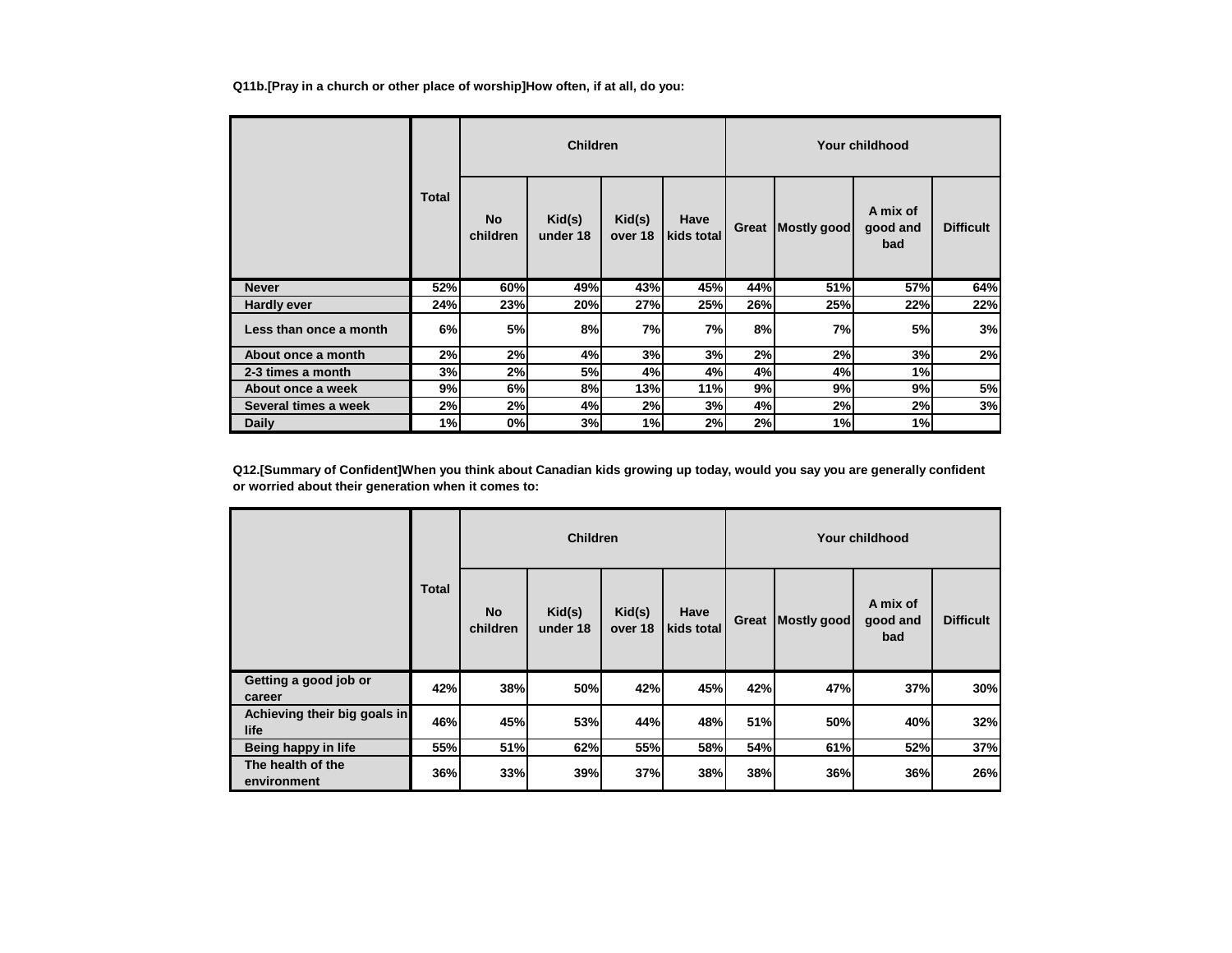**Q12.[Summary of Worried]When you think about Canadian kids growing up today, would you say you are generally confident or worried about their generation when it comes to:**

|                                      |              |                       | <b>Children</b>    |                   |                    |       |             | Your childhood              |                  |
|--------------------------------------|--------------|-----------------------|--------------------|-------------------|--------------------|-------|-------------|-----------------------------|------------------|
|                                      | <b>Total</b> | <b>No</b><br>children | Kid(s)<br>under 18 | Kid(s)<br>over 18 | Have<br>kids total | Great | Mostly good | A mix of<br>good and<br>bad | <b>Difficult</b> |
| Getting a good job or<br>career      | 58%          | 62%                   | 50%                | 58%               | 55%                | 58%   | 53%         | 63%                         | 70%              |
| Achieving their big goals in<br>life | 54%          | 55%                   | 47%                | 56%               | 52%                | 49%   | 50%         | 60%                         | 68%              |
| Being happy in life                  | 45%          | 49%                   | 38%                | 45%               | 42%                | 46%   | 39%         | 48%                         | 63%              |
| The health of the<br>environment     | 64%          | 67%                   | 61%                | 63%               | 62%                | 62%   | 64%         | 64%                         | 74%              |

**Q12.[Getting a good job or career]When you think about Canadian kids growing up today, would you say you are generally confident or worried about their generation when it comes to:**

|                       |              |                       | <b>Children</b>    |                   |                    |       |             | Your childhood              |                  |
|-----------------------|--------------|-----------------------|--------------------|-------------------|--------------------|-------|-------------|-----------------------------|------------------|
|                       | <b>Total</b> | <b>No</b><br>children | Kid(s)<br>under 18 | Kid(s)<br>over 18 | Have<br>kids total | Great | Mostly good | A mix of<br>good and<br>bad | <b>Difficult</b> |
| <b>Very confident</b> | 6%           | 6%                    | 7%                 | 5%                | 6%                 | 8%    | 5%          | 6%                          | 3%               |
| <b>Confident</b>      | 36%          | 33%                   | 43%                | 37%               | 39%                | 34%   | 42%         | 31%                         | 27%              |
| <b>Worried</b>        | 43%          | 45%                   | 38%                | 43%               | 41%                | 42%   | 42%         | 45%                         | 45%              |
| <b>Very worried</b>   | 15%          | 16%                   | 13%                | 15%               | 14%                | 16%   | 11%         | 18%                         | 25%              |
| Top2Box               | 42%          | 38%                   | 50%                | 42%               | 45%                | 42%   | 47%         | 37%                         | 30%              |
| <b>Bottom2Box</b>     | 58%          | 62%                   | 50%                | 58%               | 55%                | 58%   | 53%         | 63%                         | 70%              |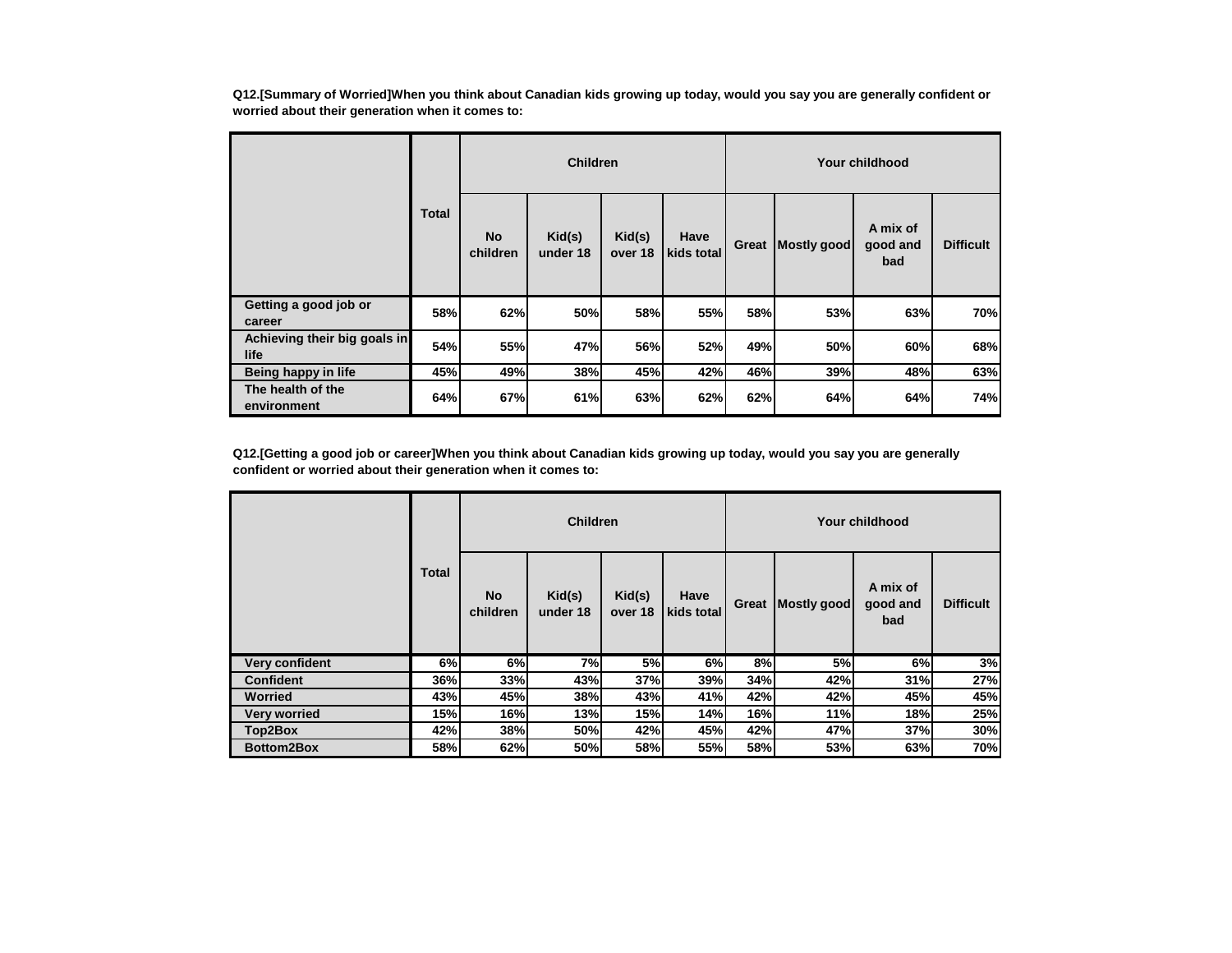**Q12.[Achieving their big goals in life]When you think about Canadian kids growing up today, would you say you are generally confident or worried about their generation when it comes to:**

|                     |              |                       | <b>Children</b>    |                   |                    | Your childhood |                    |                             |                  |  |
|---------------------|--------------|-----------------------|--------------------|-------------------|--------------------|----------------|--------------------|-----------------------------|------------------|--|
|                     | <b>Total</b> | <b>No</b><br>children | Kid(s)<br>under 18 | Kid(s)<br>over 18 | Have<br>kids total | Great          | <b>Mostly good</b> | A mix of<br>good and<br>bad | <b>Difficult</b> |  |
| Very confident      | 6%           | 5%                    | 7%                 | 5%                | 6%                 | 10%            | 3%                 | 6%                          | 5%               |  |
| <b>Confident</b>    | 41%          | 39%                   | 46%                | 39%               | 42%                | 41%            | 47%                | 35%                         | 27%              |  |
| Worried             | 44%          | 46%                   | 37%                | 47%               | 43%                | 42%            | 45%                | 45%                         | 50%              |  |
| <b>Very worried</b> | 9%           | 10%                   | 10%                | 9%                | 9%                 | 8%             | 5%                 | 15%                         | 18%              |  |
| Top2Box             | 46%          | 45%                   | 53%                | 44%               | 48%                | 51%            | 50%                | 40%                         | 32%              |  |
| <b>Bottom2Box</b>   | 54%          | 55%                   | 47%                | 56%               | 52%                | 49%            | 50%                | 60%                         | 68%              |  |

**Q12.[Being happy in life]When you think about Canadian kids growing up today, would you say you are generally confident or worried about their generation when it comes to:**

|                     |       |                       | <b>Children</b>    |                   |                    |       |             | Your childhood              |                  |
|---------------------|-------|-----------------------|--------------------|-------------------|--------------------|-------|-------------|-----------------------------|------------------|
|                     | Total | <b>No</b><br>children | Kid(s)<br>under 18 | Kid(s)<br>over 18 | Have<br>kids total | Great | Mostly good | A mix of<br>good and<br>bad | <b>Difficult</b> |
| Very confident      | 8%    | 7%                    | 10%                | 7%                | 8%                 | 12%   | 7%          | 6%                          | 4%               |
| <b>Confident</b>    | 47%   | 44%                   | 52%                | 48%               | 49%                | 42%   | 54%         | 46%                         | 33%              |
| <b>Worried</b>      | 38%   | 40%                   | 32%                | 39%               | 36%                | 40%   | 34%         | 39%                         | 46%              |
| <b>Very worried</b> | 7%    | 9%                    | 7%                 | 6%                | 6%                 | 6%    | 5%          | 9%                          | 17%              |
| Top2Box             | 55%   | 51%                   | 62%                | 55%               | <b>58%</b>         | 54%   | 61%         | 52%                         | 37%              |
| <b>Bottom2Box</b>   | 45%   | 49%                   | 38%                | 45%               | 42%                | 46%   | 39%         | 48%                         | 63%              |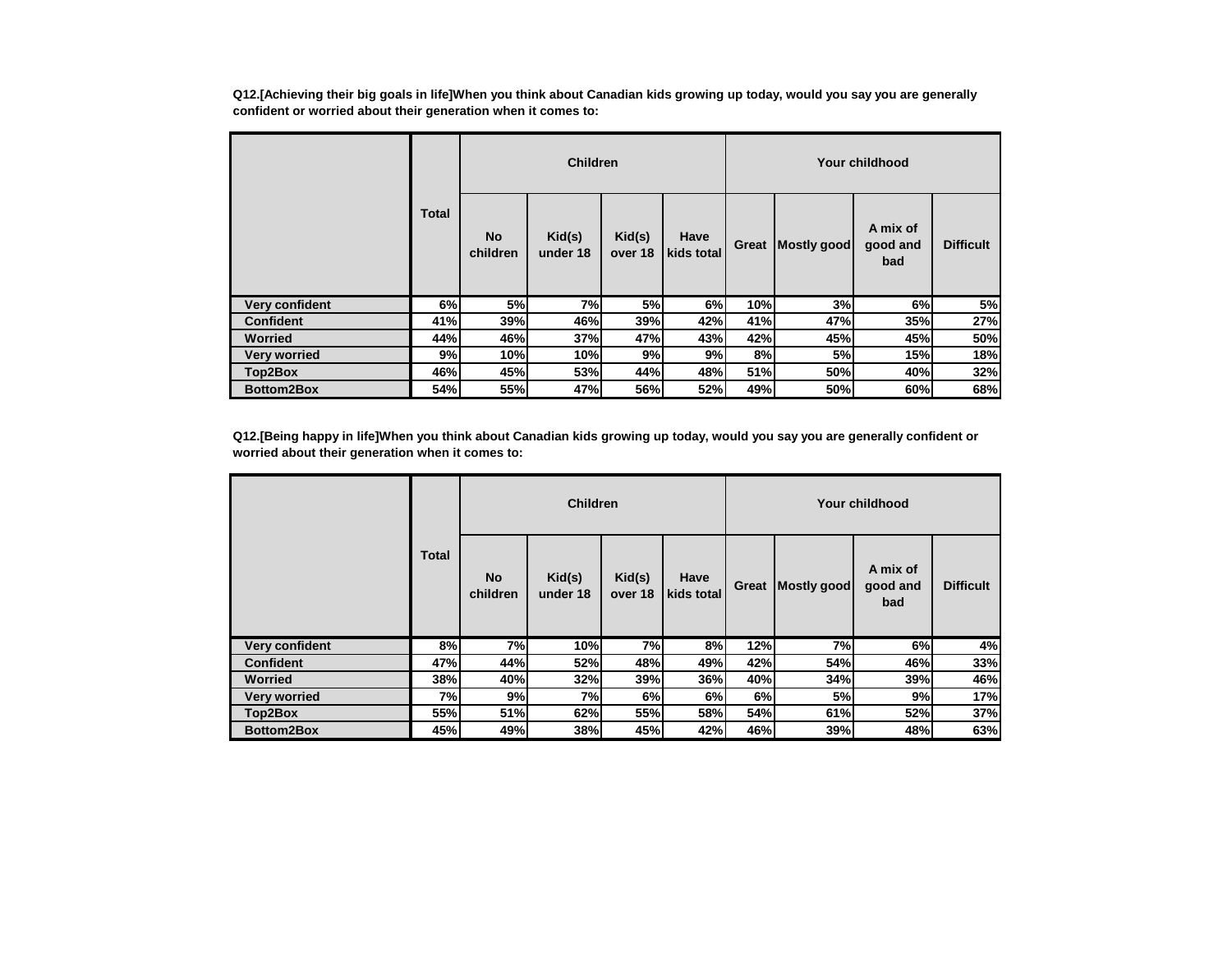**Q12.[The health of the environment]When you think about Canadian kids growing up today, would you say you are generally confident or worried about their generation when it comes to:**

|                     |              |                       | <b>Children</b>    |                   |                    |       |             | Your childhood              |                  |
|---------------------|--------------|-----------------------|--------------------|-------------------|--------------------|-------|-------------|-----------------------------|------------------|
|                     | <b>Total</b> | <b>No</b><br>children | Kid(s)<br>under 18 | Kid(s)<br>over 18 | Have<br>kids total | Great | Mostly good | A mix of<br>good and<br>bad | <b>Difficult</b> |
| Very confident      | 5%           | 4%                    | 6%                 | 5%                | 6%                 | 8%    | 3%          | 4%                          | 5%               |
| <b>Confident</b>    | 31%          | 29%                   | 33%                | 32%               | 32%                | 30%   | 33%         | 32%                         | 21%              |
| Worried             | 45%          | 44%                   | 43%                | 47%               | 45%                | 42%   | 48%         | 41%                         | 44%              |
| <b>Very worried</b> | 20%          | 23%                   | 18%                | 16%               | 17%                | 20%   | 15%         | 22%                         | 30%              |
| Top2Box             | 36%          | 33%                   | 39%                | 37%               | 38%                | 38%   | 36%         | 36%                         | 26%              |
| <b>Bottom2Box</b>   | 64%          | 67%                   | 61%                | 63%               | 62%                | 62%   | 64%         | 64%                         | 74%              |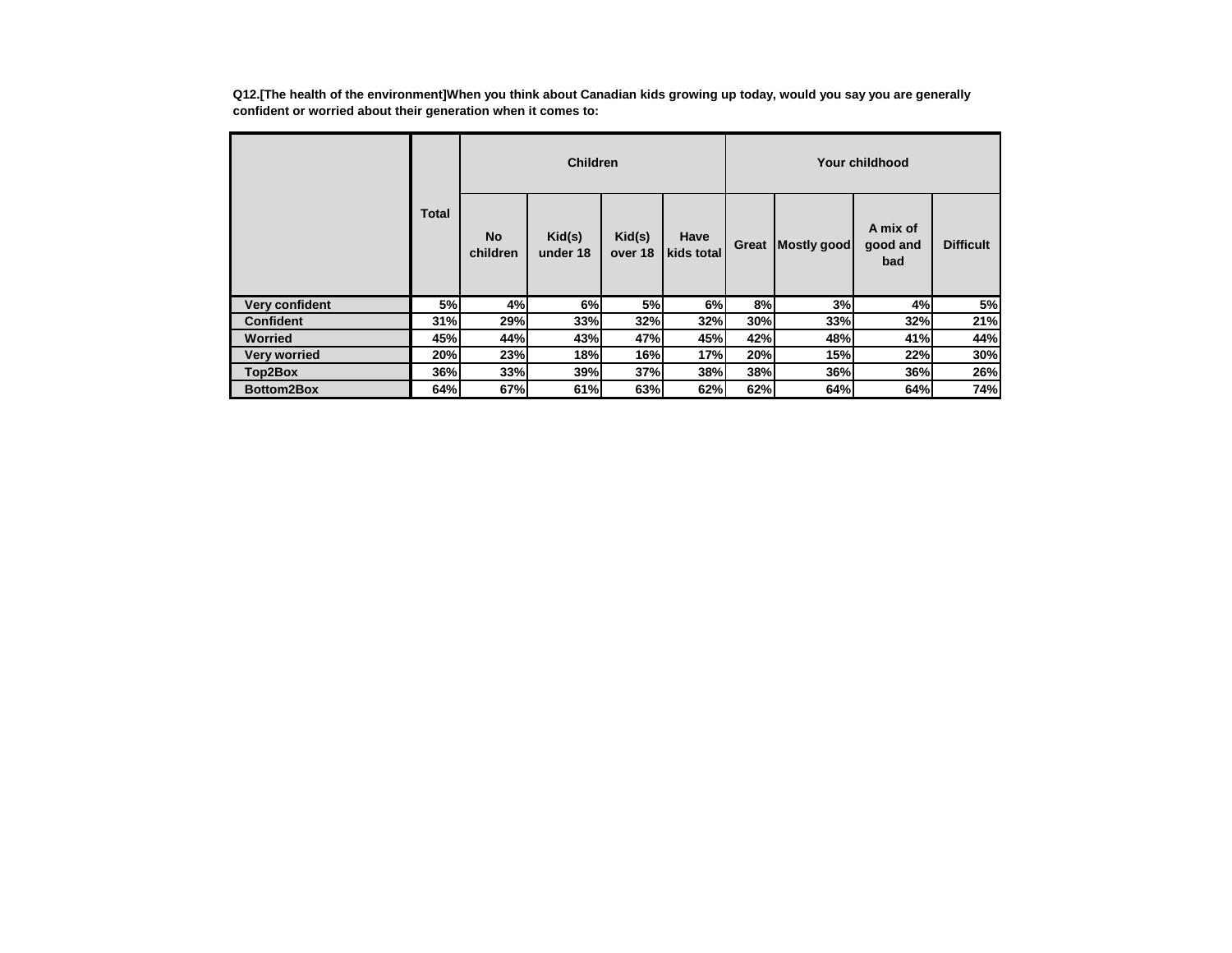**Q13.[Summary of Agree]Now let's think about our country - Canada.Do you agree or disagree with the following statements?**

|                                                                                 |              | <b>Children</b>       |                    |                   |                    |              | Your childhood     |                             |                  |  |  |
|---------------------------------------------------------------------------------|--------------|-----------------------|--------------------|-------------------|--------------------|--------------|--------------------|-----------------------------|------------------|--|--|
|                                                                                 | <b>Total</b> | <b>No</b><br>children | Kid(s)<br>under 18 | Kid(s)<br>over 18 | Have<br>kids total | <b>Great</b> | <b>Mostly good</b> | A mix of<br>good and<br>bad | <b>Difficult</b> |  |  |
| Young Canadians get the<br>support they need to<br>achieve their full potential | 59%          | 62%                   | 54%                | 56%               | 56%                | 66%          | 60%                | 50%                         | 54%              |  |  |
| Canada is doing its best<br>for poor people                                     | 42%          | 44%                   | 42%                | 38%               | 40%                | 47%          | 45%                | 37%                         | 28%              |  |  |
| People in Canada are all<br>treated equally                                     | 43%          | 44%                   | 44%                | 39%               | 41%                | 46%          | 44%                | 39%                         | 34%              |  |  |
| Canada is a great place to<br>be a kid                                          | 93%          | 92%                   | 92%                | 95%               | 94%                | 97%          | 95%                | 92%                         | 80%              |  |  |
| It is hard for families like<br>mine to afford college or<br>university         | 74%          | 70%                   | 80%                | <b>75%</b>        | 77%                | 66%          | 72%                | 82%                         | 82%              |  |  |
| Young people don't have<br>enough say on the big<br>issues that affect them     | 57%          | 56%                   | 68%                | 53%               | 58%                | 51%          | 56%                | 61%                         | 66%              |  |  |
| We should lower the voting<br>age to 16                                         | 21%          | 24%                   | 28%                | 13%               | 18%                | 19%          | 19%                | 27%                         | 21%              |  |  |
| There's a lot of pressure on<br>kids today                                      | 81%          | 76%                   | 88%                | 85%               | 86%                | 78%          | 82%                | 82%                         | 85%              |  |  |
| It's harder to be a parent<br>today than it used to be                          | 72%          | 67%                   | <b>76%</b>         | 75%               | 75%                | 71%          | 73%                | 69%                         | 74%              |  |  |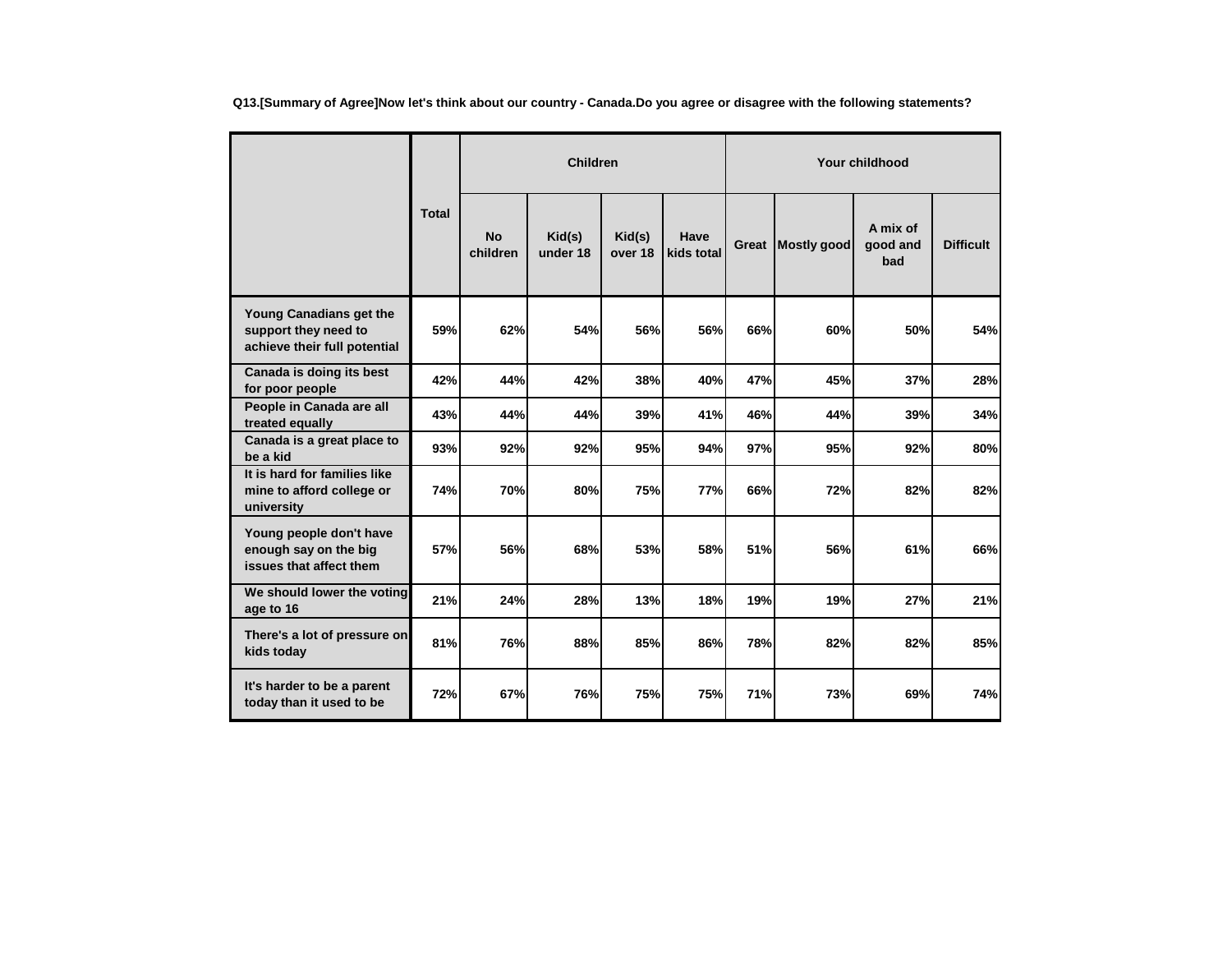**Q13.[Summary of Disagree]Now let's think about our country - Canada.Do you agree or disagree with the following statements?**

|                                                                                 |              |                       | <b>Children</b>    |                   |                    | Your childhood |                    |                             |                  |  |
|---------------------------------------------------------------------------------|--------------|-----------------------|--------------------|-------------------|--------------------|----------------|--------------------|-----------------------------|------------------|--|
|                                                                                 | <b>Total</b> | <b>No</b><br>children | Kid(s)<br>under 18 | Kid(s)<br>over 18 | Have<br>kids total | Great          | <b>Mostly good</b> | A mix of<br>good and<br>bad | <b>Difficult</b> |  |
| Young Canadians get the<br>support they need to<br>achieve their full potential | 41%          | 38%                   | 46%                | 44%               | 44%                | 34%            | 40%                | 50%                         | 46%              |  |
| Canada is doing its best<br>for poor people                                     | 58%          | 56%                   | 58%                | 62%               | 60%                | 53%            | 55%                | 63%                         | 72%              |  |
| People in Canada are all<br>treated equally                                     | 57%          | 56%                   | <b>56%</b>         | 61%               | 59%                | 54%            | 56%                | 61%                         | 66%              |  |
| Canada is a great place to<br>be a kid                                          | 7%           | 8%                    | 8%                 | 5%                | 6%                 | 3%             | 5%                 | 8%                          | 20%              |  |
| It is hard for families like<br>mine to afford college or<br>university         | 26%          | 30%                   | 20%                | 25%               | 23%                | 34%            | 28%                | 18%                         | 18%              |  |
| Young people don't have<br>enough say on the big<br>issues that affect them     | 43%          | 44%                   | 32%                | 47%               | 42%                | 49%            | 44%                | 39%                         | 34%              |  |
| We should lower the voting<br>age to 16                                         | 79%          | 76%                   | 72%                | 87%               | 82%                | 81%            | 81%                | 73%                         | 79%              |  |
| There's a lot of pressure on<br>kids today                                      | 19%          | 24%                   | 12%                | 15%               | 14%                | 22%            | 18%                | 18%                         | 15%              |  |
| It's harder to be a parent<br>today than it used to be                          | 28%          | 33%                   | 24%                | 25%               | 25%                | 29%            | 27%                | 31%                         | 26%              |  |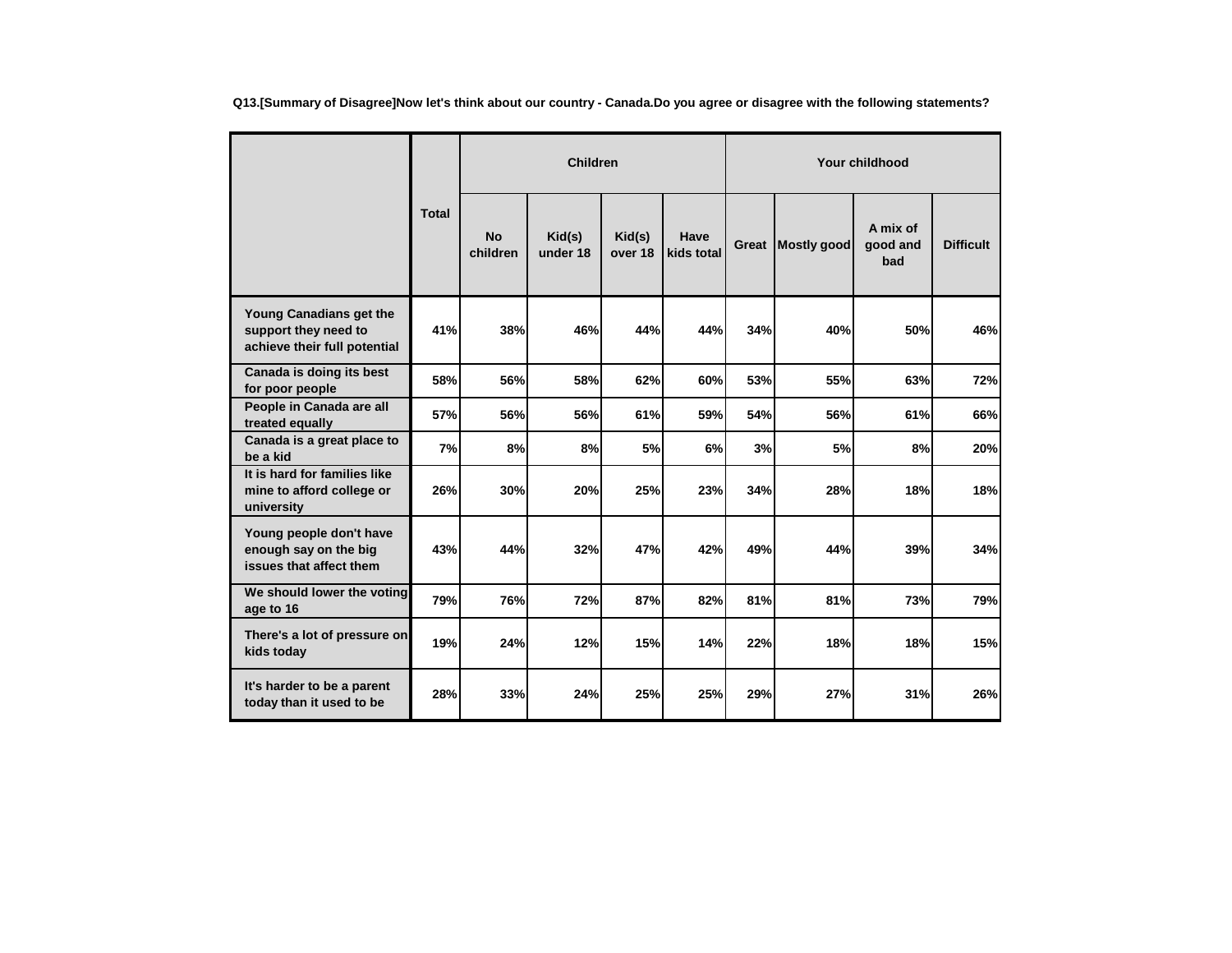**Q13.[Young Canadians get the support they need to achieve their full potential]Now let's think about our country - Canada.Do you agree or disagree with the following statements?**

|                            |              |                       | <b>Children</b>    |                   |                    | Your childhood |             |                             |                  |  |
|----------------------------|--------------|-----------------------|--------------------|-------------------|--------------------|----------------|-------------|-----------------------------|------------------|--|
|                            | <b>Total</b> | <b>No</b><br>children | Kid(s)<br>under 18 | Kid(s)<br>over 18 | Have<br>kids total | Great          | Mostly good | A mix of<br>good and<br>bad | <b>Difficult</b> |  |
| <b>Strongly Agree</b>      | 7%           | 7%                    | 6%                 | 8%                | 7%                 | 13%            | 4%          | 7%                          | 8%               |  |
| <b>Moderately Agree</b>    | 51%          | 54%                   | 48%                | 48%               | 49%                | 54%            | 56%         | 43%                         | 46%              |  |
| <b>Moderately Disagree</b> | 34%          | 31%                   | 38%                | 35%               | 36%                | 28%            | 34%         | 40%                         | 31%              |  |
| <b>Strongly Disagree</b>   | 8%           | 7%                    | 8%                 | 9%                | 8%                 | 6%             | 6%          | 10%                         | 16%              |  |
| Top2Box                    | 59%          | 62%                   | 54%                | 56%               | 56%                | 66%            | 60%         | 50%                         | 54%              |  |
| <b>Bottom2Box</b>          | 41%          | 38%                   | 46%                | 44%               | 44%                | 34%            | 40%         | 50%                         | 46%              |  |

**Q13.[Canada is doing its best for poor people]Now let's think about our country - Canada.Do you agree or disagree with the following statements?**

|                            |              |                       | <b>Children</b>    |                   |                    |       |             | Your childhood              |                  |
|----------------------------|--------------|-----------------------|--------------------|-------------------|--------------------|-------|-------------|-----------------------------|------------------|
|                            | <b>Total</b> | <b>No</b><br>children | Kid(s)<br>under 18 | Kid(s)<br>over 18 | Have<br>kids total | Great | Mostly good | A mix of<br>good and<br>bad | <b>Difficult</b> |
| <b>Strongly Agree</b>      | 7%           | 7%                    | 8%                 | 8%                | 8%                 | 12%   | 7%          | 5%                          | 6%               |
| <b>Moderately Agree</b>    | <b>35%</b>   | 38%                   | 34%                | 30%               | 32%                | 35%   | 39%         | 32%                         | 23%              |
| <b>Moderately Disagree</b> | 38%          | 37%                   | 37%                | 40%               | 39%                | 36%   | 39%         | 41%                         | 36%              |
| <b>Strongly Disagree</b>   | 19%          | 18%                   | 20%                | 21%               | 20%                | 17%   | 16%         | 22%                         | 36%              |
| Top2Box                    | 42%          | 44%                   | 42%                | 38%               | 40%                | 47%   | 45%         | 37%                         | 28%              |
| <b>Bottom2Box</b>          | 58%          | 56%                   | 58%                | 62%               | 60%                | 53%   | 55%         | 63%                         | 72%              |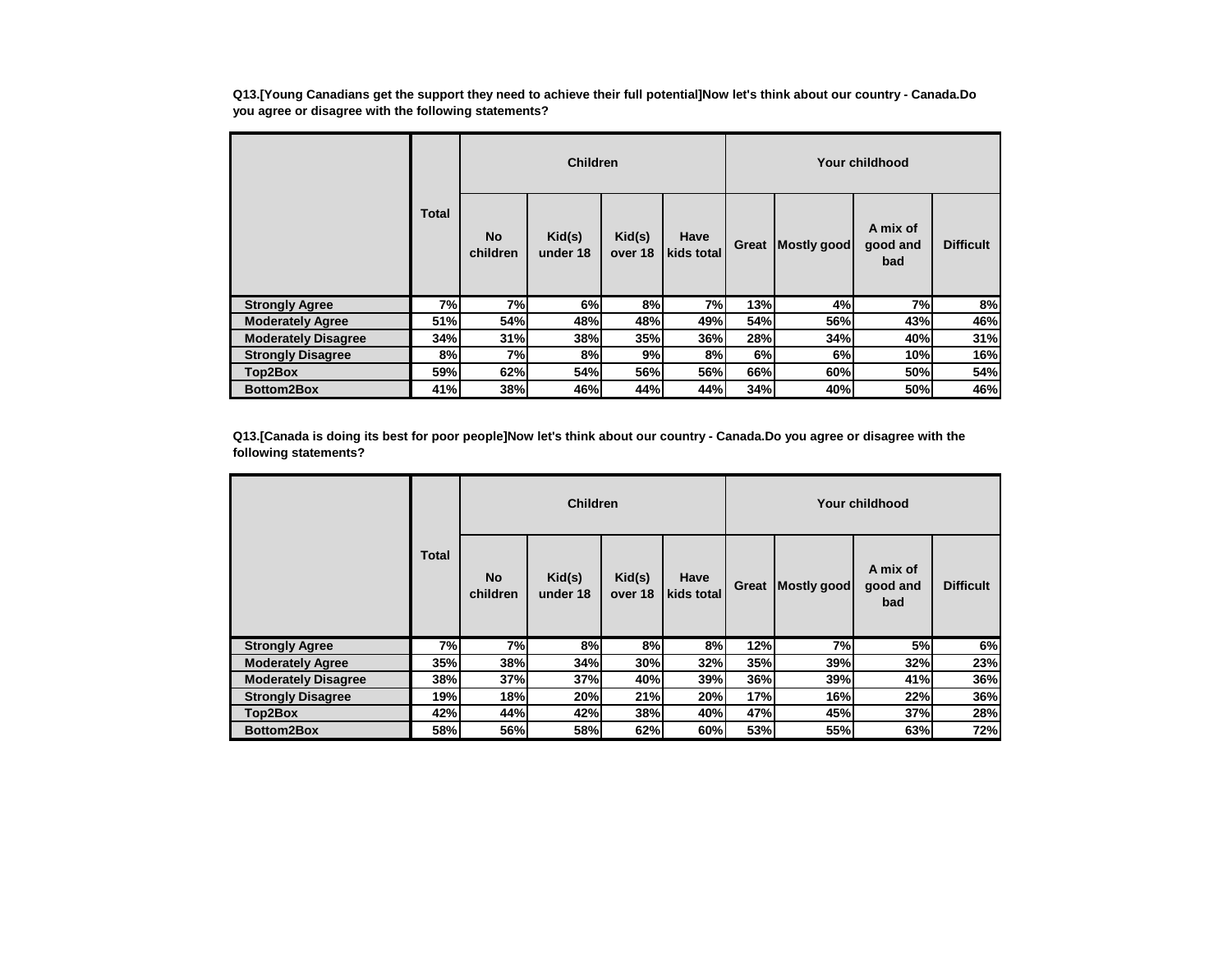**Q13.[People in Canada are all treated equally]Now let's think about our country - Canada.Do you agree or disagree with the following statements?**

|                            |              |                       | <b>Children</b>    |                   |                    | Your childhood |             |                             |                  |  |
|----------------------------|--------------|-----------------------|--------------------|-------------------|--------------------|----------------|-------------|-----------------------------|------------------|--|
|                            | <b>Total</b> | <b>No</b><br>children | Kid(s)<br>under 18 | Kid(s)<br>over 18 | Have<br>kids total | Great          | Mostly good | A mix of<br>good and<br>bad | <b>Difficult</b> |  |
| <b>Strongly Agree</b>      | 7%l          | 7%                    | 5%                 | 7%                | 7%                 | 12%            | 5%          | 4%                          | 6%               |  |
| <b>Moderately Agree</b>    | 36%          | 38%                   | 38%                | 32%               | 35%                | 34%            | 39%         | 35%                         | 28%              |  |
| <b>Moderately Disagree</b> | 36%          | 34%                   | 36%                | 38%               | 37%                | 34%            | 39%         | 32%                         | 33%              |  |
| <b>Strongly Disagree</b>   | 22%          | 22%                   | 20%                | 23%               | 21%                | 19%            | 16%         | 28%                         | 33%              |  |
| Top2Box                    | 43%          | 44%                   | 44%                | 39%               | 41%                | 46%            | 44%         | 39%                         | 34%              |  |
| <b>Bottom2Box</b>          | 57%          | 56%                   | 56%                | 61%               | 59%                | 54%            | 56%         | 61%                         | 66%              |  |

**Q13.[Canada is a great place to be a kid]Now let's think about our country - Canada.Do you agree or disagree with the following statements?**

|                            |              |                       | <b>Children</b>    |                   |                    |       |             | Your childhood              |                  |
|----------------------------|--------------|-----------------------|--------------------|-------------------|--------------------|-------|-------------|-----------------------------|------------------|
|                            | <b>Total</b> | <b>No</b><br>children | Kid(s)<br>under 18 | Kid(s)<br>over 18 | Have<br>kids total | Great | Mostly good | A mix of<br>good and<br>bad | <b>Difficult</b> |
| <b>Strongly Agree</b>      | 44%          | 40%                   | 39%                | 51%               | 47%                | 54%   | 42%         | 39%                         | 36%              |
| <b>Moderately Agree</b>    | 49%          | 52%                   | 53%                | 44%               | 47%                | 43%   | 53%         | 53%                         | 44%              |
| <b>Moderately Disagree</b> | 5%           | 6%                    | 5%                 | 4%                | 4%                 | 2%    | 5%          | 6%                          | 15%              |
| <b>Strongly Disagree</b>   | 2%           | 2%                    | 3%                 | 1%                | 2%                 | 1%    | 1%          | 2%                          | 5%               |
| Top2Box                    | 93%          | 92%                   | 92%                | 95%               | 94%                | 97%   | 95%         | 92%                         | 80%              |
| <b>Bottom2Box</b>          | 7%           | 8%                    | 8%                 | 5%                | 6%                 | 3%    | 5%          | 8%                          | 20%              |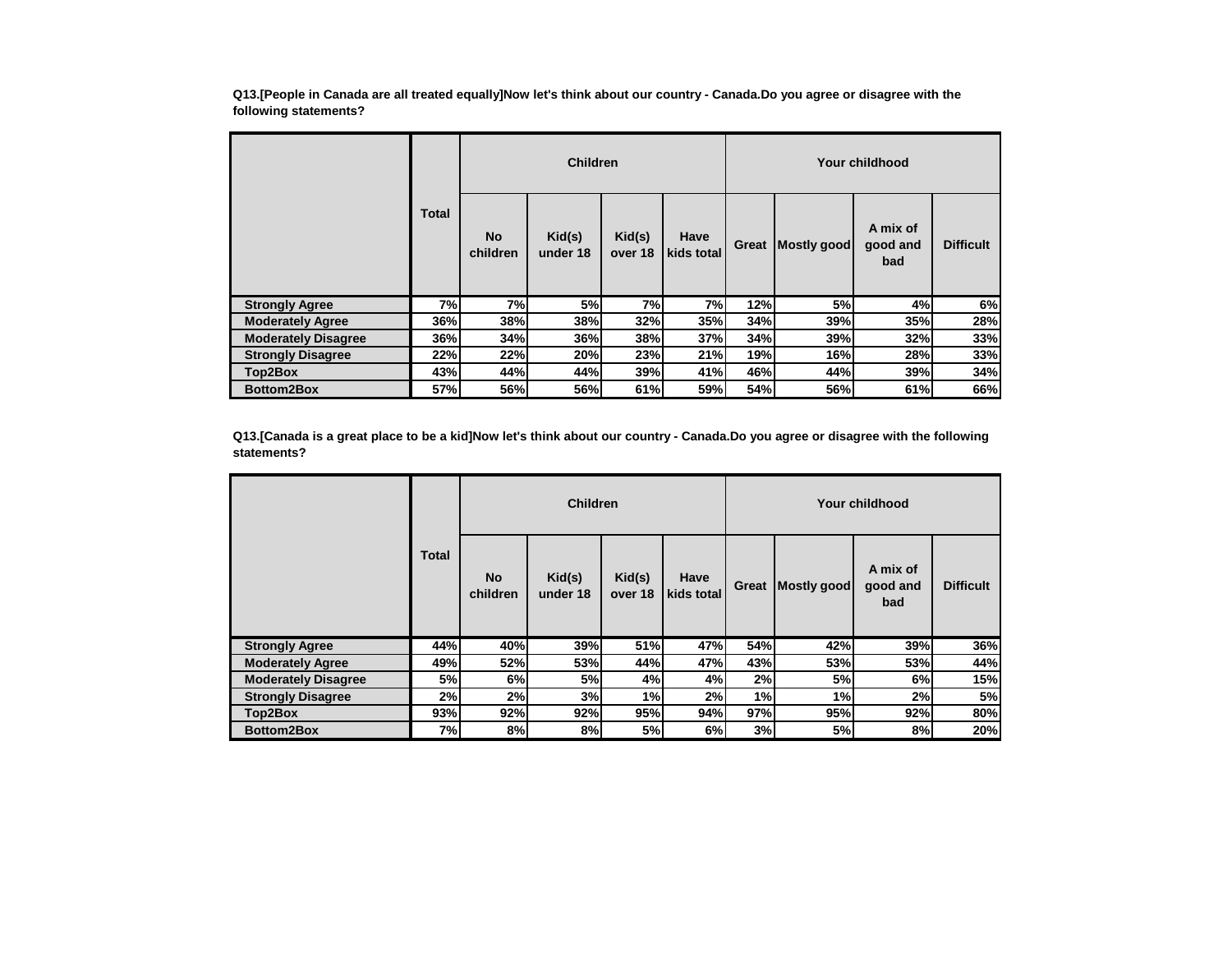**Q13.[It is hard for families like mine to afford college or university]Now let's think about our country - Canada.Do you agree or disagree with the following statements?**

|                            |              | <b>Children</b>       |                    |                   |                    | Your childhood |             |                             |                  |  |
|----------------------------|--------------|-----------------------|--------------------|-------------------|--------------------|----------------|-------------|-----------------------------|------------------|--|
|                            | <b>Total</b> | <b>No</b><br>children | Kid(s)<br>under 18 | Kid(s)<br>over 18 | Have<br>kids total | Great          | Mostly good | A mix of<br>good and<br>bad | <b>Difficult</b> |  |
| <b>Strongly Agree</b>      | 35%          | 33%                   | 41%                | 35%               | 37%                | 27%            | 29%         | 45%                         | 55%              |  |
| <b>Moderately Agree</b>    | 39%          | 37%                   | 39%                | 40%               | 40%                | 39%            | 42%         | 37%                         | 27%              |  |
| <b>Moderately Disagree</b> | 20%          | 23%                   | 16%                | 18%               | 17%                | 26%            | 23%         | 13%                         | 9%               |  |
| <b>Strongly Disagree</b>   | 7%           | 7%                    | 4%                 | 8%                | 7%                 | 8%             | 6%          | 6%                          | 9%               |  |
| Top2Box                    | 74%          | 70%                   | 80%                | 75%               | 77%                | 66%            | 72%         | 82%                         | 82%              |  |
| <b>Bottom2Box</b>          | 26%          | 30%                   | 20%                | 25%               | 23%                | 34%            | 28%         | 18%                         | 18%              |  |

**Q13.[Young people don't have enough say on the big issues that affect them]Now let's think about our country - Canada.Do you agree or disagree with the following statements?**

|                            |       | <b>Children</b>       |                    |                   |                    | Your childhood |             |                             |                  |  |
|----------------------------|-------|-----------------------|--------------------|-------------------|--------------------|----------------|-------------|-----------------------------|------------------|--|
|                            | Total | <b>No</b><br>children | Kid(s)<br>under 18 | Kid(s)<br>over 18 | Have<br>kids total | Great          | Mostly good | A mix of<br>good and<br>bad | <b>Difficult</b> |  |
| <b>Strongly Agree</b>      | 11%   | 12%                   | 15%                | 8%                | 11%                | 10%            | 9%          | 14%                         | 18%              |  |
| <b>Moderately Agree</b>    | 46%   | 44%                   | 52%                | 45%               | 48%                | 42%            | 48%         | 47%                         | 48%              |  |
| <b>Moderately Disagree</b> | 36%   | 37%                   | 29%                | 40%               | <b>35%</b>         | 40%            | 39%         | 31%                         | 28%              |  |
| <b>Strongly Disagree</b>   | 7%    | 7%                    | 4%                 | 8%                | 6%                 | 9%             | 5%          | 8%                          | 6%               |  |
| Top2Box                    | 57%   | 56%                   | 68%l               | 53%               | 58%                | 51%            | 56%         | 61%                         | 66%              |  |
| <b>Bottom2Box</b>          | 43%   | 44%                   | 32%                | 47%               | 42%                | 49%            | 44%         | 39%                         | 34%              |  |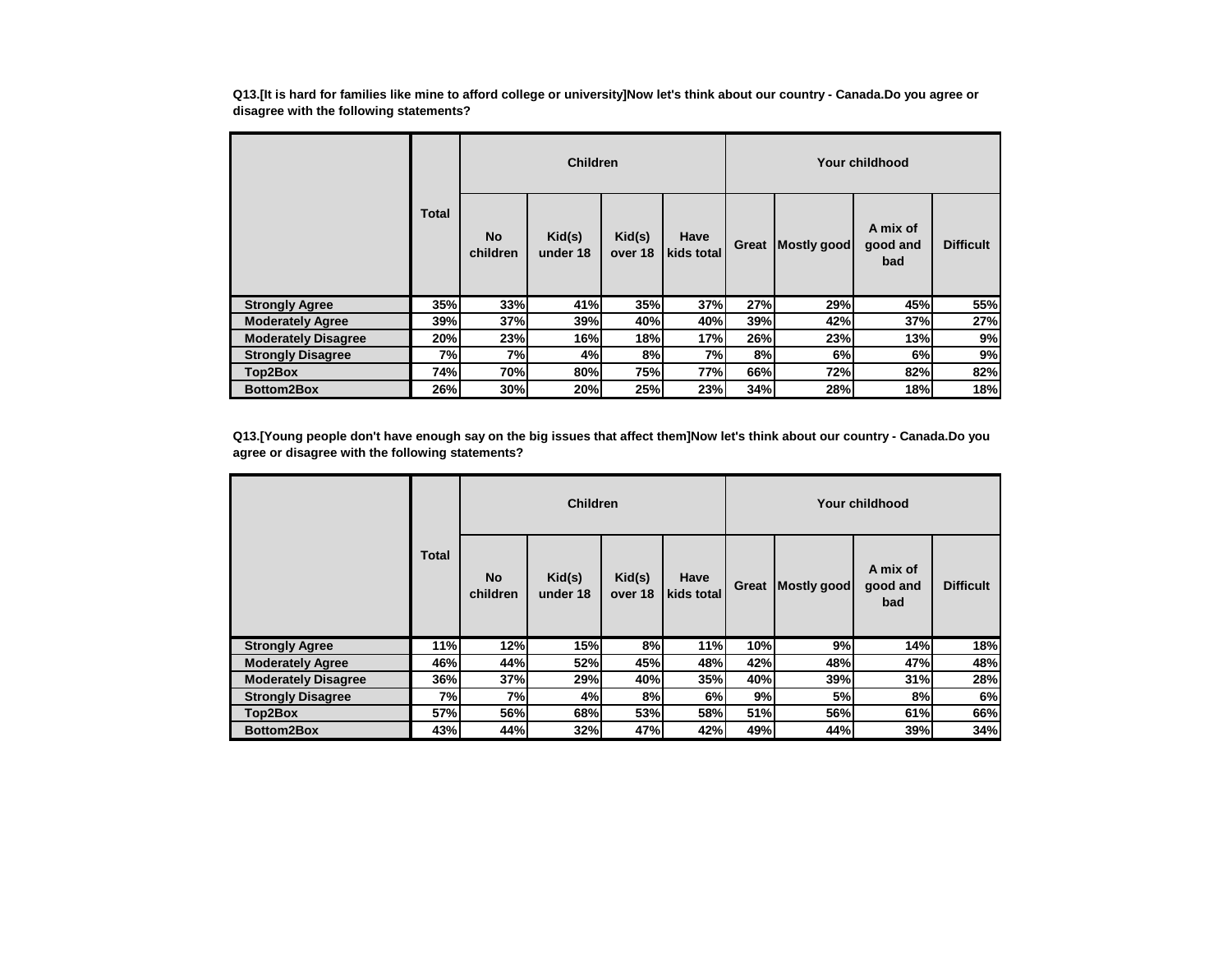**Q13.[We should lower the voting age to 16]Now let's think about our country - Canada.Do you agree or disagree with the following statements?**

|                            |              | <b>Children</b>       |                    |                   |                    | Your childhood |             |                             |                  |  |
|----------------------------|--------------|-----------------------|--------------------|-------------------|--------------------|----------------|-------------|-----------------------------|------------------|--|
|                            | <b>Total</b> | <b>No</b><br>children | Kid(s)<br>under 18 | Kid(s)<br>over 18 | Have<br>kids total | Great          | Mostly good | A mix of<br>good and<br>bad | <b>Difficult</b> |  |
| <b>Strongly Agree</b>      | 6%           | 7%                    | <b>7%</b>          | 3%                | 5%                 | 5%             | 3%          | 10%                         | 7%               |  |
| <b>Moderately Agree</b>    | 16%          | 18%                   | <b>20%</b>         | 10%               | 14%                | 13%            | 16%         | 17%                         | 13%              |  |
| <b>Moderately Disagree</b> | 28%          | 31%                   | 32%                | 23%               | 26%                | 27%            | 33%         | 23%                         | 24%              |  |
| <b>Strongly Disagree</b>   | 51%          | 45%                   | 40%                | 64%               | 56%                | 55%            | 48%         | 50%                         | 56%              |  |
| Top2Box                    | 21%          | 24%                   | <b>28%</b>         | 13%               | 18%                | 19%            | 19%         | 27%                         | 21%              |  |
| <b>Bottom2Box</b>          | 79%          | 76%                   | 72%                | 87%               | 82%                | 81%            | 81%         | 73%                         | 79%              |  |

**Q13.[There's a lot of pressure on kids today]Now let's think about our country - Canada.Do you agree or disagree with the following statements?**

|                            |              | <b>Children</b>       |                    |                   |                    | Your childhood |             |                             |                  |  |
|----------------------------|--------------|-----------------------|--------------------|-------------------|--------------------|----------------|-------------|-----------------------------|------------------|--|
|                            | <b>Total</b> | <b>No</b><br>children | Kid(s)<br>under 18 | Kid(s)<br>over 18 | Have<br>kids total | Great          | Mostly good | A mix of<br>good and<br>bad | <b>Difficult</b> |  |
| <b>Strongly Agree</b>      | 30%          | 28%                   | 37%                | 30%               | 32%                | 27%            | 27%         | 31%                         | 47%              |  |
| <b>Moderately Agree</b>    | 52%          | 49%                   | 51%                | 55%               | 54%                | 52%            | 55%         | 51%                         | 38%              |  |
| <b>Moderately Disagree</b> | 15%          | 18%                   | 10%                | 12%               | 12%                | 16%            | 15%         | 14%                         | 11%              |  |
| <b>Strongly Disagree</b>   | 4%           | 5%                    | 1%                 | 3%                | 2%                 | <b>5%</b>      | 3%          | 4%                          | 4%               |  |
| Top2Box                    | 81%          | 76%                   | 88%l               | 85%               | 86%l               | 78%            | 82%         | 82%                         | 85%              |  |
| <b>Bottom2Box</b>          | 19%          | 24%                   | 12%                | 15%               | 14%                | 22%            | 18%         | 18%                         | 15%              |  |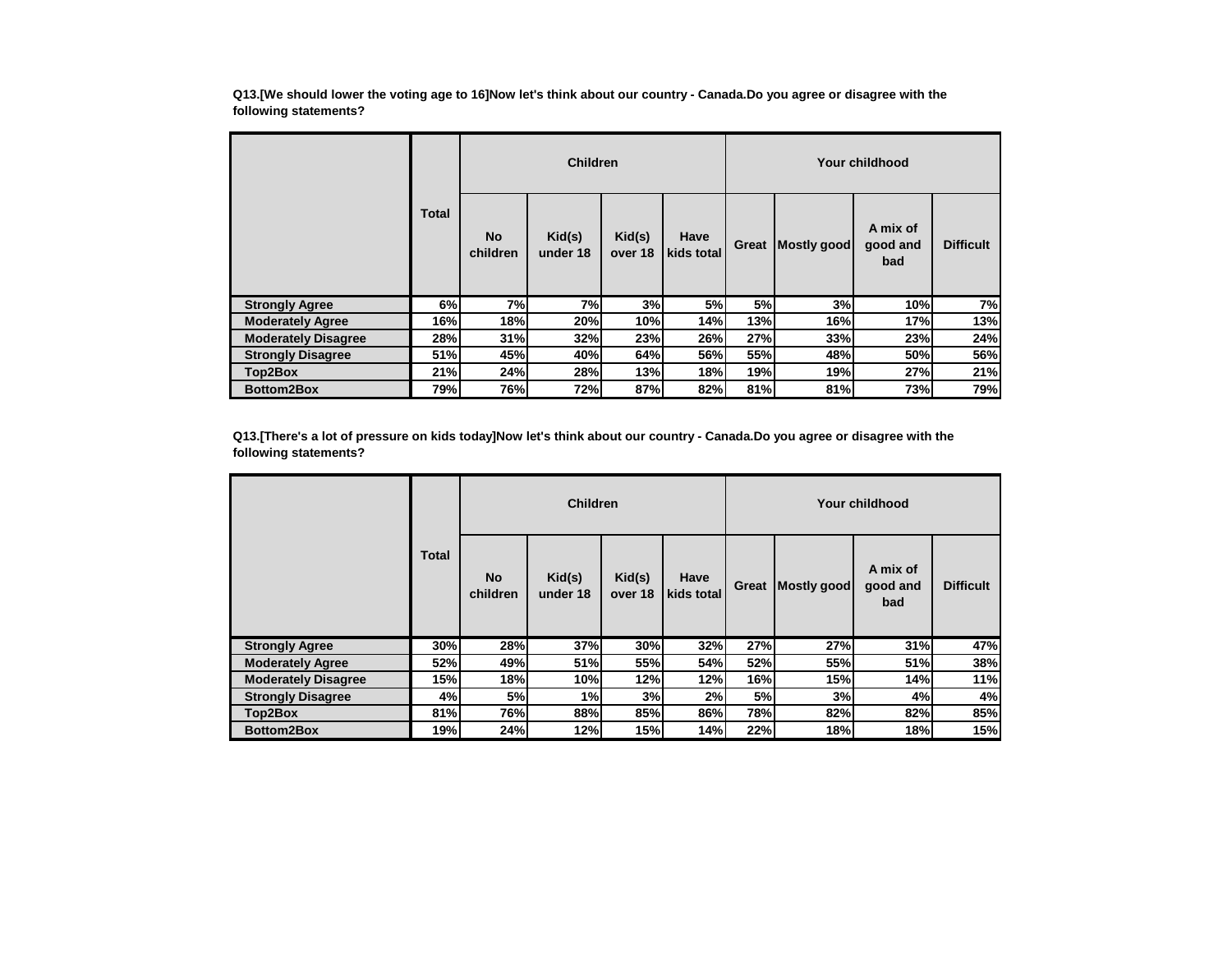**Q13.[It's harder to be a parent today than it used to be]Now let's think about our country - Canada.Do you agree or disagree with the following statements?**

|                            |              | <b>Children</b>       |                    |                   |                    | Your childhood |             |                             |                  |  |
|----------------------------|--------------|-----------------------|--------------------|-------------------|--------------------|----------------|-------------|-----------------------------|------------------|--|
|                            | <b>Total</b> | <b>No</b><br>children | Kid(s)<br>under 18 | Kid(s)<br>over 18 | Have<br>kids total | Great          | Mostly good | A mix of<br>good and<br>bad | <b>Difficult</b> |  |
| <b>Strongly Agree</b>      | 28%          | 26%                   | 31%                | 30%               | 31%                | 30%            | 25%         | 29%                         | 37%              |  |
| <b>Moderately Agree</b>    | 43%          | 41%                   | 44%                | 45%               | 45%                | 42%            | 48%         | 39%                         | 36%              |  |
| <b>Moderately Disagree</b> | 22%          | 26%                   | 18%                | 19%               | 19%                | 21%            | 22%         | 25%                         | 17%              |  |
| <b>Strongly Disagree</b>   | 6%           | 7%                    | 6%                 | 6%                | 6%                 | 7%             | 5%          | 6%                          | 10%              |  |
| Top2Box                    | 72%          | 67%                   | 76%                | 75%               | 75%                | 71%            | 73%         | 69%                         | 74%              |  |
| <b>Bottom2Box</b>          | 28%          | 33%                   | 24%                | 25%               | 25%                | 29%            | 27%         | 31%                         | 26%              |  |

**Q14. Thinking overall about children here in Canada and the things that affect them, would you say that most young people are:**

|                                 | <b>Total</b> | <b>Children</b>       |                    |                   |                    | Your childhood |             |                             |                  |  |
|---------------------------------|--------------|-----------------------|--------------------|-------------------|--------------------|----------------|-------------|-----------------------------|------------------|--|
|                                 |              | <b>No</b><br>children | Kid(s)<br>under 18 | Kid(s)<br>over 18 | Have<br>kids total | Great          | Mostly good | A mix of<br>good and<br>bad | <b>Difficult</b> |  |
| Are doing just fine             | 27%          | 29%                   | 21%                | 28%               | 26%                | 38%            | 29%         | 19%                         | 13%              |  |
| Could use some extra<br>support | 60%          | 59%                   | 64%                | 58%               | 60%                | 54%            | 60%         | 63%                         | 68%              |  |
| Need a lot more support         | 13%          | 11%                   | 15%                | 14%               | 14%                | 7%             | 11%         | 18%                         | 19%              |  |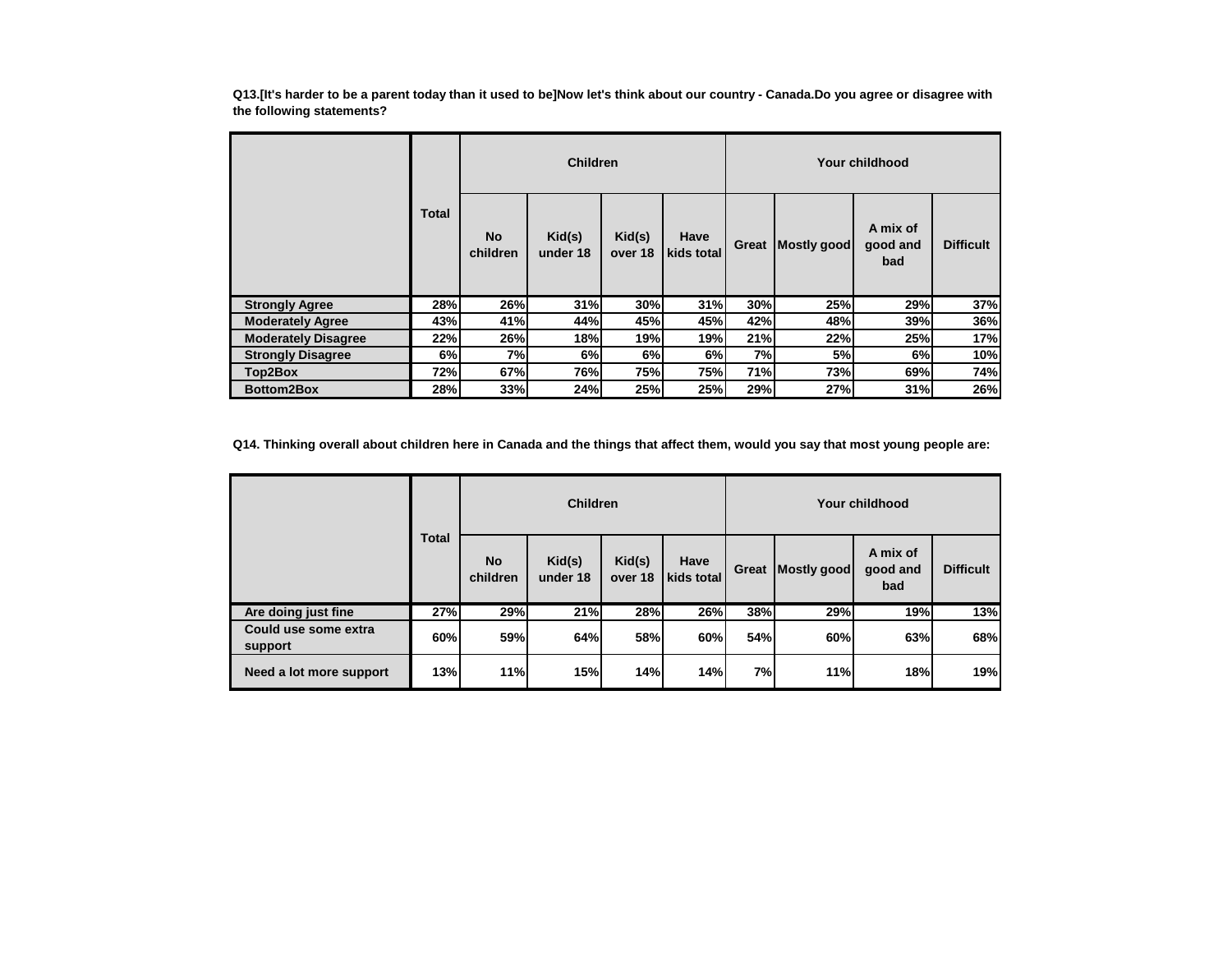**Q15.Overall, would you say Canadians give children and their issues:**

|                        | <b>Total</b><br><b>No</b><br>children | <b>Children</b> |                    |                   |                    | Your childhood |             |                             |                  |  |
|------------------------|---------------------------------------|-----------------|--------------------|-------------------|--------------------|----------------|-------------|-----------------------------|------------------|--|
|                        |                                       |                 | Kid(s)<br>under 18 | Kid(s)<br>over 18 | Have<br>kids total | Great          | Mostly good | A mix of<br>good and<br>bad | <b>Difficult</b> |  |
| Too much attention     | 16%                                   | 17%             | 12%                | 15%               | <b>15%</b>         | 21%            | 14%         | 13%                         | 15%              |  |
| About the right amount | 45%                                   | 46%             | 44%                | 44%               | 44%                | 49%            | 52%         | 37%                         | 24%              |  |
| Not enough attention   | 39%                                   | 37%             | 44%                | 41%               | 42%                | 30%            | 34%         | 50%                         | 60%              |  |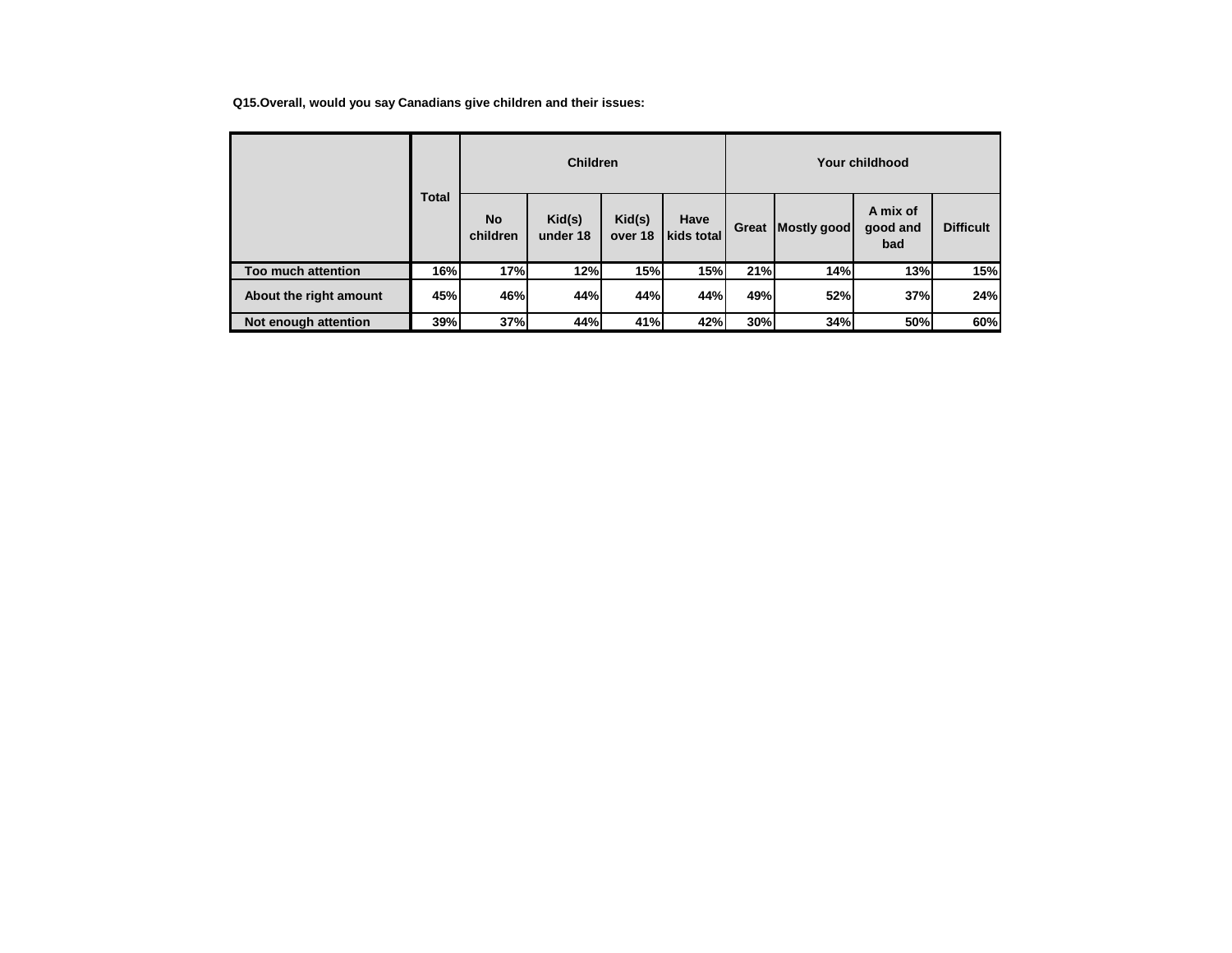**Q16.What would you say are the biggest priorities for young people today?**

|                                                 |              | <b>Children</b>       |                    |                   |                    | Your childhood |             |                             |                  |  |
|-------------------------------------------------|--------------|-----------------------|--------------------|-------------------|--------------------|----------------|-------------|-----------------------------|------------------|--|
|                                                 | <b>Total</b> | <b>No</b><br>children | Kid(s)<br>under 18 | Kid(s)<br>over 18 | Have<br>kids total | Great          | Mostly good | A mix of<br>good and<br>bad | <b>Difficult</b> |  |
| <b>Mental</b><br>health/depression/anxiety      | 38%          | 42%                   | 38%                | 34%               | 34%                | 35%            | 39%         | 37%                         | 43%              |  |
| Drugs/alcohol                                   | 36%          | 33%                   | 28%                | 44%               | 39%                | 38%            | 39%         | 32%                         | 29%              |  |
| <b>Bullying</b>                                 | 36%          | 36%                   | 42%                | 31%               | 35%                | 30%            | 38%         | 36%                         | 39%              |  |
| Cost of<br>college/university/tech<br>school    | 33%          | 33%                   | 30%                | 37%               | 34%                | 37%            | 32%         | 34%                         | 27%              |  |
| Health/Fitness/Obesity/Nutr<br>ition            | 33%          | 35%                   | 27%                | 34%               | 32%                | 34%            | 33%         | 35%                         | 31%              |  |
| <b>Schools/Education</b>                        | 28%          | 28%                   | 34%                | 26%               | 29%                | 31%            | 26%         | 30%                         | 27%              |  |
| <b>Poverty/Poor families</b>                    | 23%          | 25%                   | 23%                | 20%               | 21%                | 18%            | 22%         | 25%                         | 32%              |  |
| <b>Safety online</b>                            | 19%          | 17%                   | 24%                | 19%               | 21%                | 22%            | 20%         | 15%                         | 22%              |  |
| Family/divorce/separation                       | 14%          | 13%                   | 12%                | 19%               | <b>16%</b>         | 16%            | 15%         | 14%                         | 9%               |  |
| Safe neighbourhoods                             | 9%           | 8%                    | 13%                | 9%                | 11%                | 11%            | 8%          | 9%                          | 12%              |  |
| <b>Recreation and after-</b><br>school programs | 7%           | 7%                    | 8%                 | 8%                | 8%                 | 6%             | 8%          | 8%                          | 8%               |  |
| Child abuse                                     | 7%           | 8%                    | 7%                 | 5%                | 6%                 | 4%             | 6%          | 9%                          | 9%               |  |
| Other issues (Specify):                         | 5%           | 6%                    | 2%                 | 6%                | 5%                 | 5%             | 4%          | 7%                          | 6%               |  |
| <b>Childcare/Pre-school</b><br>programs         | 5%           | 4%                    | 9%                 | 5%                | 7%                 | 7%             | 5%          | 5%                          | 3%               |  |
| <b>Domestic violence</b>                        | 5%           | 6%                    | 3%                 | 4%                | 4%                 | 5%             | 5%          | 4%                          | 4%               |  |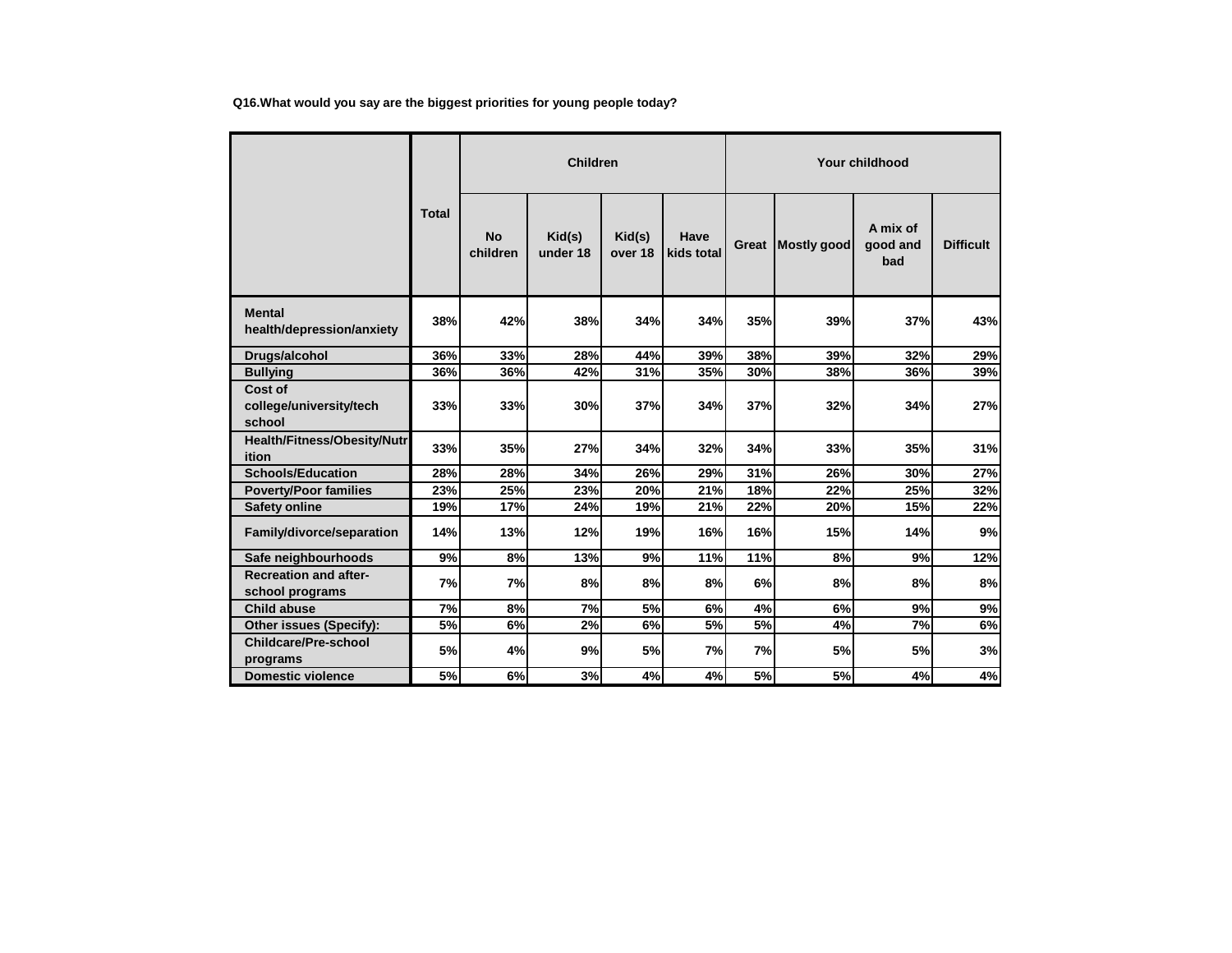**Q17.Let's think about how Canada compares to other wealthy countries like ours when it comes to children's well-being. If you had to guess, would you say:**

|                                                                      |              | <b>Children</b>       |                    |                   |                    | Your childhood |             |                             |                  |  |
|----------------------------------------------------------------------|--------------|-----------------------|--------------------|-------------------|--------------------|----------------|-------------|-----------------------------|------------------|--|
|                                                                      | <b>Total</b> | <b>No</b><br>children | Kid(s)<br>under 18 | Kid(s)<br>over 18 | Have<br>kids total | Great          | Mostly good | A mix of<br>good and<br>bad | <b>Difficult</b> |  |
| Canada is in the top 5<br>countries for overall child<br>well-being  | 26%          | 24%                   | 29%                | 26%               | 27%                | 30%            | 26%         | 24%                         | 20%              |  |
| Not as high as that but in<br>the top 10                             | 38%          | 39%                   | 35%                | 39%               | 38%                | 40%            | 39%         | 39%                         | 31%              |  |
| In the top 15                                                        | 18%          | 20%                   | <b>18%</b>         | 17%               | 17%                | 16%            | 20%         | 16%                         | 25%              |  |
| In the top 20 (which would<br>put us "in the middle of the<br>pack") | 11%          | 12%                   | 12%                | 11%               | 11%                | 10%            | 11%         | 14%                         | 10%              |  |
| In the top 25                                                        | 2%           | 1%                    | 3%                 | 2%                | 2%                 | 1%             | 2%          | 1%                          | 6%               |  |
| In the top 30                                                        | 2%           | 2%                    | 2%                 | 2%                | 1%                 | 2%             | 1%          | 3%                          | 1%               |  |
| Canada ranks lower than<br>the top 30 countries                      | 2%           | 2%                    | 2%                 | 3%                | 3%                 | 1%             | 1%          | 5%                          | 6%               |  |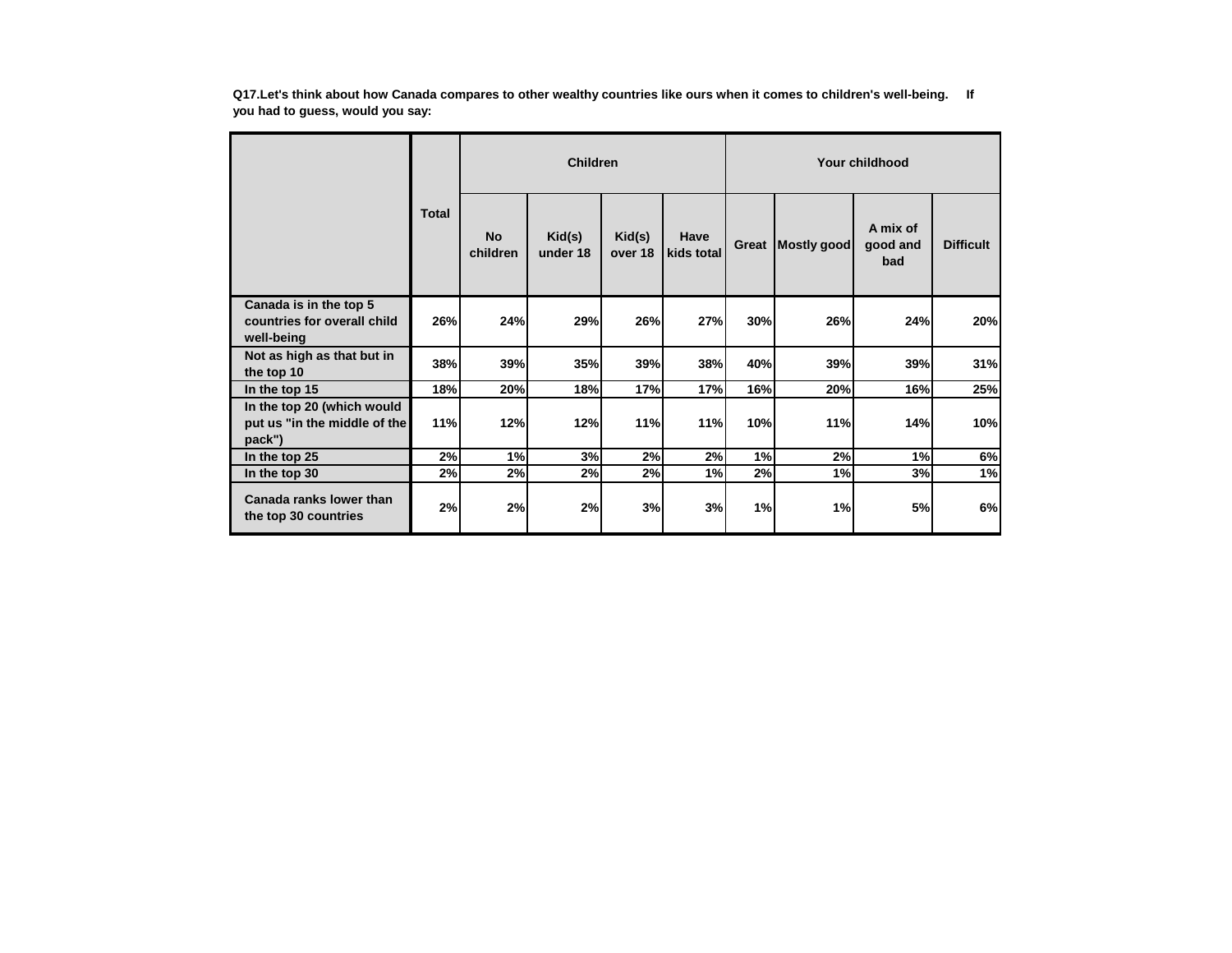**Q18.What do you think are the main reasons that Canada's ranking for children's well-being is significantly lower than Canada's overall prosperity ranking?**

|                                                        |              |                       | <b>Children</b>    |                   |                    | Your childhood |             |                             |                  |  |
|--------------------------------------------------------|--------------|-----------------------|--------------------|-------------------|--------------------|----------------|-------------|-----------------------------|------------------|--|
|                                                        | <b>Total</b> | <b>No</b><br>children | Kid(s)<br>under 18 | Kid(s)<br>over 18 | Have<br>kids total | Great          | Mostly good | A mix of<br>good and<br>bad | <b>Difficult</b> |  |
| Poverty/inequality                                     | 38%          | 41%                   | 33%                | 37%               | 35%                | 35%            | 38%         | 38%                         | 47%              |  |
| Parents have to work too<br>much                       | 34%          | 28%                   | 41%                | 39%               | 40%                | 36%            | 32%         | 35%                         | 33%              |  |
| <b>Indigenous/First Nations</b><br>kids                | 31%          | 34%                   | 20%                | 33%               | 29%                | 36%            | 28%         | 32%                         | 30%              |  |
| Kids are<br>spoiled/distracted/lazy                    | 31%          | 31%                   | 29%                | 31%               | 30%                | 29%            | 29%         | 34%                         | 32%              |  |
| <b>Education system/public</b><br>schools              | 30%          | 30%                   | 30%                | 31%               | 30%                | 26%            | 32%         | 31%                         | 29%              |  |
| Poor parenting                                         | 26%          | 27%                   | 21%                | 28%               | 25%                | 27%            | 24%         | 29%                         | 27%              |  |
| Canadians aren't aware/the<br>problems aren't visible  | 25%          | 27%                   | 25%                | 21%               | 23%                | 24%            | 26%         | 23%                         | 27%              |  |
| Not enough<br>money/governments are in<br>debt         | 21%          | 20%                   | 26%                | 19%               | 21%                | 19%            | 22%         | 20%                         | 20%              |  |
| Immigration/new<br><b>Canadians</b>                    | 19%          | 16%                   | 16%                | 22%               | 20%                | 21%            | 16%         | 21%                         | 18%              |  |
| Kids are not a priority here<br>in Canada              | 15%          | 14%                   | 18%                | 14%               | 15%                | 12%            | 17%         | 11%                         | 17%              |  |
| You can't really compare<br>different countries        | 14%          | 13%                   | 12%                | 18%               | 16%                | 13%            | 16%         | 15%                         | 10%              |  |
| Programs/Children's<br>welfare agencies aren't<br>good | 14%          | 13%                   | 16%                | 15%               | 15%                | 14%            | 14%         | 12%                         | 21%              |  |
| Not enough good child<br>care                          | 13%          | 13%                   | 16%                | 12%               | 14%                | 13%            | 12%         | 14%                         | 17%              |  |
| The UNICEF ranking is<br>wrong/flawed                  | 8%           | 7%                    | 6%                 | 10%               | 8%                 | 9%             | 7%          | 8%                          | 7%               |  |
| Other reason (Specify)                                 | 3%           | 4%                    | 3%                 | 3%                | 3%                 | 4%             | 3%          | 2%                          | $4\%$            |  |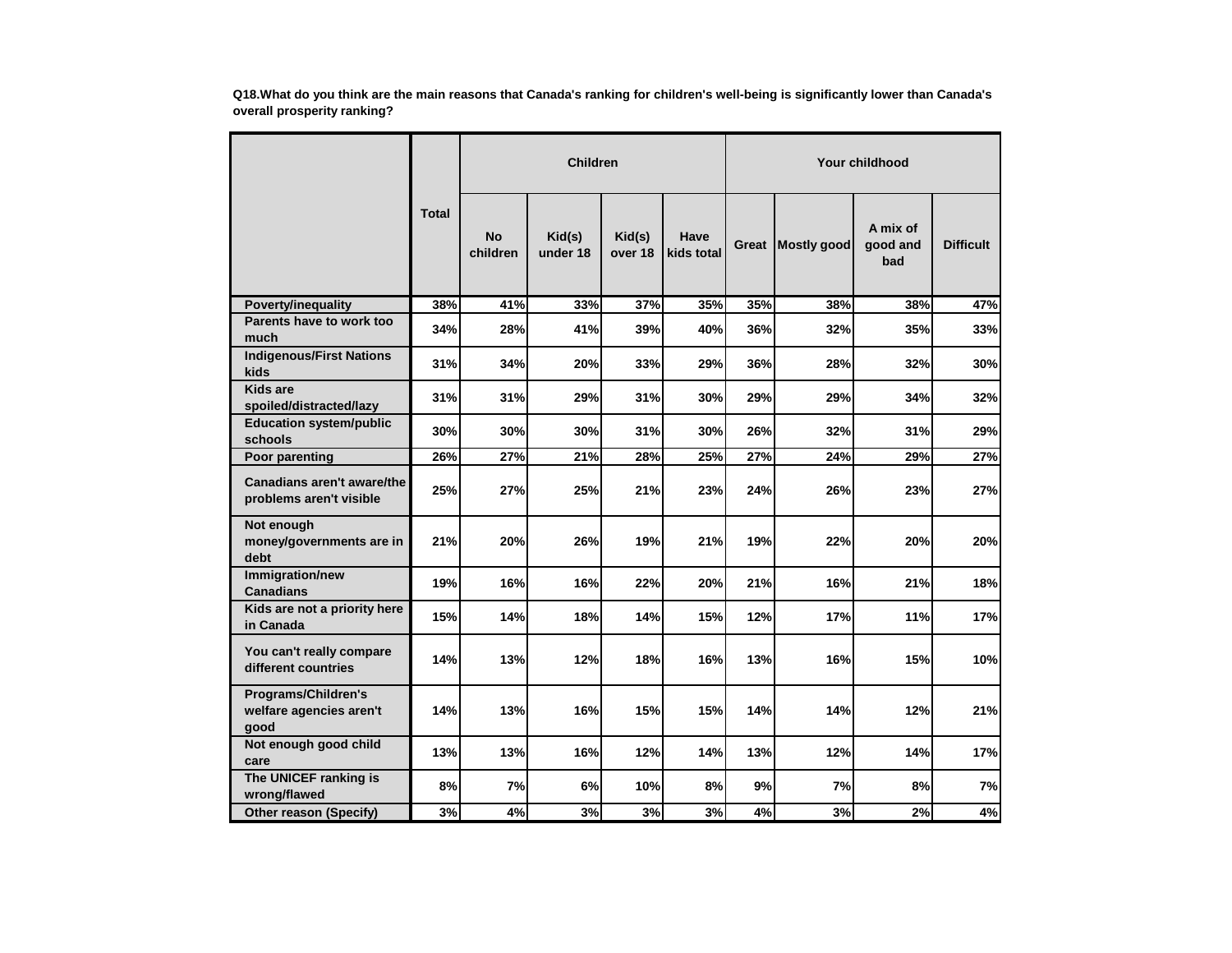|  |  | Q19.How much of a priority, if any, should Canada put on improving its rating for children's well-being? |
|--|--|----------------------------------------------------------------------------------------------------------|
|  |  |                                                                                                          |

|                          |              | <b>Children</b>       |                    |                   |                    | Your childhood |             |                             |                  |  |
|--------------------------|--------------|-----------------------|--------------------|-------------------|--------------------|----------------|-------------|-----------------------------|------------------|--|
|                          | <b>Total</b> | <b>No</b><br>children | Kid(s)<br>under 18 | Kid(s)<br>over 18 | Have<br>kids total | Great          | Mostly good | A mix of<br>good and<br>bad | <b>Difficult</b> |  |
| Very high priority       | 24%          | 20%                   | 34%                | 23%               | 27%                | 22%            | 19%         | 28%                         | 35%              |  |
| <b>High priority</b>     | 59%          | 59%                   | 56%                | 62%               | 60%                | 58%            | 62%         | 59%                         | 50%              |  |
| Low priority             | <b>15%</b>   | 19%                   | 9%                 | 14%               | 12%                | 16%            | 18%         | 10%                         | 14%              |  |
| <b>Very low priority</b> | 2%           | 2%                    | 1%                 | 1%                | 1%                 | 3%             | 1%          | 2%                          |                  |  |
| Top2Box                  | 83%          | 79%                   | 90%                | 85%               | 87%                | 80%            | 81%         | 88%                         | 86%              |  |
| <b>Bottom2Box</b>        | 17%          | 21%                   | 10%                | 15%               | 13%                | 20%            | 19%         | 12%                         | 14%              |  |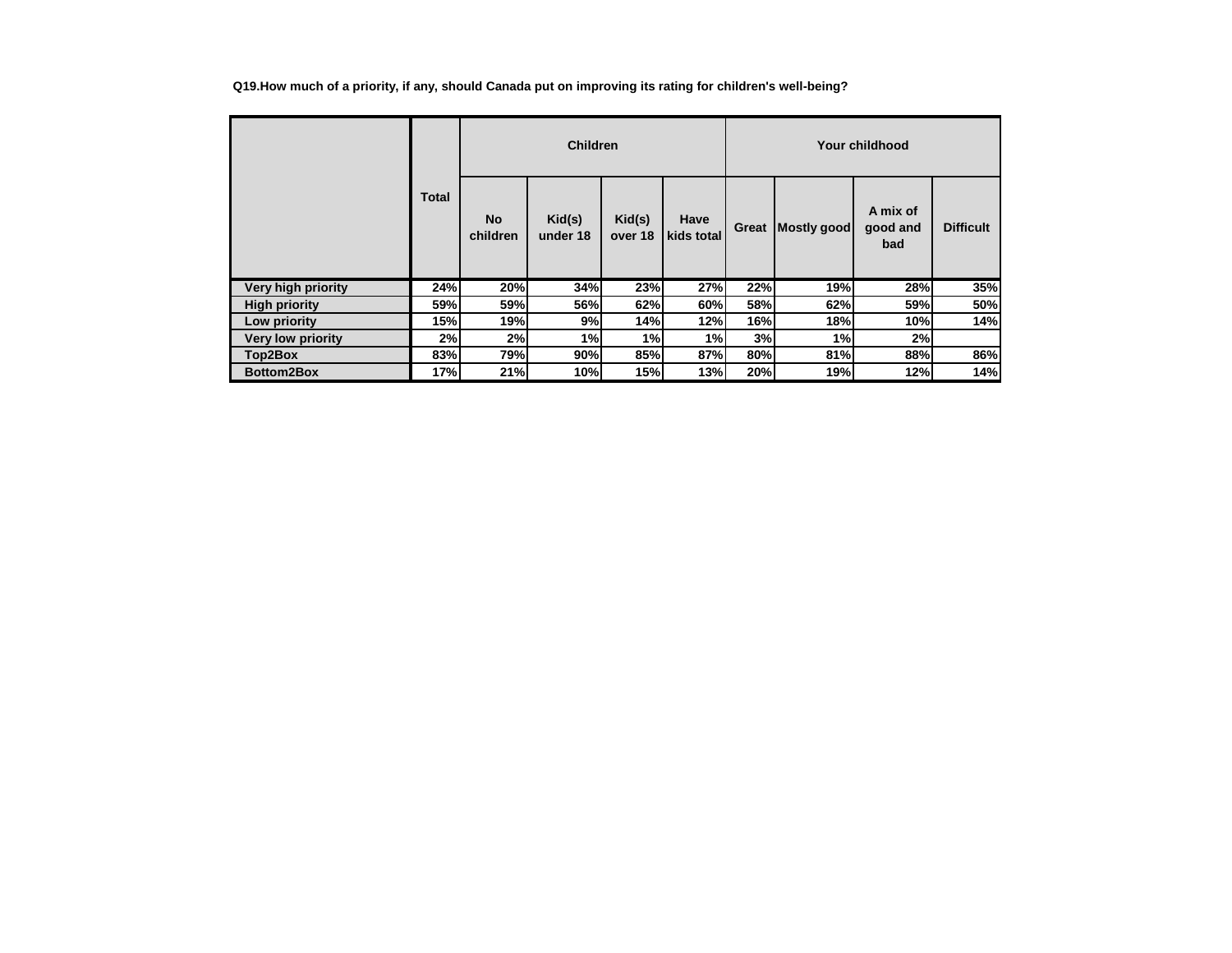**Q20-22[Summary of Necessary]In your opinion, how necessary or not each one of these is for young people in Canada today?**

|                                                                                  |              |                       | <b>Children</b>    |                   |                    |       |                    | Your childhood              |                  |
|----------------------------------------------------------------------------------|--------------|-----------------------|--------------------|-------------------|--------------------|-------|--------------------|-----------------------------|------------------|
|                                                                                  | <b>Total</b> | <b>No</b><br>children | Kid(s)<br>under 18 | Kid(s)<br>over 18 | Have<br>kids total | Great | <b>Mostly good</b> | A mix of<br>good and<br>bad | <b>Difficult</b> |
| Increase child tax benefits<br>for families with kids                            | 39%          | 34%                   | 56%                | 35%               | 42%                | 40%   | 38%                | 38%                         | 38%              |
| More financial support for<br>families living below the<br>poverty line          | 61%          | 62%                   | 63%                | 60%               | 61%                | 63%   | 60%                | 58%                         | 69%              |
| More services for<br>indigenous children                                         | 50%          | 54%                   | 48%                | 47%               | 47%                | 52%   | 49%                | 50%                         | 50%              |
| <b>More services for</b><br>immigrant and refugee<br>children                    | 29%          | 35%                   | 31%                | 21%               | 24%                | 29%   | 31%                | 26%                         | 29%              |
| Move ahead with a national<br>child care program                                 | 39%          | 38%                   | 51%                | 33%               | 39%                | 42%   | 36%                | 40%                         | 40%              |
| More early childhood and<br>pre-school programs                                  | 33%          | 34%                   | 42%                | 28%               | 33%                | 33%   | 33%                | 35%                         | 30%              |
| More afterschool<br>recreation programs                                          | 42%          | 41%                   | 50%                | 40%               | 43%                | 44%   | 41%                | 43%                         | 40%              |
| More drug and alcohol<br>abuse education for kids                                | 61%          | 55%                   | 66%                | 67%               | 67%                | 61%   | 61%                | 63%                         | 61%              |
| Better programs to prevent<br>child health problems like<br>diabetes and obesity | 60%          | 60%                   | 63%                | 59%               | 60%                | 63%   | 57%                | 64%                         | 59%              |
| More programs to prevent<br>child abuse and neglect                              | 64%          | 62%                   | 67%                | 65%               | 66%                | 59%   | 63%                | 67%                         | 73%              |
| Better programs to prevent<br>bullying                                           | 60%          | 58%                   | 67%                | 60%               | 63%                | 58%   | 61%                | 59%                         | 66%              |
| More mental health<br>support for young people                                   | 66%          | 65%                   | 72%                | 64%               | 67%                | 64%   | 65%                | 68%                         | 70%              |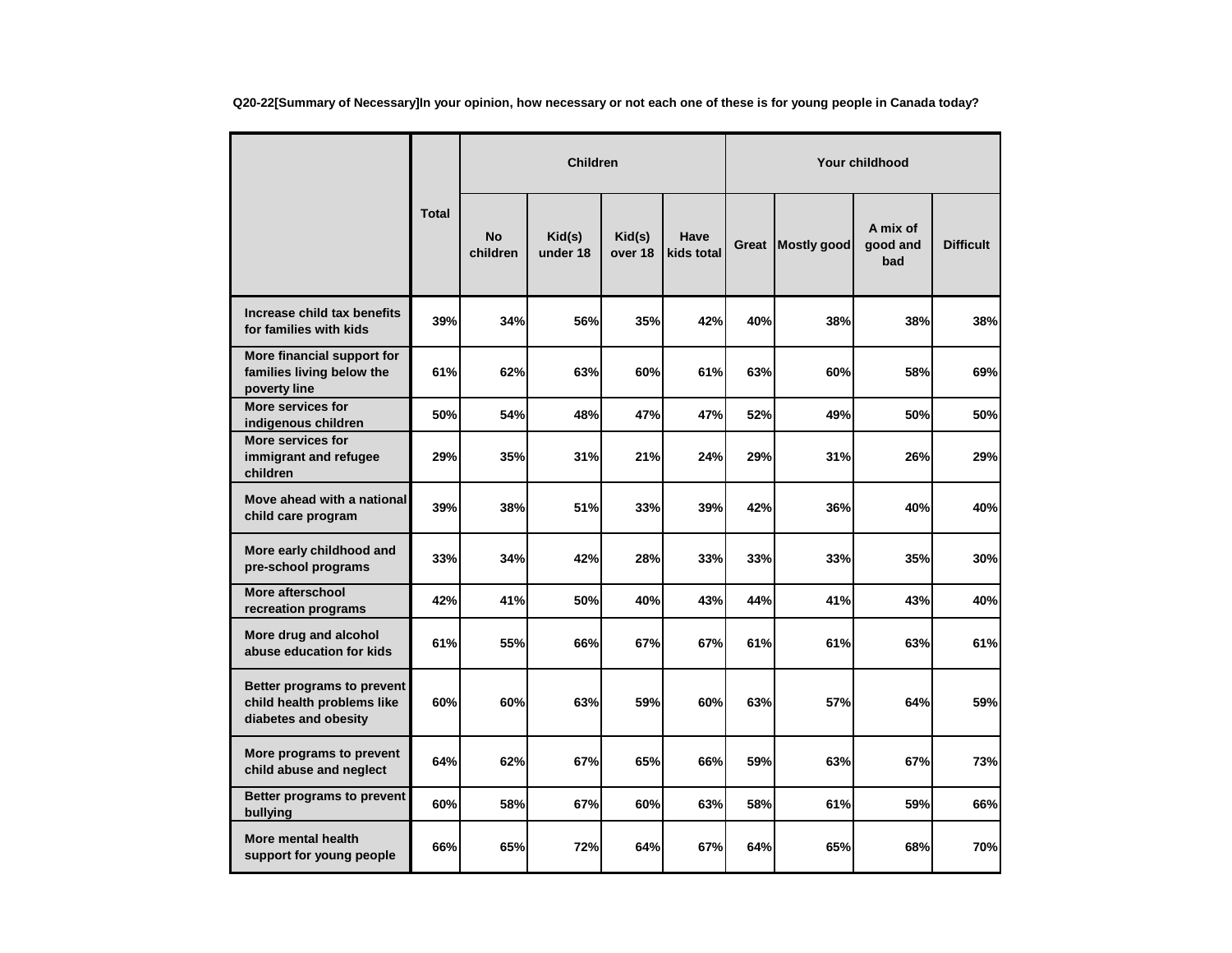**Q20-22[Summary of Not necessary]In your opinion, how necessary or not each one of these is for young people in Canada today?**

|                                                                                  |              |                       | <b>Children</b>    |                   |                    | <b>Your childhood</b> |                    |                             |                  |  |
|----------------------------------------------------------------------------------|--------------|-----------------------|--------------------|-------------------|--------------------|-----------------------|--------------------|-----------------------------|------------------|--|
|                                                                                  | <b>Total</b> | <b>No</b><br>children | Kid(s)<br>under 18 | Kid(s)<br>over 18 | Have<br>kids total | Great                 | <b>Mostly good</b> | A mix of<br>good and<br>bad | <b>Difficult</b> |  |
| Increase child tax benefits<br>for families with kids                            | 24%          | 28%                   | 10%                | 26%               | 20%                | 25%                   | 22%                | 25%                         | 25%              |  |
| More financial support for<br>families living below the<br>poverty line          | 10%          | 11%                   | 11%                | 9%                | 10%                | 13%                   | 10%                | 8%                          | 12%              |  |
| <b>More services for</b><br>indigenous children                                  | 19%          | 18%                   | 17%                | 20%               | 19%                | 23%                   | 18%                | 15%                         | 18%              |  |
| More services for<br>immigrant and refugee<br>children                           | 33%          | 29%                   | 27%                | 40%               | 36%                | 36%                   | 30%                | 34%                         | 35%              |  |
| Move ahead with a national<br>child care program                                 | 23%          | 23%                   | 15%                | 27%               | 23%                | 26%                   | 22%                | 23%                         | 17%              |  |
| More early childhood and<br>pre-school programs                                  | 26%          | 26%                   | 19%                | 30%               | 26%                | 29%                   | 23%                | 24%                         | 31%              |  |
| More afterschool<br>recreation programs                                          | 14%          | 16%                   | 9%                 | 13%               | 11%                | 15%                   | 13%                | 13%                         | 16%              |  |
| More drug and alcohol<br>abuse education for kids                                | 9%           | 11%                   | 7%                 | 8%                | 8%                 | 11%                   | 8%                 | 8%                          | 13%              |  |
| Better programs to prevent<br>child health problems like<br>diabetes and obesity | 8%           | 9%                    | 6%                 | 9%                | 8%                 | 10%                   | 7%                 | 8%                          | 10%              |  |
| More programs to prevent<br>child abuse and neglect                              | 9%           | 9%                    | 7%                 | 10%               | 9%                 | 13%                   | 9%                 | 6%                          | 6%               |  |
| Better programs to prevent<br>bullying                                           | 11%          | 12%                   | 7%                 | 13%               | 11%                | 17%                   | 10%                | 9%                          | 9%               |  |
| More mental health<br>support for young people                                   | 8%           | 9%                    | 5%                 | 9%                | 8%                 | 13%                   | 8%                 | 5%                          | 7%               |  |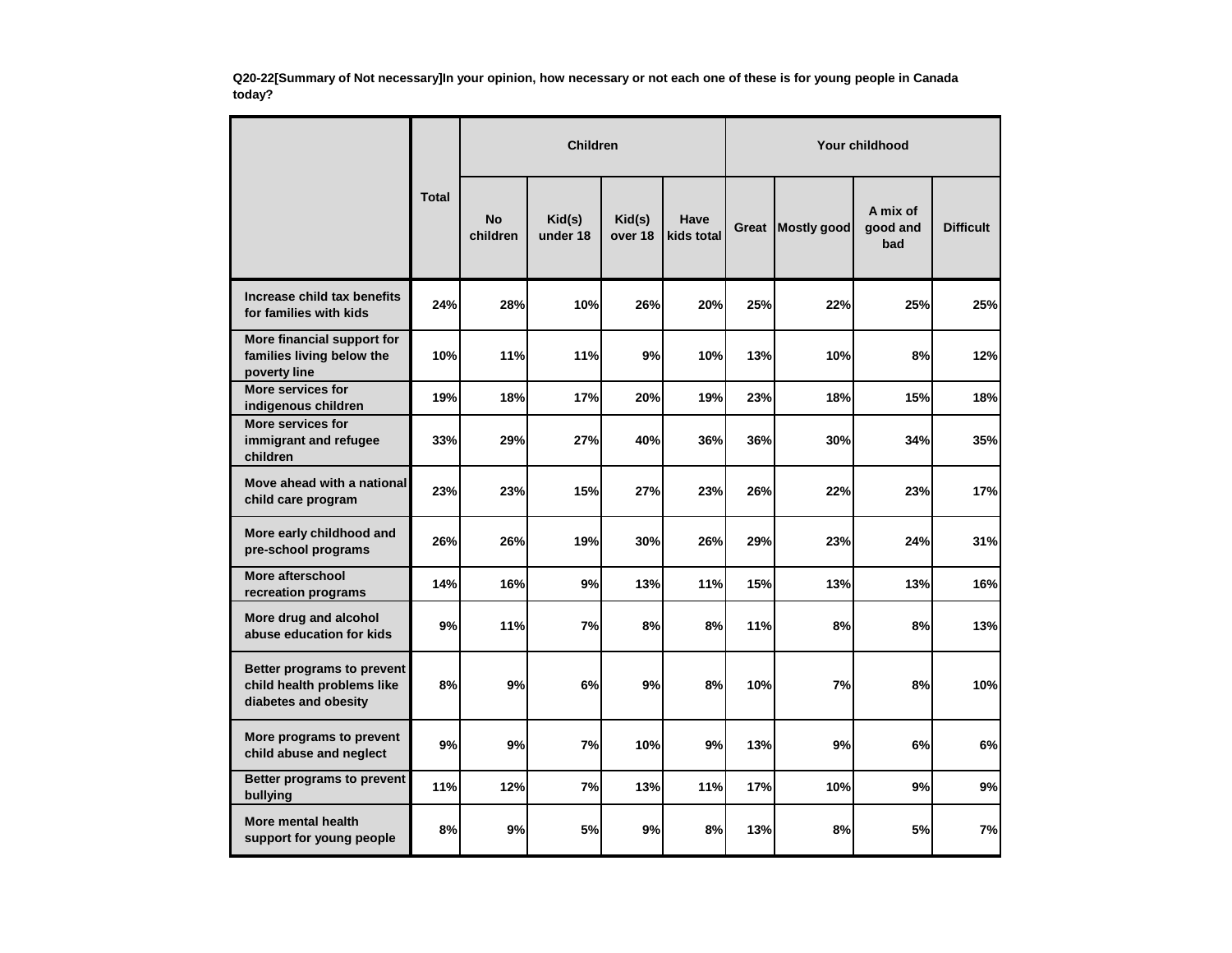**Q20.[Increase child tax benefits for families with kids]In your opinion, how necessary or not each one of these is for young people in Canada today?**

|                                         |              | <b>Children</b>       |                    |                   |                    |       | Your childhood |                             |                  |  |  |
|-----------------------------------------|--------------|-----------------------|--------------------|-------------------|--------------------|-------|----------------|-----------------------------|------------------|--|--|
|                                         | <b>Total</b> | <b>No</b><br>children | Kid(s)<br>under 18 | Kid(s)<br>over 18 | Have<br>kids total | Great | Mostly good    | A mix of<br>good and<br>bad | <b>Difficult</b> |  |  |
| 55 - Absolutely necessary<br>to do this | 16%          | 13%                   | 29%                | 12%               | 18%                | 20%   | 13%            | 17%                         | 17%              |  |  |
| 4                                       | 23%          | 22%                   | 27%                | 23%               | 24%                | 21%   | 25%            | 22%                         | 22%              |  |  |
| 33 - Nice to have                       | 38%          | 38%                   | 34%                | 38%               | 37%                | 35%   | 40%            | 37%                         | 37%              |  |  |
| $\mathbf{2}$                            | 14%          | 16%                   | 8%                 | 16%               | 13%                | 14%   | 15%            | 13%                         | 16%              |  |  |
| 11 - Not necessary at all               | 10%          | 12%                   | 2%                 | 10%               | 7%                 | 11%   | 7%             | 12%                         | 9%               |  |  |
| Top2Box                                 | 39%          | 34%                   | 56%                | <b>35%</b>        | 42%                | 40%   | 38%            | 38%                         | 38%              |  |  |
| Bottom2Box                              | 24%          | 28%                   | 10%                | 26%               | 20%                | 25%   | 22%            | 25%                         | 25%              |  |  |
| <b>Necessitiy score</b>                 | 15%          | 7%                    | 46%                | 9%                | 22%                | 15%   | 16%            | 14%                         | 13%              |  |  |

**Q20.[More financial support for families living below the poverty line]In your opinion, how necessary or not each one of these is for young people in Canada today?**

|                                         |       | <b>Children</b>       |                    |                   |                    |       | Your childhood |                             |                  |  |  |
|-----------------------------------------|-------|-----------------------|--------------------|-------------------|--------------------|-------|----------------|-----------------------------|------------------|--|--|
|                                         | Total | <b>No</b><br>children | Kid(s)<br>under 18 | Kid(s)<br>over 18 | Have<br>kids total | Great | Mostly good    | A mix of<br>good and<br>bad | <b>Difficult</b> |  |  |
| 55 - Absolutely necessary<br>to do this | 32%   | 34%                   | 34%                | 29%               | 31%                | 33%   | 28%            | 36%                         | 42%              |  |  |
| 4                                       | 29%   | 28%                   | 29%                | 31%               | 30%                | 30%   | 32%            | 22%                         | 27%              |  |  |
| 33 - Nice to have                       | 28%   | 27%                   | <b>26%</b>         | 31%               | 29%                | 23%   | 30%            | 35%                         | 19%              |  |  |
| $\mathbf{2}$                            | 8%    | 8%                    | 9%                 | 7%                | 8%                 | 10%   | 8%             | 5%                          | 8%               |  |  |
| 11 - Not necessary at all               | 3%    | 3%                    | 2%                 | 2%                | 2%                 | 3%    | 2%             | 3%                          | 4%               |  |  |
| Top2Box                                 | 61%   | 62%                   | 63%                | 60%               | 61%                | 63%   | 60%            | 58%                         | 69%              |  |  |
| Bottom2Box                              | 10%   | 11%                   | 11%                | 9%                | 10%                | 13%   | 10%            | 8%                          | 12%              |  |  |
| <b>Necessitiy score</b>                 | 51%   | 51%                   | 51%                | 51%               | 51%                | 50%   | 51%            | 50%                         | 57%              |  |  |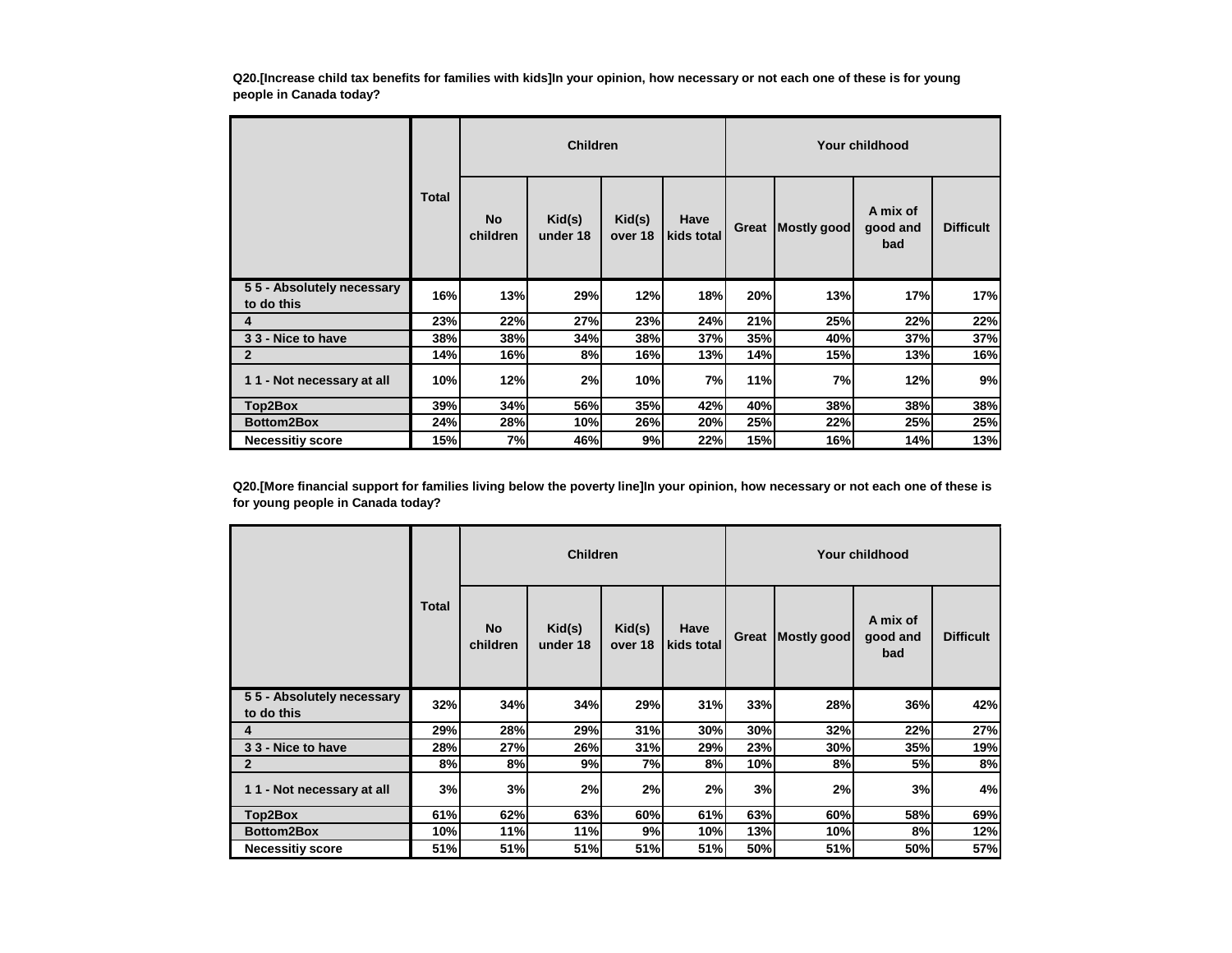**Q20.[More services for indigenous children]In your opinion, how necessary or not each one of these is for young people in Canada today?**

|                                         |              | <b>Children</b>       |                    |                   |                    |       | Your childhood |                             |                  |  |  |
|-----------------------------------------|--------------|-----------------------|--------------------|-------------------|--------------------|-------|----------------|-----------------------------|------------------|--|--|
|                                         | <b>Total</b> | <b>No</b><br>children | Kid(s)<br>under 18 | Kid(s)<br>over 18 | Have<br>kids total | Great | Mostly good    | A mix of<br>good and<br>bad | <b>Difficult</b> |  |  |
| 55 - Absolutely necessary<br>to do this | 25%          | 29%                   | 21%                | 22%               | 22%                | 29%   | 19%            | 29%                         | 30%              |  |  |
| 4                                       | 25%          | 25%                   | <b>27%</b>         | 25%               | 25%                | 23%   | 30%            | 22%                         | 21%              |  |  |
| 33 - Nice to have                       | 31%          | 28%                   | 35%                | 33%               | 34%                | 25%   | 33%            | 35%                         | 31%              |  |  |
| $\mathbf{2}$                            | 11%          | <b>10%</b>            | 11%                | 13%               | 12%                | 12%   | 11%            | 9%                          | 11%              |  |  |
| 11 - Not necessary at all               | 8%           | 8%                    | 6%                 | 8%                | 7%                 | 10%   | 7%             | 6%                          | 7%               |  |  |
| Top2Box                                 | 50%          | 54%                   | 48%                | 47%               | 47%                | 52%   | 49%            | 50%                         | 50%              |  |  |
| <b>Bottom2Box</b>                       | 19%          | 18%                   | 17%                | 20%               | 19%                | 23%   | 18%            | 15%                         | 18%              |  |  |
| <b>Necessitiy score</b>                 | 32%          | 36%                   | 31%                | 27%               | 28%                | 29%   | 31%            | 35%                         | 32%              |  |  |

**Q20.[More services for immigrant and refugee children]In your opinion, how necessary or not each one of these is for young people in Canada today?**

|                                         | <b>Children</b> |                |                    |                   |                    | Your childhood |             |                             |                  |  |  |
|-----------------------------------------|-----------------|----------------|--------------------|-------------------|--------------------|----------------|-------------|-----------------------------|------------------|--|--|
|                                         | <b>Total</b>    | No<br>children | Kid(s)<br>under 18 | Kid(s)<br>over 18 | Have<br>kids total | Great          | Mostly good | A mix of<br>good and<br>bad | <b>Difficult</b> |  |  |
| 55 - Absolutely necessary<br>to do this | 10%             | 12%            | 10%                | 6%                | 7%                 | 11%            | 8%          | 9%                          | 12%              |  |  |
| 4                                       | 20%             | 22%            | 21%                | 15%               | 17%                | 18%            | 22%         | 17%                         | 16%              |  |  |
| 33 - Nice to have                       | 38%             | 36%            | 42%                | 39%               | 40%                | 35%            | 39%         | 40%                         | 36%              |  |  |
| $\mathbf{2}$                            | 17%             | 14%            | 14%                | 24%               | 20%                | 17%            | 17%         | 18%                         | 18%              |  |  |
| 11 - Not necessary at all               | 15%             | 15%            | 13%                | 17%               | 16%                | 18%            | 13%         | 16%                         | 18%              |  |  |
| Top2Box                                 | 29%             | 35%            | 31%                | 21%               | 24%                | 29%            | 31%         | 26%                         | 29%              |  |  |
| Bottom2Box                              | 33%             | 29%            | 27%                | 40%               | 36%                | 36%            | 30%         | 34%                         | 35%              |  |  |
| <b>Necessitiy score</b>                 | $-4%$           | 5%             | 3%                 | $-20%$            | $-12%$             | $-6%$          | 1%          | $-8%$                       | $-6%$            |  |  |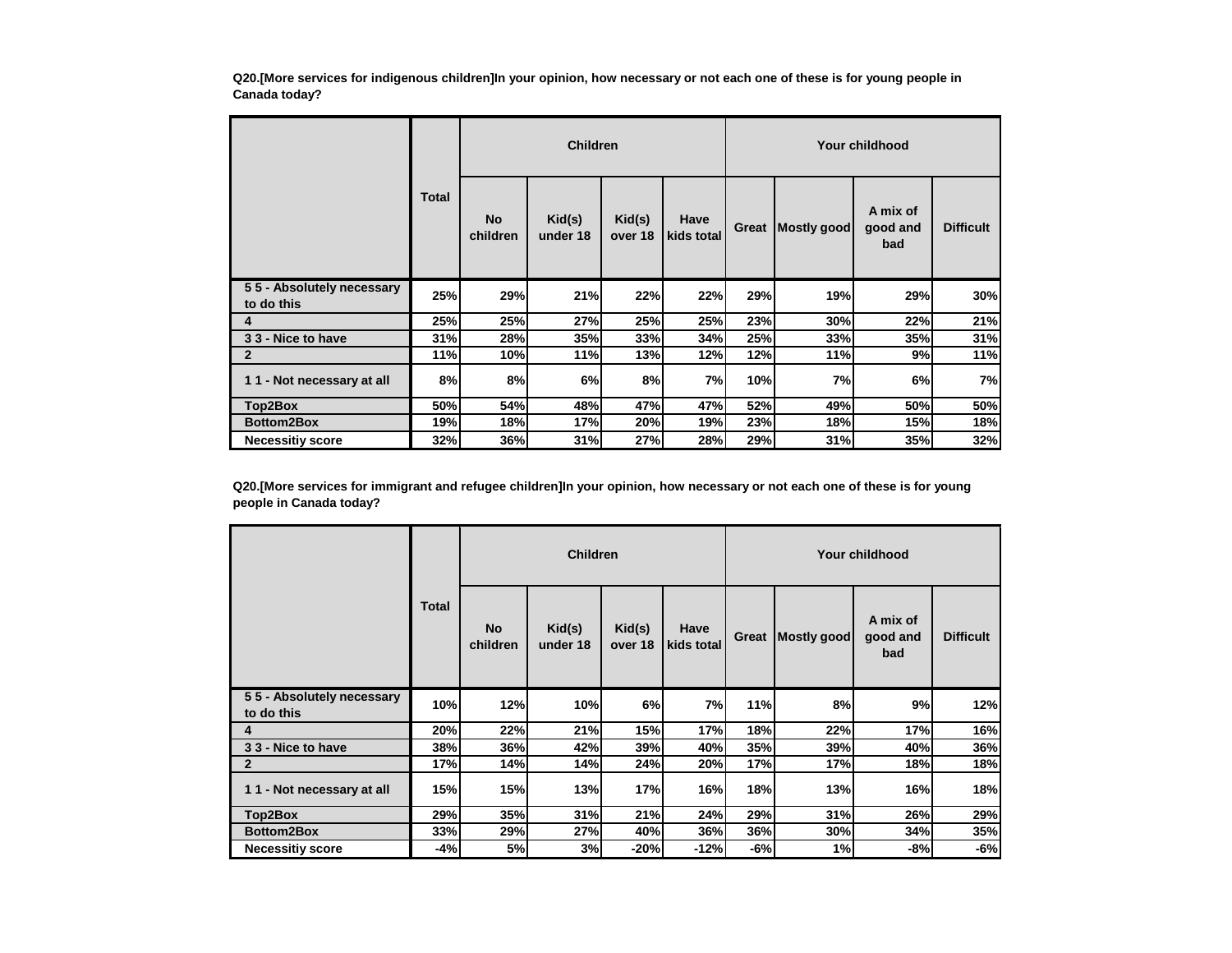**Q20.[Move ahead with a national child care program]In your opinion, how necessary or not each one of these is for young people in Canada today?**

|                                         |            | <b>Children</b>       |                    |                   |                    |       | Your childhood |                             |                  |  |  |  |
|-----------------------------------------|------------|-----------------------|--------------------|-------------------|--------------------|-------|----------------|-----------------------------|------------------|--|--|--|
|                                         | Total      | <b>No</b><br>children | Kid(s)<br>under 18 | Kid(s)<br>over 18 | Have<br>kids total | Great | Mostly good    | A mix of<br>good and<br>bad | <b>Difficult</b> |  |  |  |
| 55 - Absolutely necessary<br>to do this | 15%        | 15%                   | 20%                | 13%               | 15%                | 18%   | 12%            | 17%                         | 19%              |  |  |  |
| 4                                       | 23%        | 23%                   | 31%                | 20%               | 24%                | 24%   | 24%            | 23%                         | 21%              |  |  |  |
| 33 - Nice to have                       | 39%        | 39%                   | <b>35%</b>         | 40%               | 38%                | 32%   | 42%            | 37%                         | 43%              |  |  |  |
| $\mathbf{2}$                            | 13%        | 14%                   | 9%                 | 14%               | 12%                | 13%   | 14%            | 13%                         | 9%               |  |  |  |
| 11 - Not necessary at all               | 10%        | 9%                    | 6%                 | 12%               | 10%                | 13%   | 8%             | 10%                         | 8%               |  |  |  |
| Top2Box                                 | <b>39%</b> | 38%                   | <b>51%</b>         | 33%               | 39%                | 42%   | 36%            | 40%                         | 40%              |  |  |  |
| Bottom2Box                              | 23%        | 23%                   | 15%                | 27%               | 23%                | 26%   | 22%            | 23%                         | 17%              |  |  |  |
| <b>Necessitiy score</b>                 | 16%        | 15%                   | 36%                | 6%                | 16%                | 15%   | 14%            | 16%                         | 24%              |  |  |  |

**Q20.[More early childhood and pre-school programs]In your opinion, how necessary or not each one of these is for young people in Canada today?**

|                                         |       | <b>Children</b> |                    |                   |                    | Your childhood |             |                             |                  |  |
|-----------------------------------------|-------|-----------------|--------------------|-------------------|--------------------|----------------|-------------|-----------------------------|------------------|--|
|                                         | Total | No<br>children  | Kid(s)<br>under 18 | Kid(s)<br>over 18 | Have<br>kids total | Great          | Mostly good | A mix of<br>good and<br>bad | <b>Difficult</b> |  |
| 55 - Absolutely necessary<br>to do this | 11%   | 12%             | 16%                | 6%                | 10%                | 13%            | 9%          | 12%                         | 14%              |  |
| 4                                       | 22%   | 21%             | 27%                | 21%               | 23%                | 20%            | 24%         | 23%                         | 16%              |  |
| 33 - Nice to have                       | 41%   | 41%             | 39%                | 43%               | 41%                | 38%            | 44%         | 40%                         | 39%              |  |
| $\overline{2}$                          | 16%   | 16%             | 14%                | 18%               | 16%                | 18%            | 15%         | 15%                         | 20%              |  |
| 11 - Not necessary at all               | 10%   | 10%             | 5%                 | 12%               | 9%                 | 12%            | 8%          | 10%                         | 11%              |  |
| Top2Box                                 | 33%   | 34%             | 42%                | 28%               | 33%                | 33%            | 33%         | 35%                         | 30%              |  |
| Bottom2Box                              | 26%   | 26%             | 19%                | <b>30%</b>        | 26%                | 29%            | 23%         | 24%                         | 31%              |  |
| <b>Necessitiy score</b>                 | 8%    | 8%              | 24%                | $-2%$             | 7%                 | 4%             | 10%         | 11%                         | $-1%$            |  |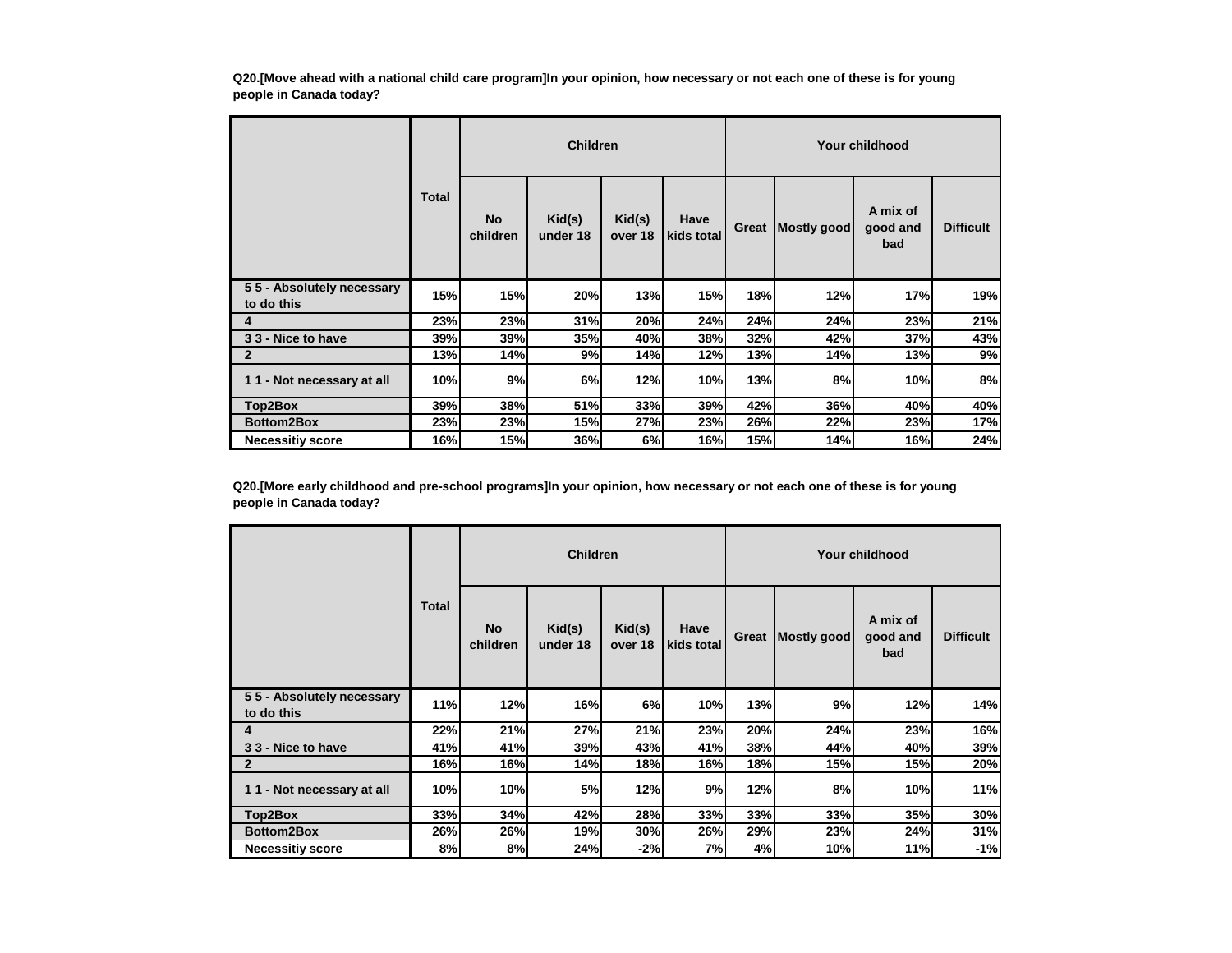**Q20.[More afterschool recreation programs]In your opinion, how necessary or not each one of these is for young people in Canada today?**

|                                         |       |                | <b>Children</b>    |                   |                    |       |             | Your childhood              |                  |
|-----------------------------------------|-------|----------------|--------------------|-------------------|--------------------|-------|-------------|-----------------------------|------------------|
|                                         | Total | No<br>children | Kid(s)<br>under 18 | Kid(s)<br>over 18 | Have<br>kids total | Great | Mostly good | A mix of<br>good and<br>bad | <b>Difficult</b> |
| 55 - Absolutely necessary<br>to do this | 15%   | 14%            | 19%                | 15%               | 17%                | 16%   | 12%         | 19%                         | 19%              |
| 4                                       | 27%   | 27%            | 31%                | 25%               | 27%                | 28%   | 29%         | 24%                         | 21%              |
| 33 - Nice to have                       | 44%   | 43%            | 41%                | 48%               | 45%l               | 41%   | 46%         | 44%                         | 44%              |
| $\mathbf{2}$                            | 9%    | 11%            | 8%                 | 7%                | 8%                 | 10%   | 10%         | 7%                          | 14%              |
| 11 - Not necessary at all               | 4%    | 5%             | 1%                 | 5%                | 4%                 | 5%    | 3%          | 6%                          | 2%               |
| Top2Box                                 | 42%   | 41%            | 50%                | 40%               | 43%                | 44%   | 41%         | 43%                         | 40%              |
| <b>Bottom2Box</b>                       | 14%   | 16%            | 9%                 | 13%               | 11%                | 15%   | 13%         | 13%                         | 16%              |
| <b>Necessitiy score</b>                 | 28%   | 24%            | 41%                | 27%               | 32%                | 29%   | 29%         | 30%                         | 24%              |

**Q20.[More drug and alcohol abuse education for kids]In your opinion, how necessary or not each one of these is for young people in Canada today?**

|                                         |              |                       | <b>Children</b>    |                   |                    |       | Your childhood |                             |                  |  |  |
|-----------------------------------------|--------------|-----------------------|--------------------|-------------------|--------------------|-------|----------------|-----------------------------|------------------|--|--|
|                                         | <b>Total</b> | <b>No</b><br>children | Kid(s)<br>under 18 | Kid(s)<br>over 18 | Have<br>kids total | Great | Mostly good    | A mix of<br>good and<br>bad | <b>Difficult</b> |  |  |
| 55 - Absolutely necessary<br>to do this | 31%          | 28%                   | 36%                | 33%               | 34%                | 34%   | 29%            | 29%                         | 36%              |  |  |
| 4                                       | 31%          | 27%                   | 30%                | 35%               | 33%                | 27%   | 32%            | 34%                         | 26%              |  |  |
| 33 - Nice to have                       | 29%          | 34%                   | <b>26%</b>         | 24%               | <b>25%</b>         | 28%   | 31%            | 29%                         | 26%              |  |  |
| $\mathbf{2}$                            | 7%           | 8%                    | 6%                 | 6%                | 6%                 | 8%    | 6%             | 5%                          | 10%              |  |  |
| 11 - Not necessary at all               | 3%           | 4%                    | 1%                 | 2%                | 2%                 | 3%    | 2%             | 3%                          | 3%               |  |  |
| Top2Box                                 | 61%          | 55%                   | 66%                | 67%               | 67%                | 61%   | 61%            | 63%                         | 61%              |  |  |
| Bottom2Box                              | 9%           | 11%                   | 7%                 | 8%                | 8%                 | 11%   | 8%             | 8%                          | 13%              |  |  |
| <b>Necessitiy score</b>                 | 52%          | 44%                   | 59%                | 59%               | 59%                | 50%   | 52%            | 55%                         | 48%              |  |  |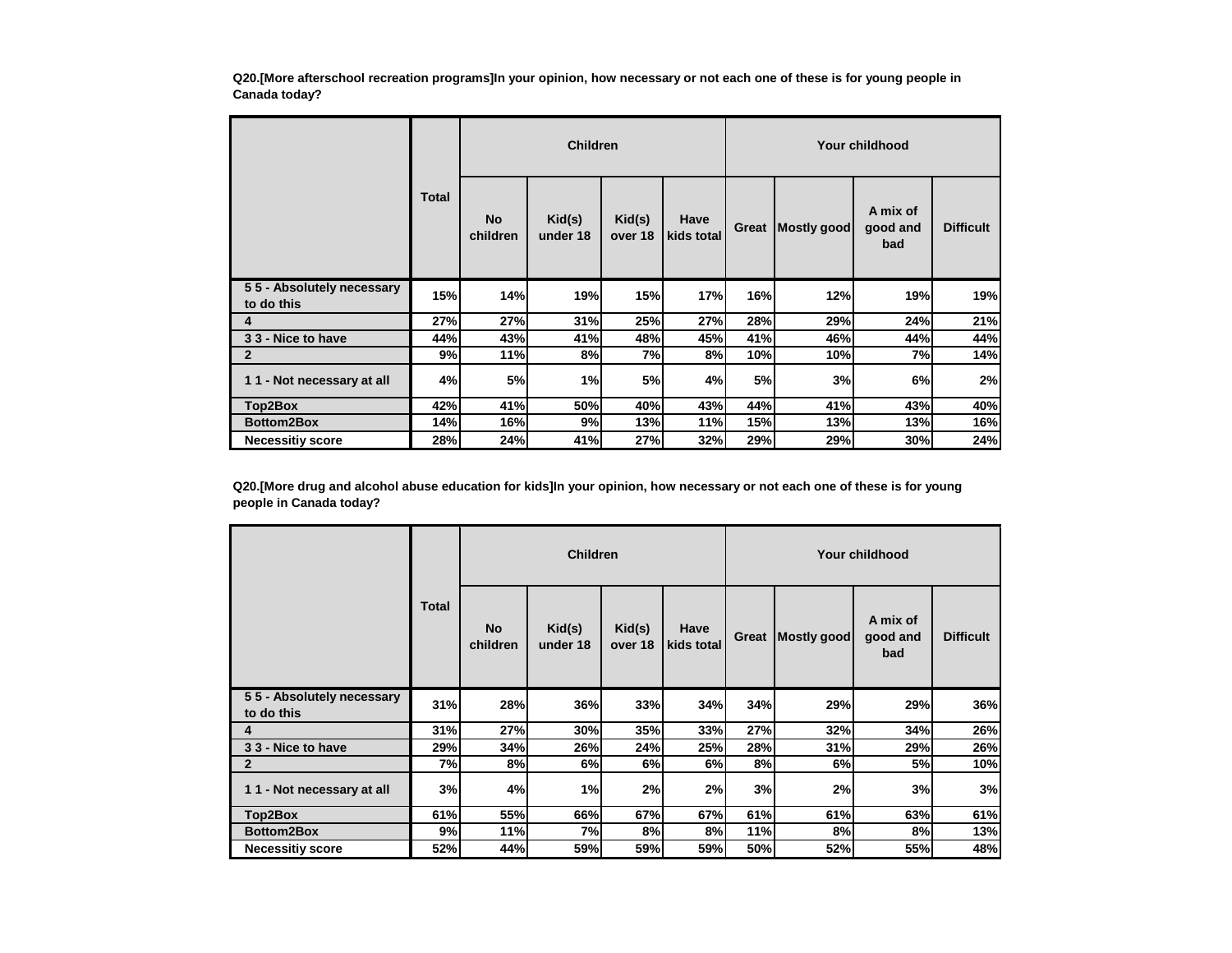**Q20.[Better programs to prevent child health problems like diabetes and obesity]In your opinion, how necessary or not each one of these is for young people in Canada today?**

|                                         |              | <b>Children</b>       |                    |                   |                    |       | Your childhood |                             |                  |  |  |
|-----------------------------------------|--------------|-----------------------|--------------------|-------------------|--------------------|-------|----------------|-----------------------------|------------------|--|--|
|                                         | <b>Total</b> | <b>No</b><br>children | Kid(s)<br>under 18 | Kid(s)<br>over 18 | Have<br>kids total | Great | Mostly good    | A mix of<br>good and<br>bad | <b>Difficult</b> |  |  |
| 55 - Absolutely necessary<br>to do this | 27%          | 27%                   | 29%                | 26%               | 27%                | 27%   | 23%            | 30%                         | 33%              |  |  |
| 4                                       | 34%          | 34%                   | 34%                | 33%               | <b>33%</b>         | 35%   | 34%            | 34%                         | 26%              |  |  |
| 33 - Nice to have                       | 31%          | 31%                   | 31%                | 32%               | 31%                | 27%   | 36%            | 28%                         | 31%              |  |  |
| $\mathbf{2}$                            | 6%           | 7%                    | 4%                 | 7%                | 6%                 | 8%    | 6%             | 6%                          | 4%               |  |  |
| 11 - Not necessary at all               | 2%           | 2%                    | 2%                 | 2%                | 2%                 | 2%    | 1%             | 2%                          | 6%               |  |  |
| Top2Box                                 | 60%          | 60%                   | 63%                | 59%l              | 60%                | 63%   | <b>57%</b>     | 64%                         | 59%              |  |  |
| <b>Bottom2Box</b>                       | 8%           | 9%                    | 6%                 | 9%                | 8%                 | 10%   | 7%             | 8%                          | 10%              |  |  |
| <b>Necessitiy score</b>                 | 52%          | 52%                   | 57%                | 50%               | 52%                | 52%   | 50%            | 57%                         | 49%              |  |  |

**Q20.[More programs to prevent child abuse and neglect]In your opinion, how necessary or not each one of these is for young people in Canada today?**

|                                         |       | <b>Children</b>       |                    |                   |                    | Your childhood |             |                             |                  |  |
|-----------------------------------------|-------|-----------------------|--------------------|-------------------|--------------------|----------------|-------------|-----------------------------|------------------|--|
|                                         | Total | <b>No</b><br>children | Kid(s)<br>under 18 | Kid(s)<br>over 18 | Have<br>kids total | Great          | Mostly good | A mix of<br>good and<br>bad | <b>Difficult</b> |  |
| 55 - Absolutely necessary<br>to do this | 31%   | 28%                   | 36%                | 31%               | 33%                | 33%            | 27%         | 30%                         | 46%              |  |
| 4                                       | 33%   | 34%                   | 31%                | 34%               | 33%                | 26%            | 36%         | 37%                         | 27%              |  |
| 33 - Nice to have                       | 27%   | 30%                   | <b>26%</b>         | 25%               | <b>25%</b>         | 28%            | 28%         | 27%                         | 21%              |  |
| $\mathbf{2}$                            | 7%    | 6%                    | 7%                 | 8%                | 8%                 | 9%             | 7%          | 4%                          | 5%               |  |
| 11 - Not necessary at all               | 2%    | 3%                    | 0%                 | 2%                | 2%                 | 4%             | 1%          | 2%                          | 2%               |  |
| Top2Box                                 | 64%   | 62%                   | 67%                | 65%               | <b>66%</b>         | 59%            | 63%         | 67%                         | 73%              |  |
| Bottom2Box                              | 9%    | 9%                    | 7%                 | 10%               | 9%                 | 13%            | 9%          | 6%                          | 6%               |  |
| <b>Necessitiy score</b>                 | 55%   | 53%                   | 60%                | 55%               | 57%                | 46%            | 54%         | 61%                         | 67%              |  |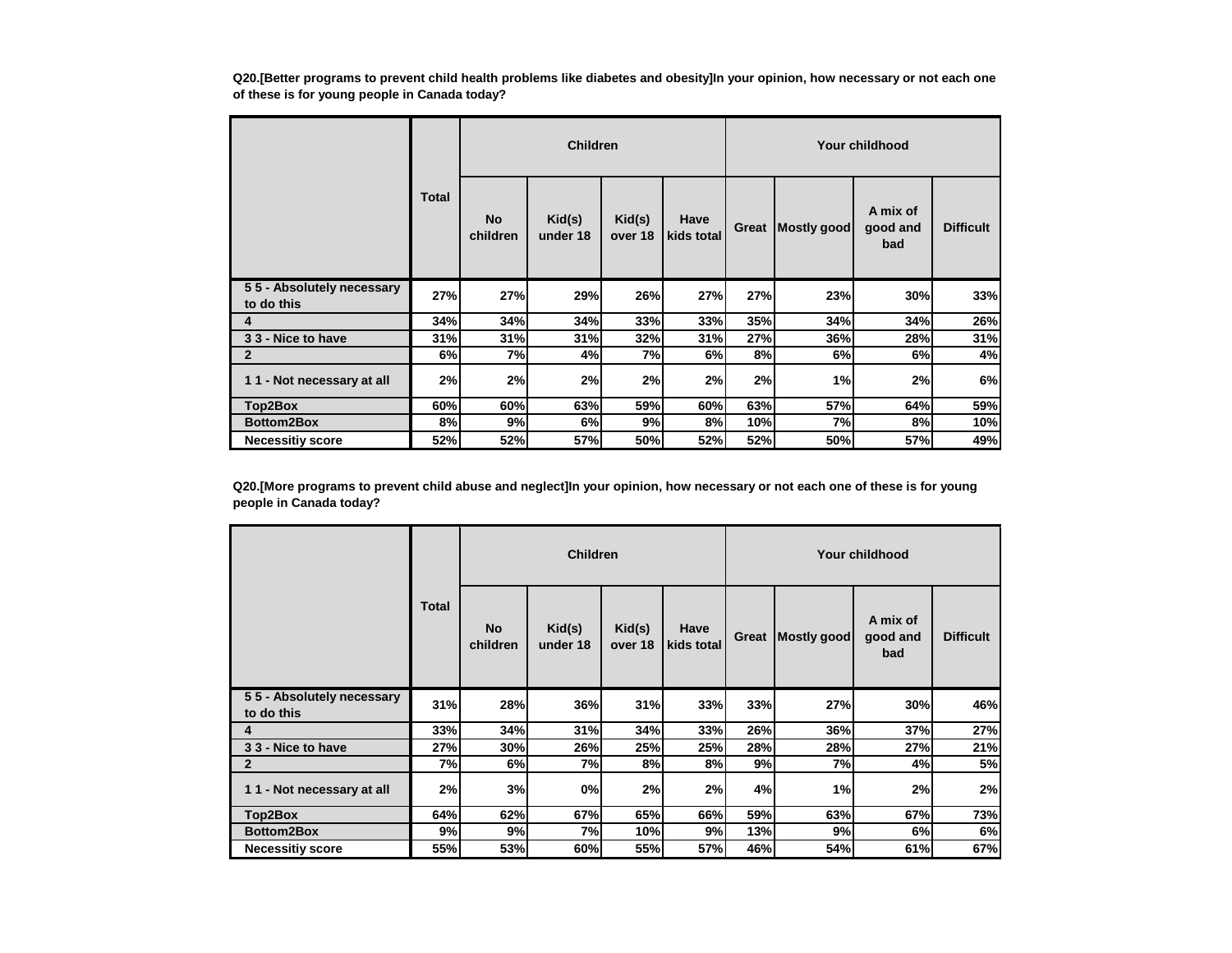**Q20.[Better programs to prevent bullying]In your opinion, how necessary or not each one of these is for young people in Canada today?**

|                                         |            | <b>Children</b>       |                    |                   |                    |       | Your childhood |                             |                  |  |  |
|-----------------------------------------|------------|-----------------------|--------------------|-------------------|--------------------|-------|----------------|-----------------------------|------------------|--|--|
|                                         | Total      | <b>No</b><br>children | Kid(s)<br>under 18 | Kid(s)<br>over 18 | Have<br>kids total | Great | Mostly good    | A mix of<br>good and<br>bad | <b>Difficult</b> |  |  |
| 55 - Absolutely necessary<br>to do this | 31%        | 28%                   | 37%                | 31%               | 34%                | 32%   | 27%            | 32%                         | 45%              |  |  |
| 4                                       | <b>29%</b> | 29%                   | 30%                | 29%               | 29%                | 27%   | 34%            | 27%                         | 21%              |  |  |
| 33 - Nice to have                       | 28%        | 30%                   | 26%                | 27%               | 27%                | 25%   | 29%            | 32%                         | 26%              |  |  |
| $\mathbf{2}$                            | 8%         | 9%                    | 6%                 | 9%                | 7%                 | 12%   | 7%             | 6%                          | 7%               |  |  |
| 11 - Not necessary at all               | 3%         | 3%                    | 1%                 | 4%                | 3%                 | 5%    | 3%             | 3%                          | 2%               |  |  |
| Top2Box                                 | 60%        | 58%                   | 67%                | 60%               | 63%                | 58%   | 61%            | 59%                         | 66%              |  |  |
| <b>Bottom2Box</b>                       | 11%        | 12%                   | 7%                 | 13%               | 11%                | 17%   | 10%            | 9%                          | 9%               |  |  |
| <b>Necessitiy score</b>                 | 49%        | 46%                   | 60%                | 47%               | 52%                | 41%   | 51%            | 50%                         | 57%              |  |  |

**Q20.[More mental health support for young people]In your opinion, how necessary or not each one of these is for young people in Canada today?**

|                                         |       | <b>Children</b>       |                    |                   |                    |       | Your childhood |                             |                  |  |  |
|-----------------------------------------|-------|-----------------------|--------------------|-------------------|--------------------|-------|----------------|-----------------------------|------------------|--|--|
|                                         | Total | <b>No</b><br>children | Kid(s)<br>under 18 | Kid(s)<br>over 18 | Have<br>kids total | Great | Mostly good    | A mix of<br>good and<br>bad | <b>Difficult</b> |  |  |
| 55 - Absolutely necessary<br>to do this | 35%   | 34%                   | 38%                | 35%               | 36%                | 34%   | 32%            | 37%                         | 46%              |  |  |
| 4                                       | 31%   | 30%                   | 34%                | 29%               | 31%                | 30%   | 33%            | 31%                         | 24%              |  |  |
| 33 - Nice to have                       | 26%   | 27%                   | 22%                | 26%               | <b>25%</b>         | 23%   | 27%            | 27%                         | 23%              |  |  |
| $\overline{2}$                          | 6%    | 6%                    | 5%                 | 7%                | 6%                 | 8%    | 7%             | 3%                          | 6%               |  |  |
| 11 - Not necessary at all               | 2%    | 2%                    | 0%                 | 3%                | 2%                 | 5%    | 1%             | 2%                          | 1%               |  |  |
| Top2Box                                 | 66%   | 65%                   | 72%                | 64%               | 67%                | 64%   | 65%            | 68%                         | 70%              |  |  |
| Bottom2Box                              | 8%    | 9%                    | 5%                 | 9%                | 8%                 | 13%   | 8%             | 5%                          | 7%               |  |  |
| <b>Necessitiy score</b>                 | 58%   | 56%                   | 67%                | 55%               | 59%                | 51%   | 57%            | 63%                         | 64%              |  |  |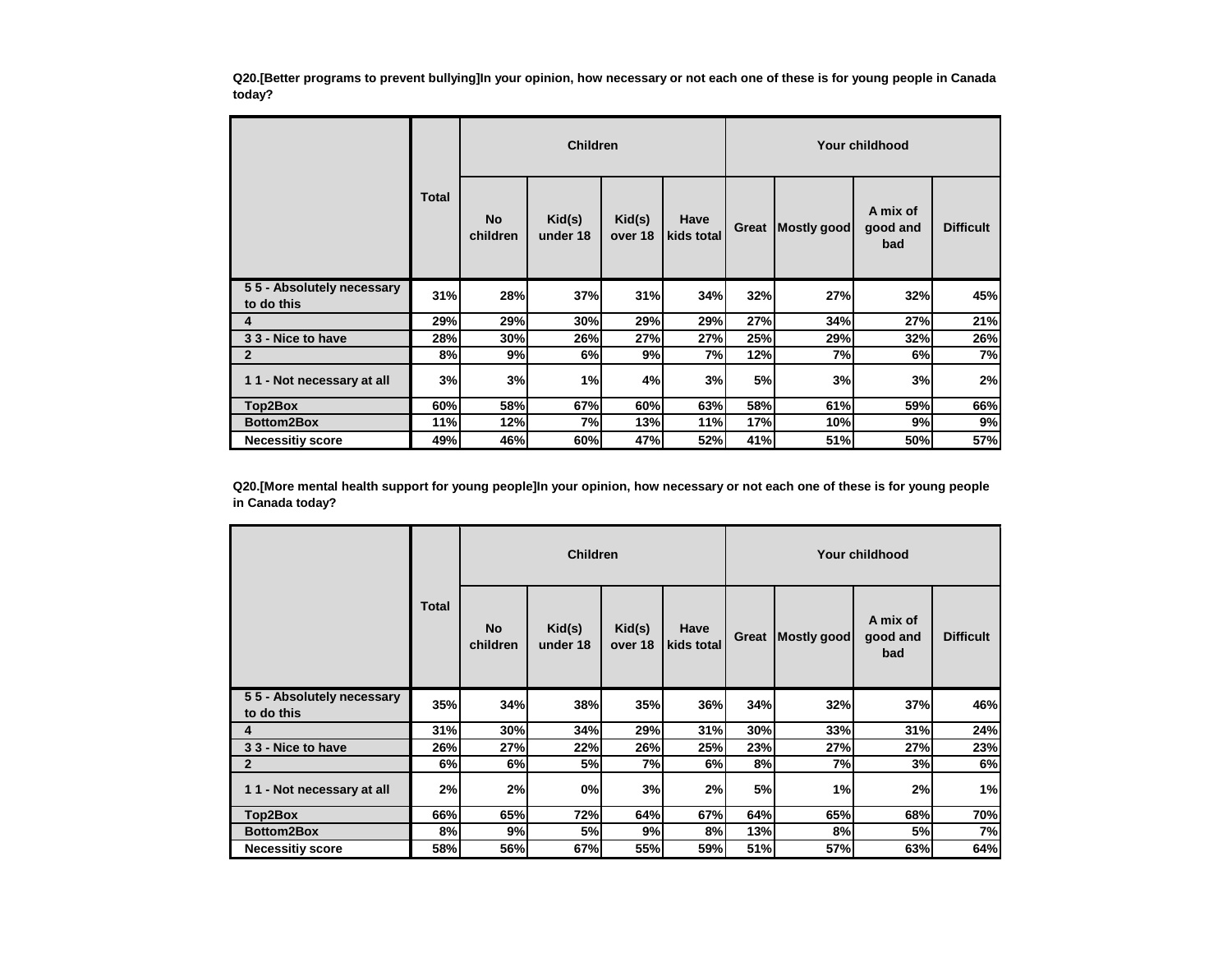**Q22b.of all these different policy ideas we've just considered, please select your own top 2 or 3 that you see as most important for Canada's young people today.**

|                                                                                  |              | <b>Children</b>       |                    |                   |                    | <b>Your childhood</b> |             |                             |                  |  |
|----------------------------------------------------------------------------------|--------------|-----------------------|--------------------|-------------------|--------------------|-----------------------|-------------|-----------------------------|------------------|--|
|                                                                                  | <b>Total</b> | <b>No</b><br>children | Kid(s)<br>under 18 | Kid(s)<br>over 18 | Have<br>kids total | Great                 | Mostly good | A mix of<br>good and<br>bad | <b>Difficult</b> |  |
| More financial support for<br>families living below the<br>poverty line          | 44%          | 46%                   | <b>37%</b>         | 46%               | 42%                | 44%                   | 43%         | 44%                         | 52%              |  |
| More mental health<br>support for young people                                   | 37%          | 37%                   | 37%                | 39%               | 37%                | 34%                   | 38%         | 39%                         | 41%              |  |
| More drug and alcohol<br>abuse education for kids                                | 31%          | 27%                   | 27%                | 38%               | 34%                | 29%                   | 32%         | 32%                         | 26%              |  |
| Better programs to prevent<br>child health problems like<br>diabetes and obesity | 27%          | 29%                   | 20%                | 30%               | 26%                | 29%                   | 26%         | 30%                         | 25%              |  |
| Better programs to prevent<br>bullying                                           | 25%          | 23%                   | 31%                | 24%               | 27%                | 22%                   | 27%         | 24%                         | 26%              |  |
| More programs to prevent<br>child abuse and neglect                              | 22%          | 21%                   | 23%                | 23%               | 23%                | 20%                   | 19%         | 25%                         | 28%              |  |
| More services for<br>indigenous children                                         | 22%          | 27%                   | 15%                | 18%               | <b>17%</b>         | 22%                   | 19%         | 24%                         | 26%              |  |
| Increase child tax benefits<br>for families with kids                            | 19%          | 15%                   | 32%                | 18%               | 23%                | 19%                   | 21%         | 18%                         | 15%              |  |
| More afterschool<br>recreation programs                                          | 18%          | 16%                   | 22%                | 18%               | 20%                | 20%                   | 18%         | 17%                         | 14%              |  |
| Move ahead with a national<br>child care program                                 | 14%          | 14%                   | 17%                | 12%               | 13%                | 16%                   | 14%         | 12%                         | 10%              |  |
| More early childhood and<br>pre-school programs                                  | 7%           | 6%                    | 11%                | 7%                | 8%                 | 6%                    | 9%          | 6%                          | 6%               |  |
| More services for<br>immigrant and refugee<br>children                           | 6%           | 9%                    | 3%                 | 3%                | 3%                 | 8%                    | 5%          | 6%                          | 3%               |  |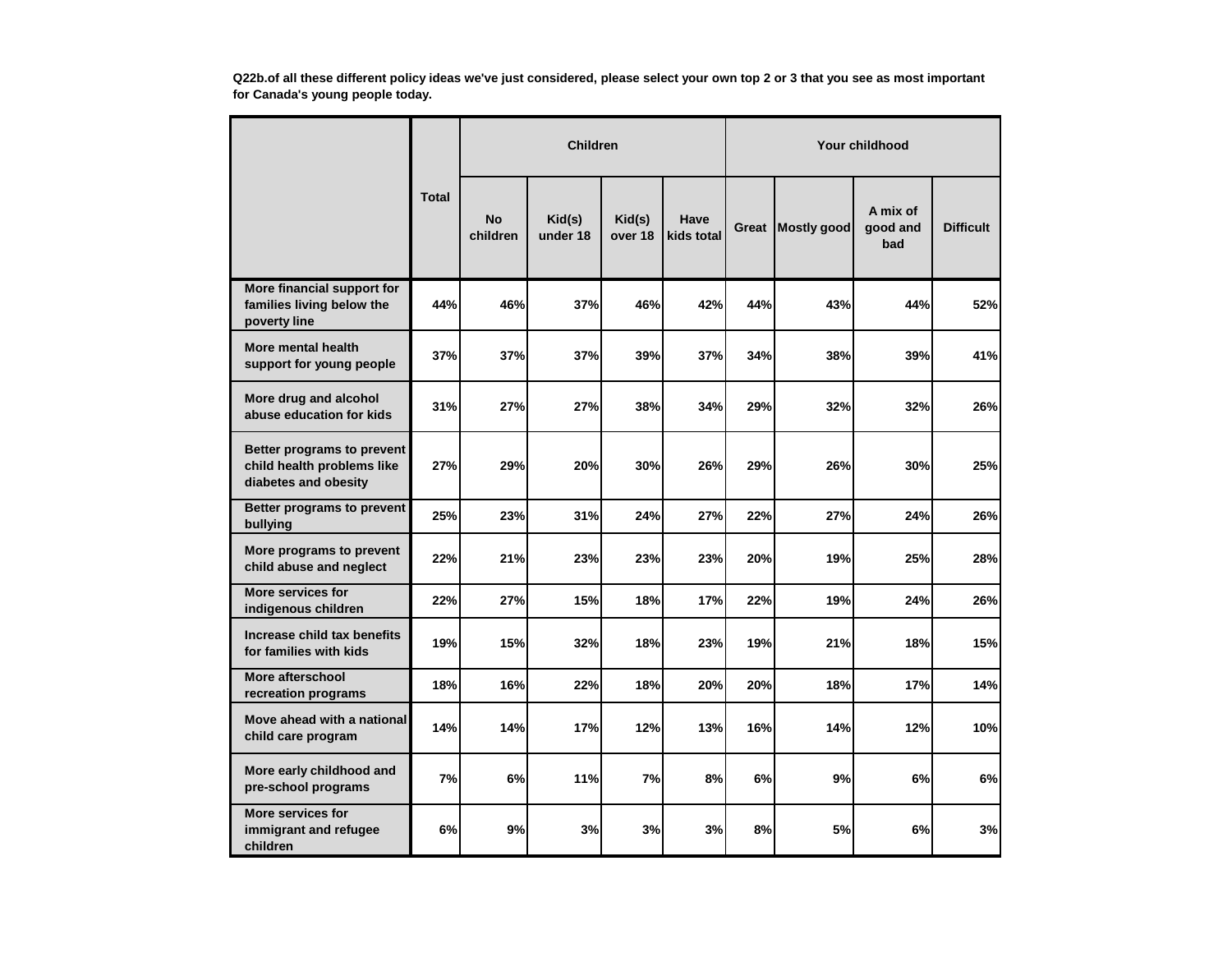**Q23.[Summary of Necessary]Here are three other proposals. Please read the description and let us know your overall view of each of these.**

|                                                                                                                                                                           |              | <b>Children</b>       |                    |                   |                    |       | Your childhood |                             |                  |  |  |
|---------------------------------------------------------------------------------------------------------------------------------------------------------------------------|--------------|-----------------------|--------------------|-------------------|--------------------|-------|----------------|-----------------------------|------------------|--|--|
|                                                                                                                                                                           | <b>Total</b> | <b>No</b><br>children | Kid(s)<br>under 18 | Kid(s)<br>over 18 | Have<br>kids total | Great | Mostly good    | A mix of<br>good and<br>bad | <b>Difficult</b> |  |  |
| <b>A National Children's</b><br><b>Commissioner who would</b><br>raise the profile of<br>children's issues, promote<br>their best interests, and<br>speak on their behalf | 36%          | 35%                   | 42%                | 35%               | 37%                | 35%   | 34%            | 37%                         | 48%              |  |  |
| A National Strategy for<br>Children which would<br>outline objectives on<br>children's issues and<br>monitor progress                                                     | 35%          | 36%                   | 43%                | 31%               | <b>35%</b>         | 38%   | 33%            | 35%                         | 41%              |  |  |
| <b>A National Children's</b><br><b>Budget, so that Canadians</b><br>can track what is allocated<br>and spent on programs<br>and policies for children                     | 35%          | 33%                   | 47%                | 32%               | 37%                | 36%   | 34%            | 37%                         | 37%              |  |  |

**Q23.[Summary of Not Necessary]Here are three other proposals. Please read the description and let us know your overall view of each of these.**

|              | <b>Children</b>       |                    |                   |                    |  | Your childhood      |                             |                  |  |  |
|--------------|-----------------------|--------------------|-------------------|--------------------|--|---------------------|-----------------------------|------------------|--|--|
| <b>Total</b> | <b>No</b><br>children | Kid(s)<br>under 18 | Kid(s)<br>over 18 | Have<br>kids total |  | Great   Mostly good | A mix of<br>good and<br>bad | <b>Difficult</b> |  |  |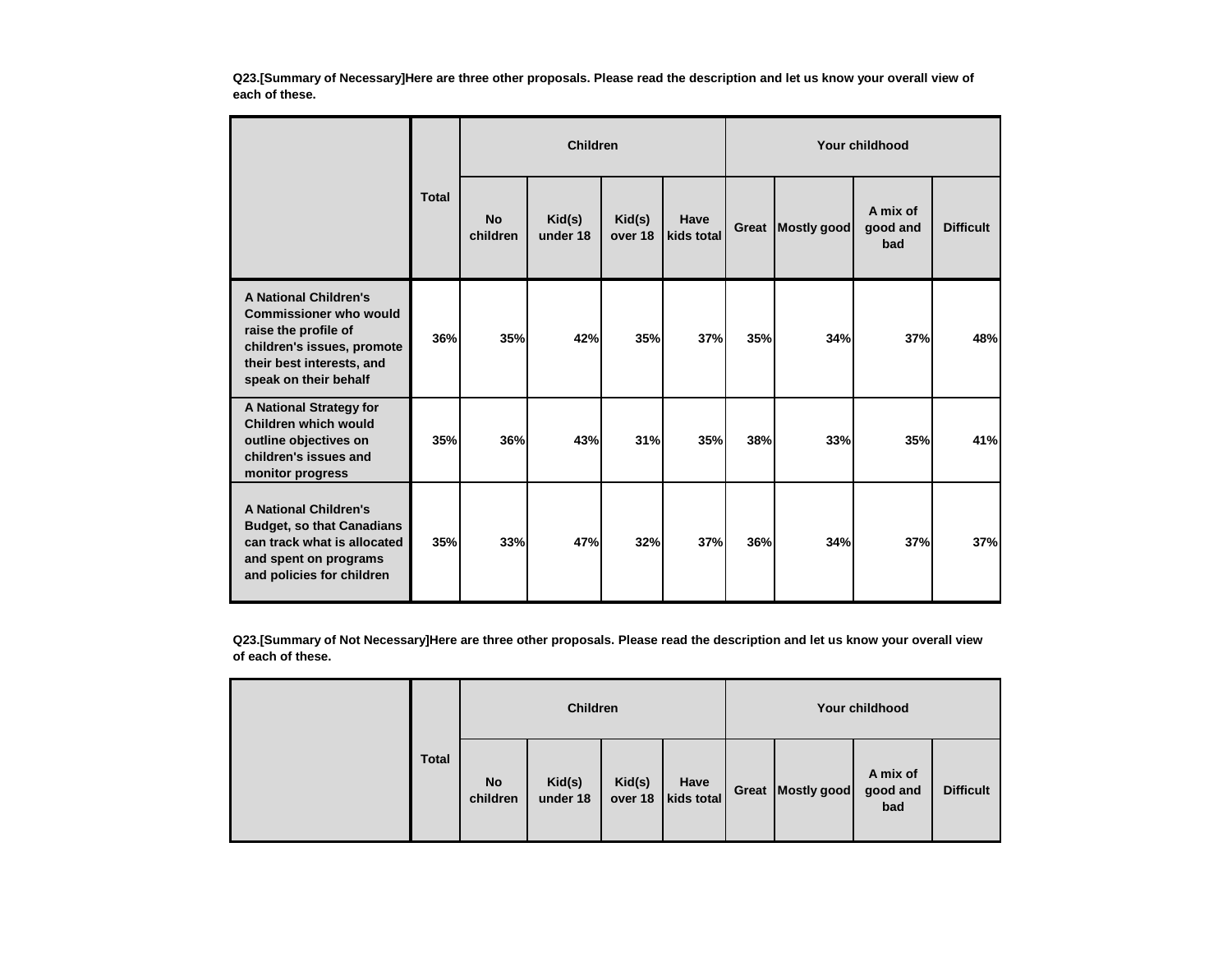| <b>A National Children's</b><br><b>Commissioner who would</b><br>raise the profile of<br>children's issues, promote<br>their best interests, and<br>speak on their behalf | 26% | 26% | 16% | 31% | <b>26%</b> | 31% | 25% | 24% | 25% |
|---------------------------------------------------------------------------------------------------------------------------------------------------------------------------|-----|-----|-----|-----|------------|-----|-----|-----|-----|
| A National Strategy for<br>Children which would<br>outline objectives on<br>children's issues and<br>monitor progress                                                     | 20% | 21% | 11% | 24% | 20%        | 24% | 18% | 20% | 19% |
| <b>A National Children's</b><br><b>Budget, so that Canadians</b><br>can track what is allocated<br>and spent on programs<br>and policies for children                     | 21% | 21% | 13% | 25% | 21%        | 25% | 18% | 20% | 23% |

**Q23.[A National Children's Commissioner who would raise the profile of children's issues, promote their best interests, and speak on their behalf]What is your overall view of each of these proposals?**

|                                        |              | <b>Children</b>       |                    |                   |                    | Your childhood |             |                             |                  |  |
|----------------------------------------|--------------|-----------------------|--------------------|-------------------|--------------------|----------------|-------------|-----------------------------|------------------|--|
|                                        | <b>Total</b> | <b>No</b><br>children | Kid(s)<br>under 18 | Kid(s)<br>over 18 | Have<br>kids total | Great          | Mostly good | A mix of<br>good and<br>bad | <b>Difficult</b> |  |
| 5 - Absolutely necessary to<br>do this | 12%          | 12%                   | 11%                | 13%               | 12%                | 14%            | 8%          | 15%                         | 22%              |  |
| 4                                      | 24%          | 23%                   | 30%                | 21%               | 24%                | 21%            | 26%         | 22%                         | 26%              |  |
| 3 - Nice to have                       | 38%          | 38%                   | 43%                | 34%               | 37%                | 34%            | 41%         | 39%                         | 27%              |  |
| $\mathbf{2}$                           | 13%          | 13%                   | 8%                 | 15%               | 13%                | 14%            | 14%         | 11%                         | 12%              |  |
| 1 - Not necessary at all               | 13%          | 13%                   | 7%                 | 16%               | 13%                | 17%            | 11%         | 13%                         | 13%              |  |
| Top2Box                                | 36%          | 35%                   | 42%                | 35%               | 37%                | 35%            | 34%         | 37%                         | 48%              |  |
| <b>Bottom2Box</b>                      | 26%          | 26%                   | 16%                | 31%               | 26%                | 31%            | 25%         | 24%                         | 25%              |  |
| <b>Necessity Score</b>                 | 10%          | 9%                    | 26%                | 3%                | 11%                | 4%             | 9%          | 13%                         | 23%              |  |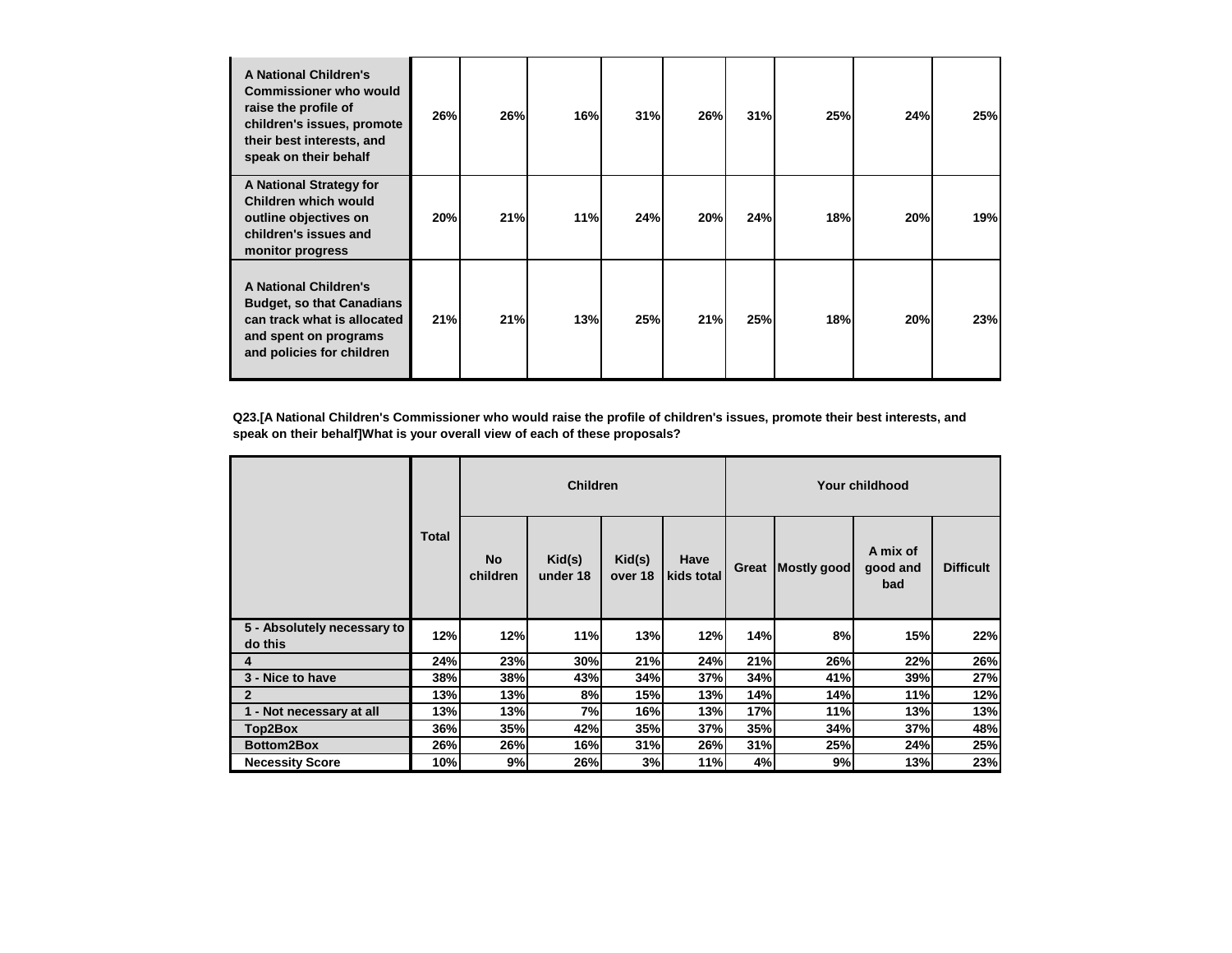**Q23.[A National Strategy for Children which would outline objectives on children's issues and monitor progress]What is your overall view of each of these proposals?**

|                                        | <b>Children</b> |                       |                    |                   |                    | Your childhood |             |                             |                  |  |
|----------------------------------------|-----------------|-----------------------|--------------------|-------------------|--------------------|----------------|-------------|-----------------------------|------------------|--|
|                                        | <b>Total</b>    | <b>No</b><br>children | Kid(s)<br>under 18 | Kid(s)<br>over 18 | Have<br>kids total | Great          | Mostly good | A mix of<br>good and<br>bad | <b>Difficult</b> |  |
| 5 - Absolutely necessary to<br>do this | 11%             | 12%                   | 13%                | 7%                | 9%                 | 12%            | 7%          | 12%                         | 20%              |  |
| 4                                      | 25%             | 24%                   | 30%                | 24%               | 25%                | 26%            | 26%         | 23%                         | 21%              |  |
| 3 - Nice to have                       | 45%             | 43%                   | 47%                | 45%               | 46%                | 38%            | 49%         | 46%                         | 40%              |  |
| $\mathbf{2}$                           | 12%             | 13%                   | 7%                 | 14%               | 12%                | 14%            | 12%         | 11%                         | 11%              |  |
| 1 - Not necessary at all               | 8%              | 8%                    | 4%                 | 10%               | 8%                 | 10%            | 6%          | 9%                          | 8%               |  |
| Top2Box                                | 35%             | 36%                   | 43%                | 31%               | 35%                | 38%            | 33%         | 35%                         | 41%              |  |
| Bottom2Box                             | 20%             | 21%                   | 11%                | 24%               | 20%                | 24%            | 18%         | 20%                         | 19%              |  |
| <b>Necessity Score</b>                 | 15%             | 15%                   | 32%                | 6%                | 15%                | 14%            | 14%         | 15%                         | 23%              |  |

**Q23.[A National Children's Budget, so that Canadians can track what is allocated and spent on programs and policies for children]What is your overall view of each of these proposals?**

|                                        |       | <b>Children</b>       |                    |                   |                    | <b>Your childhood</b> |             |                             |                  |  |
|----------------------------------------|-------|-----------------------|--------------------|-------------------|--------------------|-----------------------|-------------|-----------------------------|------------------|--|
|                                        | Total | <b>No</b><br>children | Kid(s)<br>under 18 | Kid(s)<br>over 18 | Have<br>kids total | Great                 | Mostly good | A mix of<br>good and<br>bad | <b>Difficult</b> |  |
| 5 - Absolutely necessary to<br>do this | 12%   | 12%                   | <b>15%</b>         | 10%               | 12%                | 13%                   | 9%          | 14%                         | 16%              |  |
| 4                                      | 24%   | 21%                   | 32%                | 22%               | <b>25%</b>         | 23%                   | 25%         | 23%                         | 21%              |  |
| 3 - Nice to have                       | 44%   | 46%                   | 40%                | 43%               | 42%                | 40%                   | 48%         | 43%                         | 39%              |  |
| $\mathbf{2}$                           | 11%   | 11%                   | 8%                 | 12%               | 11%                | 11%                   | 12%         | 10%                         | 10%              |  |
| 1 - Not necessary at all               | 10%   | 10%                   | 5%                 | 12%               | 10%                | 14%                   | 6%          | 10%                         | 14%              |  |
| Top2Box                                | 35%   | 33%                   | 47%                | 32%               | 37%                | 36%                   | 34%         | 37%                         | 37%              |  |
| <b>Bottom2Box</b>                      | 21%   | 21%                   | 13%                | 25%               | 21%                | 25%                   | 18%         | 20%                         | 23%              |  |
| <b>Necessity Score</b>                 | 15%   | 12%                   | 34%                | 8%                | 17%                | 11%                   | 16%         | 18%                         | 14%              |  |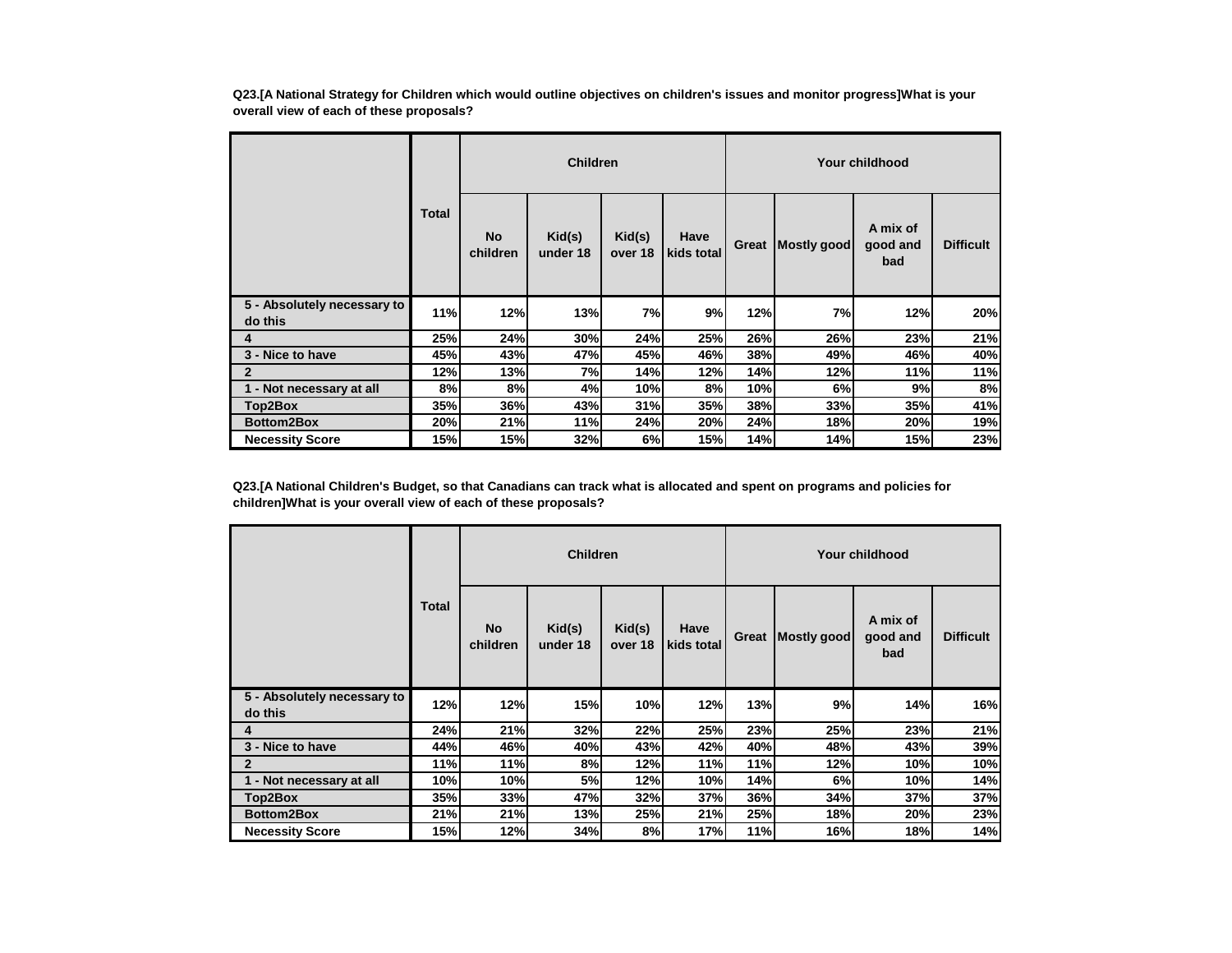**Q24.Remembering that programs cost money, what would you like to see happen to Canada's spending on children and the types of children's issues and programs we've been looking at? Should Canada:**

|                                                                            |              | <b>Children</b>       |                    |                   |                    |           | Your childhood |                             |                  |  |  |
|----------------------------------------------------------------------------|--------------|-----------------------|--------------------|-------------------|--------------------|-----------|----------------|-----------------------------|------------------|--|--|
|                                                                            | <b>Total</b> | <b>No</b><br>children | Kid(s)<br>under 18 | Kid(s)<br>over 18 | Have<br>kids total | Great     | Mostly good    | A mix of<br>good and<br>bad | <b>Difficult</b> |  |  |
| Spend more on children's<br><b>issues</b>                                  | 27%          | 24%                   | 37%                | 27%               | 30%                | 29%       | 25%            | 28%                         | 32%              |  |  |
| Spend more, but only from<br>money taken from other<br>government spending | 45%          | 45%                   | 46%                | 45%               | 45%                | 41%       | 48%            | 46%                         | 43%              |  |  |
| Spend the same amount as<br>now                                            | 24%          | 26%                   | 15%                | 25%               | 21%                | 25%       | 25%            | 23%                         | 17%              |  |  |
| Spend less on children's<br><b>issues</b>                                  | 4%           | 4%                    | 2%                 | 4%                | 3%                 | <b>5%</b> | 3%             | 3%                          | 7%               |  |  |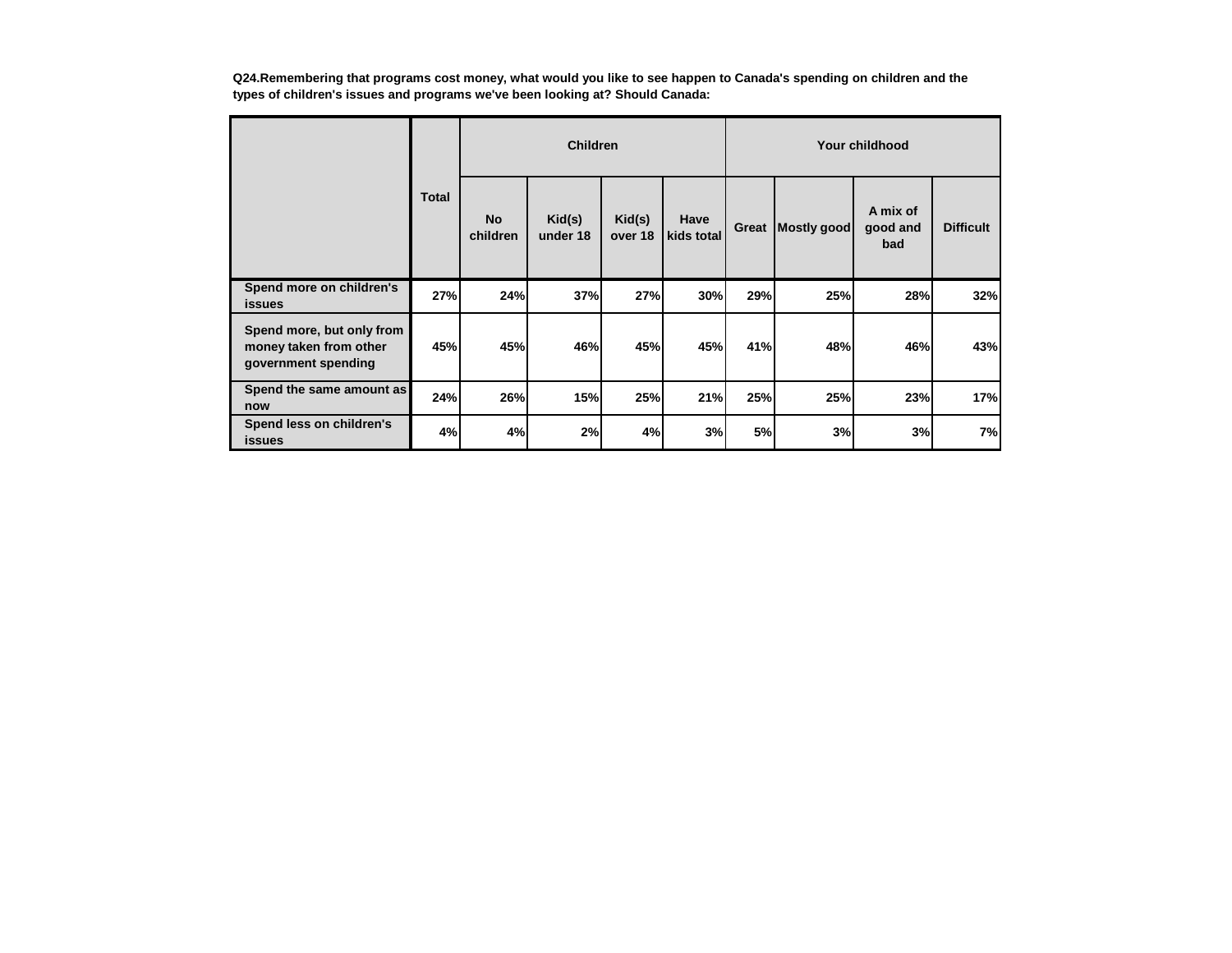**Q25.[Summary of Agree]Do you agree or disagree with these statements:**

|                                                                                       |              | <b>Children</b>       |                    |                   |                    | Your childhood |             |                             |                  |  |
|---------------------------------------------------------------------------------------|--------------|-----------------------|--------------------|-------------------|--------------------|----------------|-------------|-----------------------------|------------------|--|
| There's not all that much                                                             | <b>Total</b> | <b>No</b><br>children | Kid(s)<br>under 18 | Kid(s)<br>over 18 | Have<br>kids total | Great          | Mostly good | A mix of<br>good and<br>bad | <b>Difficult</b> |  |
| more the government<br>should be doing for kids -<br>it's up to parents<br>themselves | 53%          | 54%                   | 46%                | 56%               | 52%                | 56%            | 54%         | 50%                         | 45%              |  |
| Too many parents are<br>relying on daycares and<br>schools to raise their<br>children | 76%          | 76%                   | 74%                | 77%               | 76%                | 73%            | <b>77%</b>  | 78%                         | 78%              |  |
| Today's families are under<br>a lot of financial pressure                             | 88%          | 87%                   | 93%                | 88%               | 89%                | 88%            | 87%         | 91%                         | 89%              |  |
| Investing in children saves<br>additional spending down<br>the line                   | 87%          | 86%                   | 89%                | 87%               | 88%                | 85%            | 87%         | 90%                         | 84%              |  |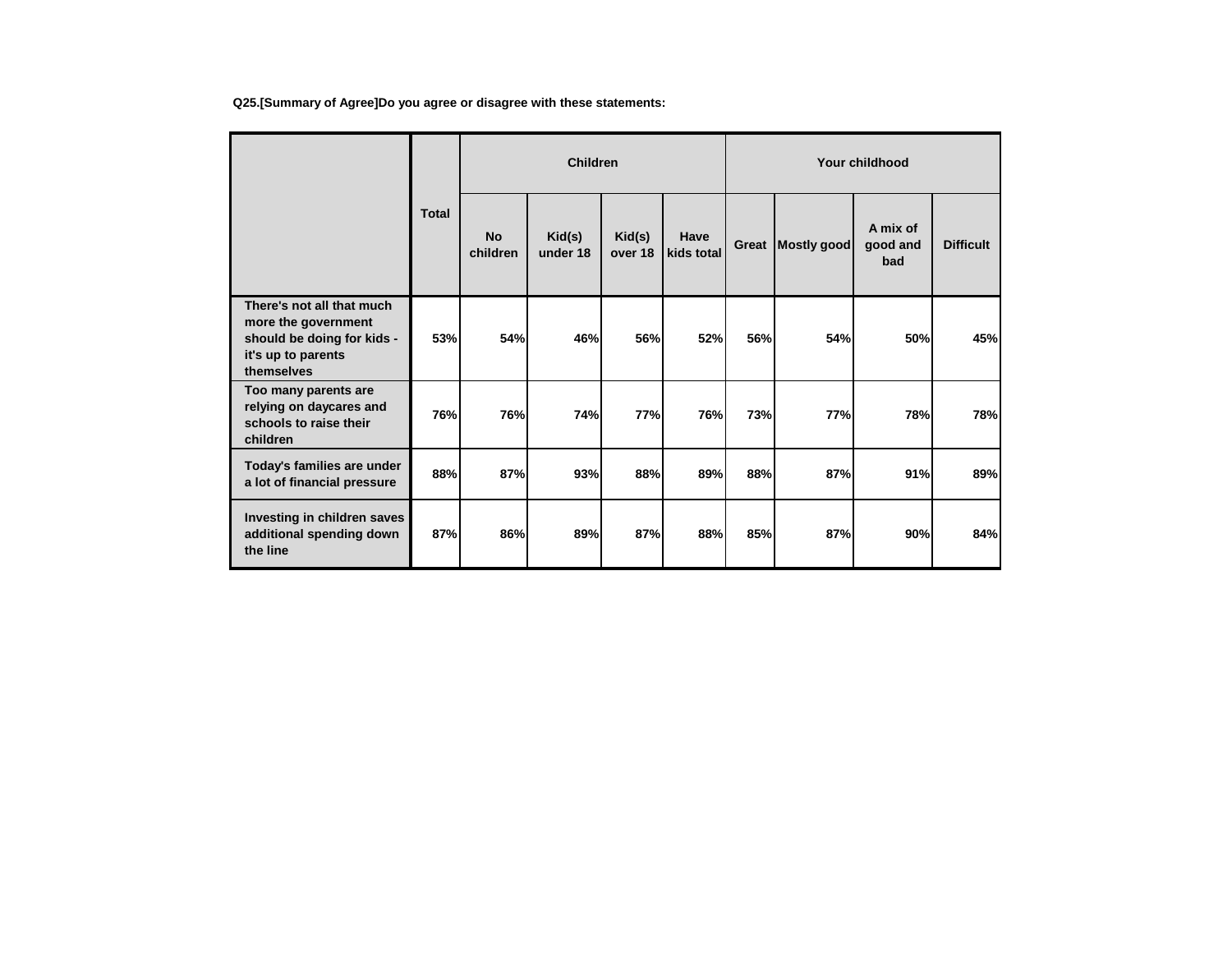| Q25.[Summary of Frequencies: Q25_0 to Q25_3]Do you agree or disagree with these statements: |  |
|---------------------------------------------------------------------------------------------|--|
|---------------------------------------------------------------------------------------------|--|

|                                                                                                                    |              |                       | <b>Children</b>    |                   |                    | <b>Your childhood</b> |             |                             |                  |  |
|--------------------------------------------------------------------------------------------------------------------|--------------|-----------------------|--------------------|-------------------|--------------------|-----------------------|-------------|-----------------------------|------------------|--|
|                                                                                                                    | <b>Total</b> | <b>No</b><br>children | Kid(s)<br>under 18 | Kid(s)<br>over 18 | Have<br>kids total | Great                 | Mostly good | A mix of<br>good and<br>bad | <b>Difficult</b> |  |
| There's not all that much<br>more the government<br>should be doing for kids -<br>it's up to parents<br>themselves | 47%          | 46%                   | 54%                | 44%               | 48%                | 44%                   | 46%         | 50%                         | 55%              |  |
| Too many parents are<br>relying on daycares and<br>schools to raise their<br>children                              | 24%          | 24%                   | 26%                | 23%               | 24%                | 27%                   | 23%         | 22%                         | 22%              |  |
| Today's families are under<br>a lot of financial pressure                                                          | 12%          | 13%                   | 7%                 | 12%               | 11%                | 12%                   | 13%         | 9%                          | 11%              |  |
| Investing in children saves<br>additional spending down<br>the line                                                | 13%          | 14%                   | 11%                | 13%               | 12%                | 15%                   | 13%         | 10%                         | 16%              |  |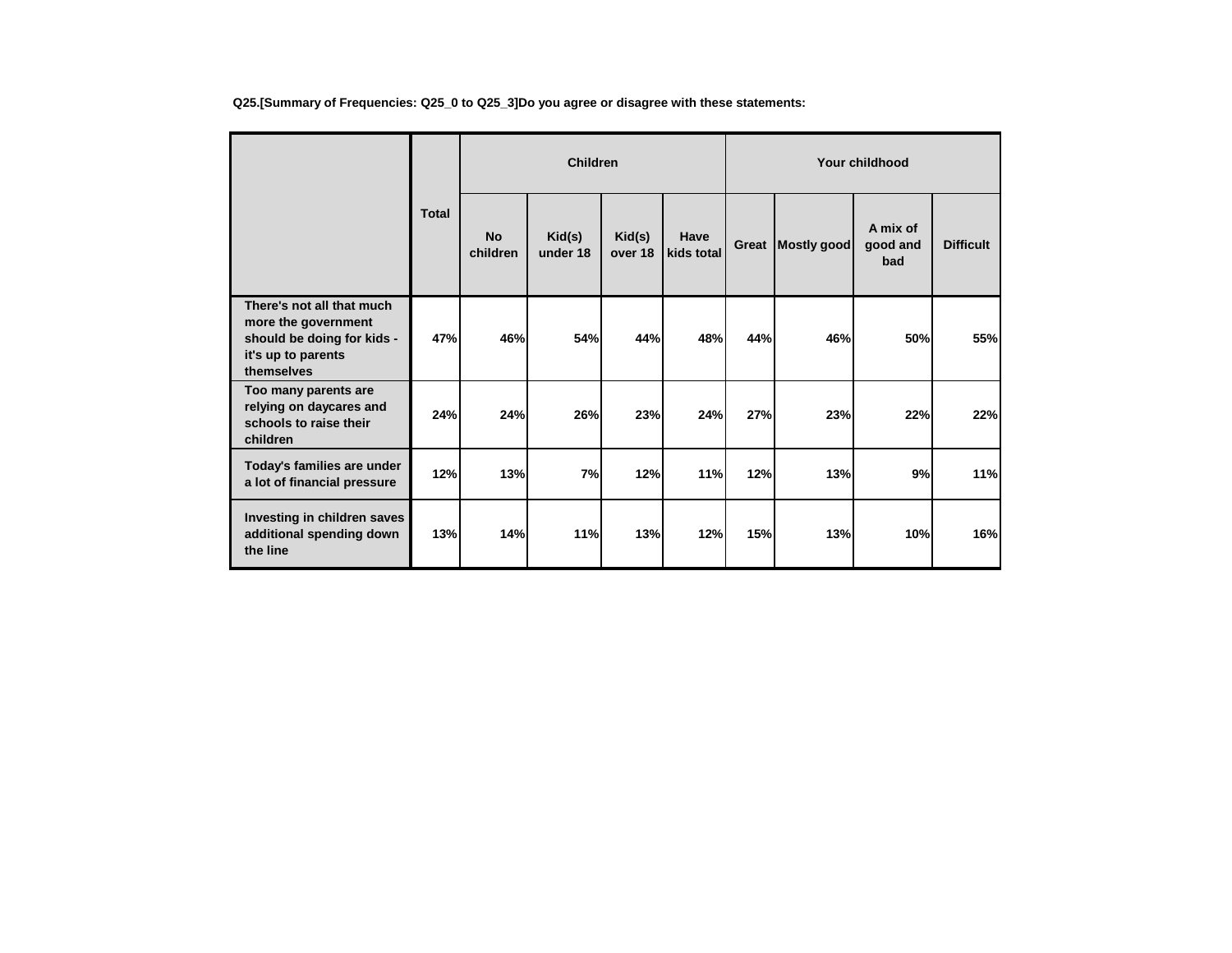**Q25.[There's not all that much more the government should be doing for kids - it's up to parents themselves]Do you agree or disagree with these statements:**

|                         |              |                       | <b>Children</b>    |                   |                    | Your childhood |             |                             |                  |  |
|-------------------------|--------------|-----------------------|--------------------|-------------------|--------------------|----------------|-------------|-----------------------------|------------------|--|
|                         | <b>Total</b> | <b>No</b><br>children | Kid(s)<br>under 18 | Kid(s)<br>over 18 | Have<br>kids total | Great          | Mostly good | A mix of<br>good and<br>bad | <b>Difficult</b> |  |
| <b>Totally Agree</b>    | 14%          | 16%                   | 10%                | 15%               | 13%                | 19%            | 12%         | 14%                         | 15%              |  |
| <b>Mostly Agree</b>     | 38%          | 38%                   | 36%                | 41%               | 39%                | 37%            | 42%         | 36%                         | 30%              |  |
| <b>Mostly Disagree</b>  | 34%          | 34%                   | 36%                | 32%               | 34%                | 31%            | 35%         | 34%                         | 35%              |  |
| <b>Totally Disagree</b> | 13%          | 13%                   | 18%                | 12%               | 14%                | 13%            | 11%         | 16%                         | 20%              |  |
| Top2Box                 | 53%          | 54%                   | 46%                | 56%               | 52%                | 56%            | 54%         | 50%                         | 45%              |  |
| <b>Bottom2Box</b>       | 47%          | 46%                   | <b>54%</b>         | 44%               | 48%                | 44%            | 46%         | 50%                         | 55%              |  |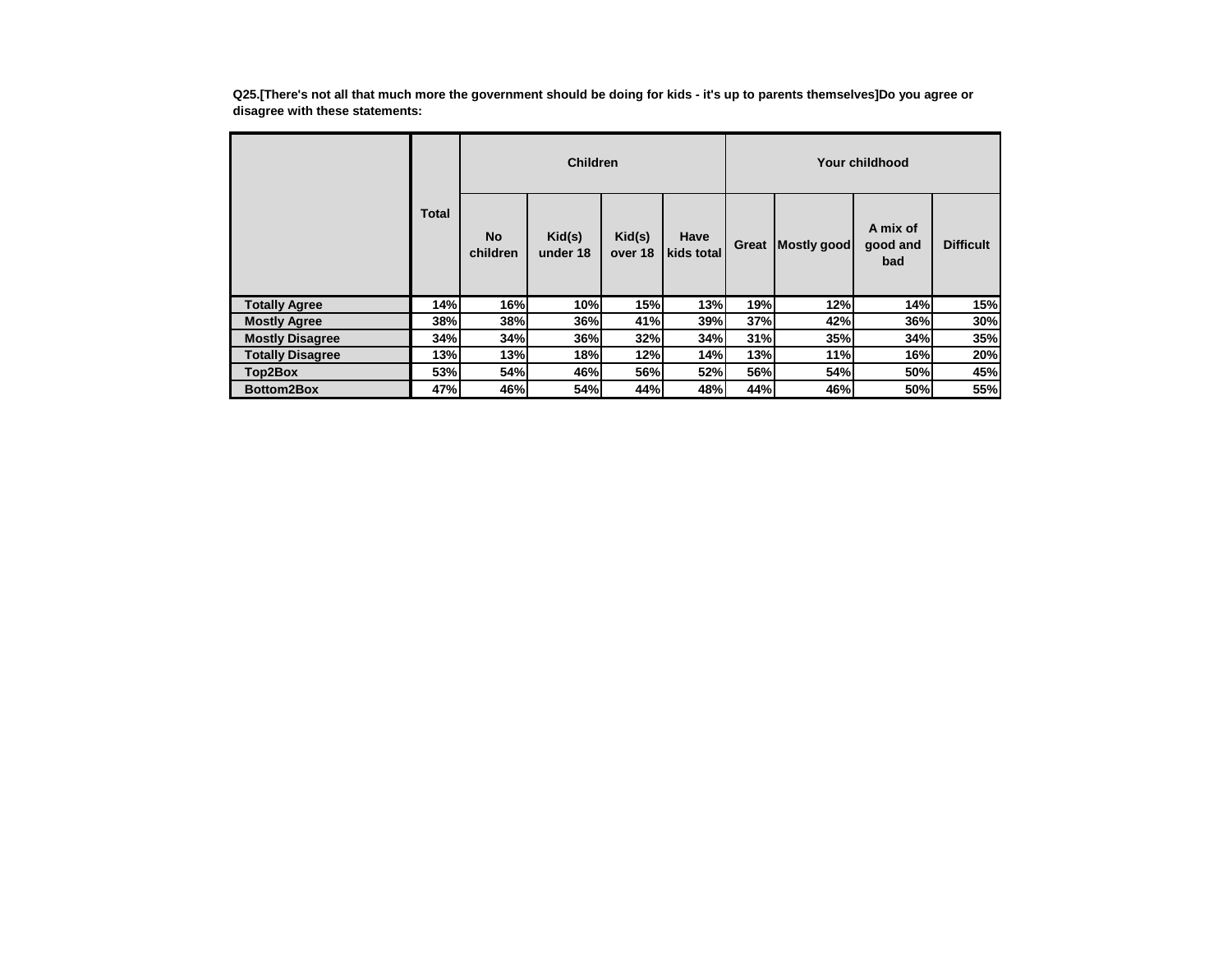**Q25.[Too many parents are relying on daycares and schools to raise their children]Do you agree or disagree with these statements:**

|                         |              |                       | <b>Children</b>    |                   |                    | Your childhood |             |                             |                  |
|-------------------------|--------------|-----------------------|--------------------|-------------------|--------------------|----------------|-------------|-----------------------------|------------------|
|                         | <b>Total</b> | <b>No</b><br>children | Kid(s)<br>under 18 | Kid(s)<br>over 18 | Have<br>kids total | Great          | Mostly good | A mix of<br>good and<br>bad | <b>Difficult</b> |
| <b>Totally Agree</b>    | 36%          | 34%                   | 33%                | 39%               | 38%                | 35%            | 33%         | 40%                         | 42%              |
| <b>Mostly Agree</b>     | 40%          | 42%                   | 41%                | 37%               | 39%                | 37%            | 44%         | 38%                         | 35%              |
| <b>Mostly Disagree</b>  | 19%          | 19%                   | 21%                | 19%               | 19%                | 22%            | 20%         | 17%                         | 12%              |
| <b>Totally Disagree</b> | 5%           | 5%                    | 5%                 | 5%                | 4%                 | 5%             | 4%          | 5%                          | 11%              |
| Top2Box                 | 76%          | 76%                   | 74%                | 77%               | 76%                | 73%            | 77%         | 78%                         | 78%              |
| <b>Bottom2Box</b>       | 24%          | 24%                   | 26%                | 23%               | 24%                | 27%            | 23%         | 22%                         | 22%              |

**Q25.[Today's families are under a lot of financial pressure]Do you agree or disagree with these statements:**

|                         |              |                       | <b>Children</b>                        |                   |                    |       |             | Your childhood              |                  |
|-------------------------|--------------|-----------------------|----------------------------------------|-------------------|--------------------|-------|-------------|-----------------------------|------------------|
|                         | <b>Total</b> | <b>No</b><br>children | $\mathsf{Kid}(\mathsf{s})$<br>under 18 | Kid(s)<br>over 18 | Have<br>kids total | Great | Mostly good | A mix of<br>good and<br>bad | <b>Difficult</b> |
| <b>Totally Agree</b>    | 44%          | 39%                   | 55%                                    | 44%               | 48%                | 42%   | 39%         | 48%                         | 57%              |
| <b>Mostly Agree</b>     | 45%          | 48%                   | 38%                                    | 44%               | 42%                | 46%   | 48%         | 43%                         | 32%              |
| <b>Mostly Disagree</b>  | 10%          | 12%                   | 5%                                     | 11%               | 9%                 | 11%   | 12%         | 8%                          | 9%               |
| <b>Totally Disagree</b> | 1%           | 1%                    | 2%                                     | 1%                | 2%                 | 1%    | 1%          | 1%                          | 2%               |
| Top2Box                 | 88%          | 87%                   | 93%                                    | 88%               | 89%                | 88%   | 87%         | 91%                         | 89%              |
| Bottom2Box              | 12%          | 13%                   | 7%                                     | 12%               | 11%                | 12%   | 13%         | 9%                          | 11%              |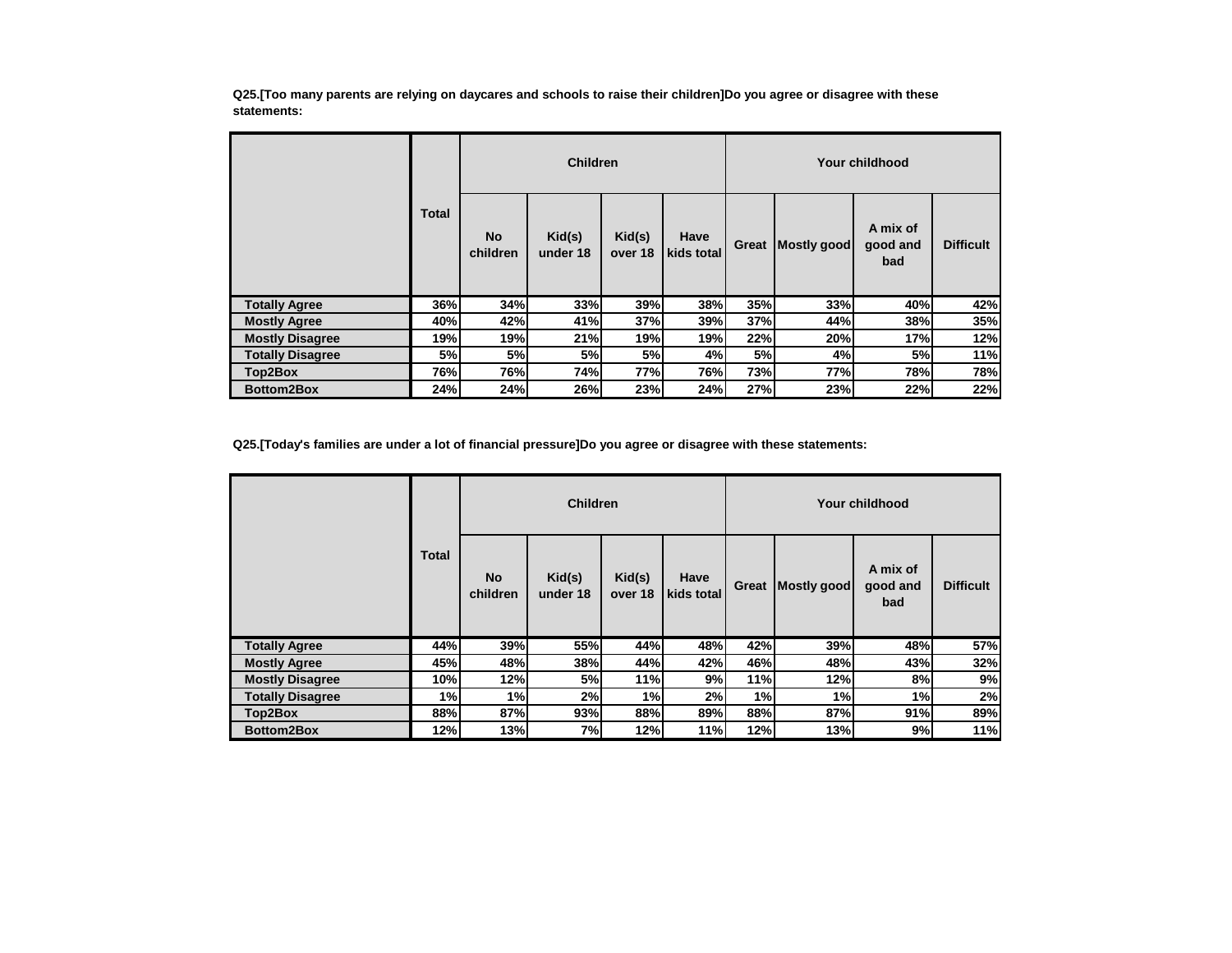**Q25.[Investing in children saves additional spending down the line]Do you agree or disagree with these statements:**

|                         |              |                       | <b>Children</b>    |                   |                    | Your childhood |             |                             |                  |  |
|-------------------------|--------------|-----------------------|--------------------|-------------------|--------------------|----------------|-------------|-----------------------------|------------------|--|
|                         | <b>Total</b> | <b>No</b><br>children | Kid(s)<br>under 18 | Kid(s)<br>over 18 | Have<br>kids total | Great          | Mostly good | A mix of<br>good and<br>bad | <b>Difficult</b> |  |
| <b>Totally Agree</b>    | 35%          | 33%                   | 44%                | 33%               | 37%                | 34%            | 31%         | 37%                         | 50%              |  |
| <b>Mostly Agree</b>     | 52%          | 53%                   | 45%                | 54%               | 51%                | 51%            | 56%         | 53%                         | 34%              |  |
| <b>Mostly Disagree</b>  | 11%          | 11%                   | 9%                 | 10%               | 10%                | 12%            | 12%         | 7%                          | 11%              |  |
| <b>Totally Disagree</b> | 2%           | 3%                    | 2%                 | 2%                | 2%                 | 3%             | 2%          | 2%                          | 4%               |  |
| Top2Box                 | 87%          | 86%                   | 89%                | 87%               | 88%                | 85%            | 87%         | 90%                         | 84%              |  |
| <b>Bottom2Box</b>       | 13%          | 14%                   | 11%                | 13%               | 12%                | 15%            | 13%         | 10%                         | 16%              |  |

**Q25.[The cost of licensed daycare is out-of-reach for too many families who need it]Do you agree or disagree with these** 

| <b>Sample Size</b>      | 910          | $\mathbf{0}$          | 350                | 598               | 910                | 214   | 396                | 214                         | 86               |
|-------------------------|--------------|-----------------------|--------------------|-------------------|--------------------|-------|--------------------|-----------------------------|------------------|
|                         |              |                       | <b>Children</b>    |                   |                    |       |                    | Your childhood              |                  |
|                         | <b>Total</b> | <b>No</b><br>children | Kid(s)<br>under 18 | Kid(s)<br>over 18 | Have<br>kids total | Great | <b>Mostly good</b> | A mix of<br>good and<br>bad | <b>Difficult</b> |
| <b>Totally Agree</b>    | 35%          |                       | 43%                | 31%               | 35%                | 37%   | 32%                | 34%                         | 42%              |
| <b>Mostly Agree</b>     | 45%          |                       | 40%                | 47%               | 45%                | 42%   | 45%                | 49%                         | 42%              |
| <b>Mostly Disagree</b>  | 16%          |                       | 15%                | 17%               | 16%                | 17%   | 18%                | 14%                         | 10%              |
| <b>Totally Disagree</b> | 4%           |                       | 2%                 | 5%                | 4%                 | 4%    | 5%                 | 3%                          | 5%               |
| Top2Box                 | 80%          |                       | 83%                | 78%               | 80%                | 79%   | 77%                | 83%                         | 84%              |
| <b>Bottom2Box</b>       | 20%          |                       | 17%                | 22%               | 20%                | 21%   | 23%                | 17%                         | 16%              |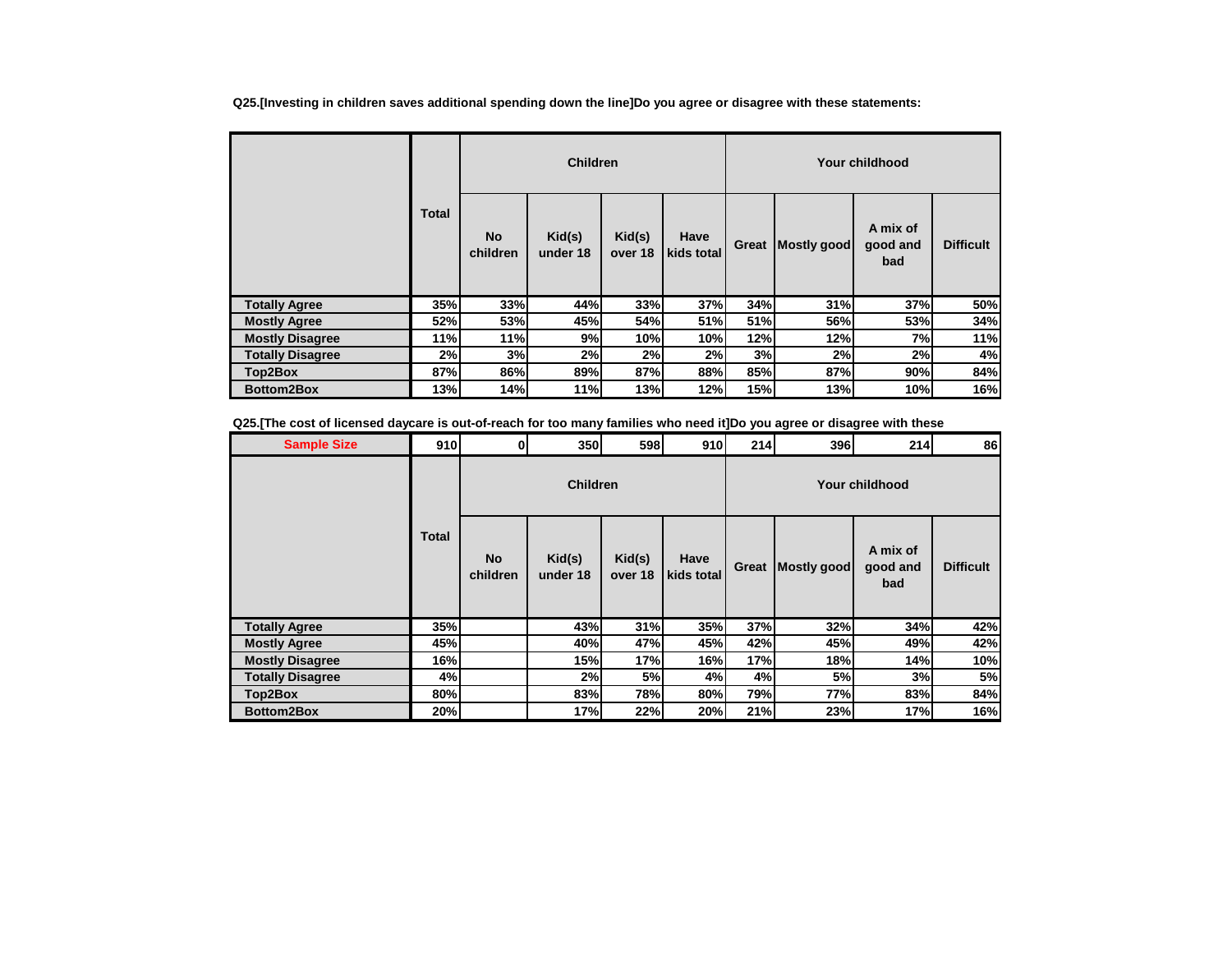### **Q26a.Whether or not to vaccinate children:**

| <b>Sample Size</b>                                                     | 1701         | 791                   | 350                | 598               | 910                | 417   | 714         | 409                         | 162              |
|------------------------------------------------------------------------|--------------|-----------------------|--------------------|-------------------|--------------------|-------|-------------|-----------------------------|------------------|
|                                                                        |              |                       | <b>Children</b>    |                   |                    |       |             | Your childhood              |                  |
|                                                                        | <b>Total</b> | <b>No</b><br>children | Kid(s)<br>under 18 | Kid(s)<br>over 18 | Have<br>kids total | Great | Mostly good | A mix of<br>good and<br>bad | <b>Difficult</b> |
| Should be up to the<br>parents to decide                               | 27%          | 28%                   | 33%                | 21%               | 26%                | 23%   | 29%         | 29%                         | 29%              |
| Should be a law requiring<br>all children get the main<br>vaccinations | 73%          | 72%                   | 67%                | 79%               | 74%                | 77%   | <b>71%</b>  | 71%                         | 71%              |

**Q26b.Whether or not parents physically punish their children:**

|                                                                       |              |                       | <b>Children</b>    |                   |                    | Your childhood |             |                             |                  |  |  |
|-----------------------------------------------------------------------|--------------|-----------------------|--------------------|-------------------|--------------------|----------------|-------------|-----------------------------|------------------|--|--|
|                                                                       | <b>Total</b> | <b>No</b><br>children | Kid(s)<br>under 18 | Kid(s)<br>over 18 | Have<br>kids total | Great          | Mostly good | A mix of<br>good and<br>bad | <b>Difficult</b> |  |  |
| Should be up to the<br>parents to decide                              | 59%          | 55%                   | 61%                | 63%               | 62%                | 65%            | 63%         | 48%                         | 52%              |  |  |
| Should be a law<br>prohibiting any physical<br>punishment of children | 41%          | 45%                   | 39%                | 37%               | 38%                | 35%            | 37%         | 52%                         | 48%              |  |  |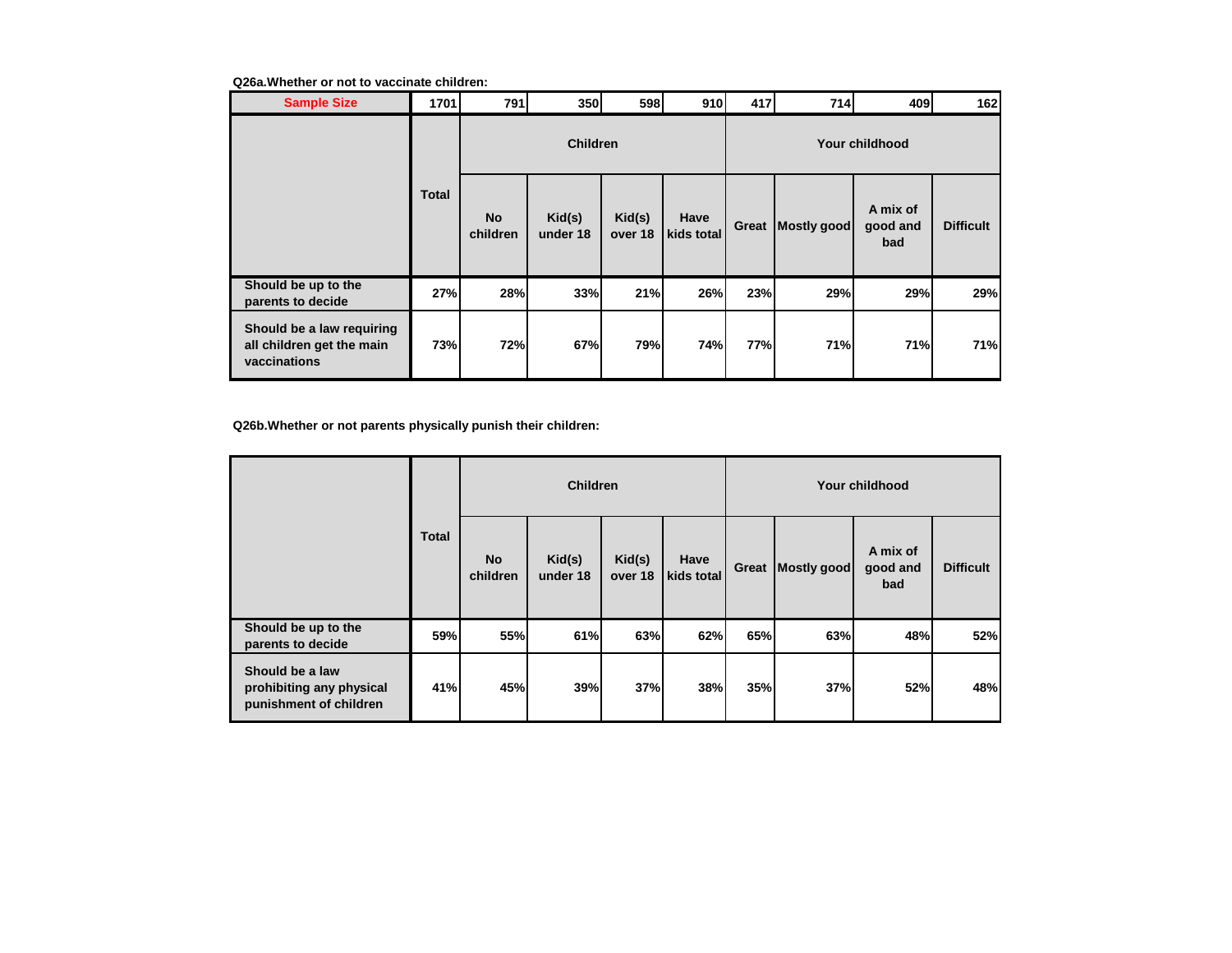## **Q27.[Summary of Yes]Are you:**

|                                                                                                             |              |                       | <b>Children</b>    |                   |                    |       |             | Your childhood              |                  |
|-------------------------------------------------------------------------------------------------------------|--------------|-----------------------|--------------------|-------------------|--------------------|-------|-------------|-----------------------------|------------------|
|                                                                                                             | <b>Total</b> | <b>No</b><br>children | Kid(s)<br>under 18 | Kid(s)<br>over 18 | Have<br>kids total | Great | Mostly good | A mix of<br>good and<br>bad | <b>Difficult</b> |
| A grandparent                                                                                               | 27%          | 9%                    | 9%                 | 61%               | 42%                | 29%   | 26%         | 28%                         | 24%              |
| An aunt or uncle                                                                                            | 72%          | 57%                   | 78%                | 88%               | 84%                | 67%   | 74%         | 73%                         | 69%              |
| A child care worker                                                                                         | 3%           | 3%                    | 6%                 | 2%                | 3%                 | 3%    | 3%          | 4%                          | 4%               |
| A teacher                                                                                                   | 5%           | 5%                    | 6%                 | 4%                | 4%                 | 4%    | 5%          | 5%                          | 3%               |
| Working some other way<br>directly with kids (other job<br>in a school, or children's<br>health care, etc.) | 10%          | 11%                   | 11%                | 8%                | 10%                | 11%   | 10%         | 9%                          | 11%              |

**Q27.[Summary of No]Are you:**

|                                                                                                             |              |                       | <b>Children</b>    |                   |                    |       |             | Your childhood              |                  |
|-------------------------------------------------------------------------------------------------------------|--------------|-----------------------|--------------------|-------------------|--------------------|-------|-------------|-----------------------------|------------------|
|                                                                                                             | <b>Total</b> | <b>No</b><br>children | Kid(s)<br>under 18 | Kid(s)<br>over 18 | Have<br>kids total | Great | Mostly good | A mix of<br>good and<br>bad | <b>Difficult</b> |
| A grandparent                                                                                               | 73%          | 91%                   | 91%                | 39%               | 58%                | 71%   | 74%         | 72%                         | 76%              |
| An aunt or uncle                                                                                            | 28%          | 43%                   | 22%                | 12%               | 16%                | 33%   | 26%         | 27%                         | 31%              |
| A child care worker                                                                                         | 97%          | 97%                   | 94%                | 98%               | 97%                | 97%   | 97%         | 96%                         | 96%              |
| A teacher                                                                                                   | 95%          | 95%                   | 94%                | 96%               | 96%                | 96%   | 95%         | 95%                         | 97%              |
| Working some other way<br>directly with kids (other job<br>in a school, or children's<br>health care, etc.) | 90%          | 89%                   | 89%                | 92%               | 90%                | 89%   | 90%         | 91%                         | 89%              |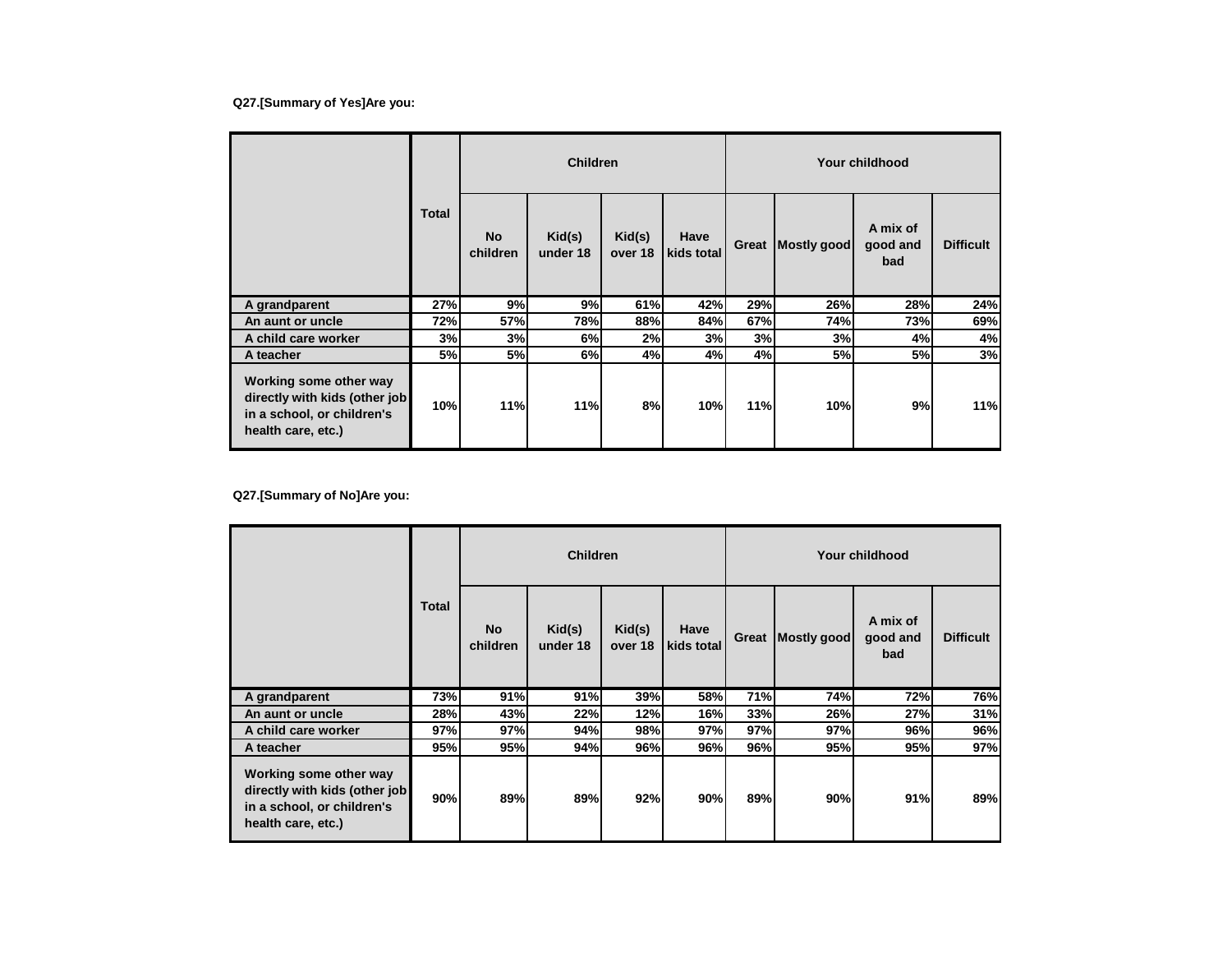**Q28.[Volunteer for a kids' program/activity]Are you personally involved in any of the following:**

|                        |              |                       | <b>Children</b>    |                   |                    |       |             | Your childhood              |                  |
|------------------------|--------------|-----------------------|--------------------|-------------------|--------------------|-------|-------------|-----------------------------|------------------|
|                        | <b>Total</b> | <b>No</b><br>children | Kid(s)<br>under 18 | Kid(s)<br>over 18 | Have<br>kids total | Great | Mostly good | A mix of<br>good and<br>bad | <b>Difficult</b> |
| No, have not done that | 58%          | 69%                   | 46%                | 48%               | 48%                | 51%   | 59%         | 62%                         | 57%              |
| Have done, not now     | 34%          | 25%                   | 39%                | 46%               | 42%                | 38%   | 33%         | 31%                         | 36%              |
| Yes, do that           | 8%           | 6%                    | 15%                | 7%                | 10%                | 11%   | 8%          | 6%                          | 7%               |

**Q28.[Coach kids' sports]Are you personally involved in any of the following:**

|                        |              |                       | <b>Children</b>    |                   |                    |       |             | Your childhood              |                  |
|------------------------|--------------|-----------------------|--------------------|-------------------|--------------------|-------|-------------|-----------------------------|------------------|
|                        | <b>Total</b> | <b>No</b><br>children | Kid(s)<br>under 18 | Kid(s)<br>over 18 | Have<br>kids total | Great | Mostly good | A mix of<br>good and<br>bad | <b>Difficult</b> |
| No, have not done that | 76%          | 86%                   | 71%                | 66%               | 68%                | 69%   | 74%         | 84%                         | 85%              |
| Have done, not now     | 20%          | 12%                   | 21%                | 31%               | 27%                | 24%   | 23%         | 14%                         | 13%              |
| Yes, do that           | 4%           | 2%                    | 8%                 | 3%                | 5%                 | 6%    | 3%          | 2%                          | 2%               |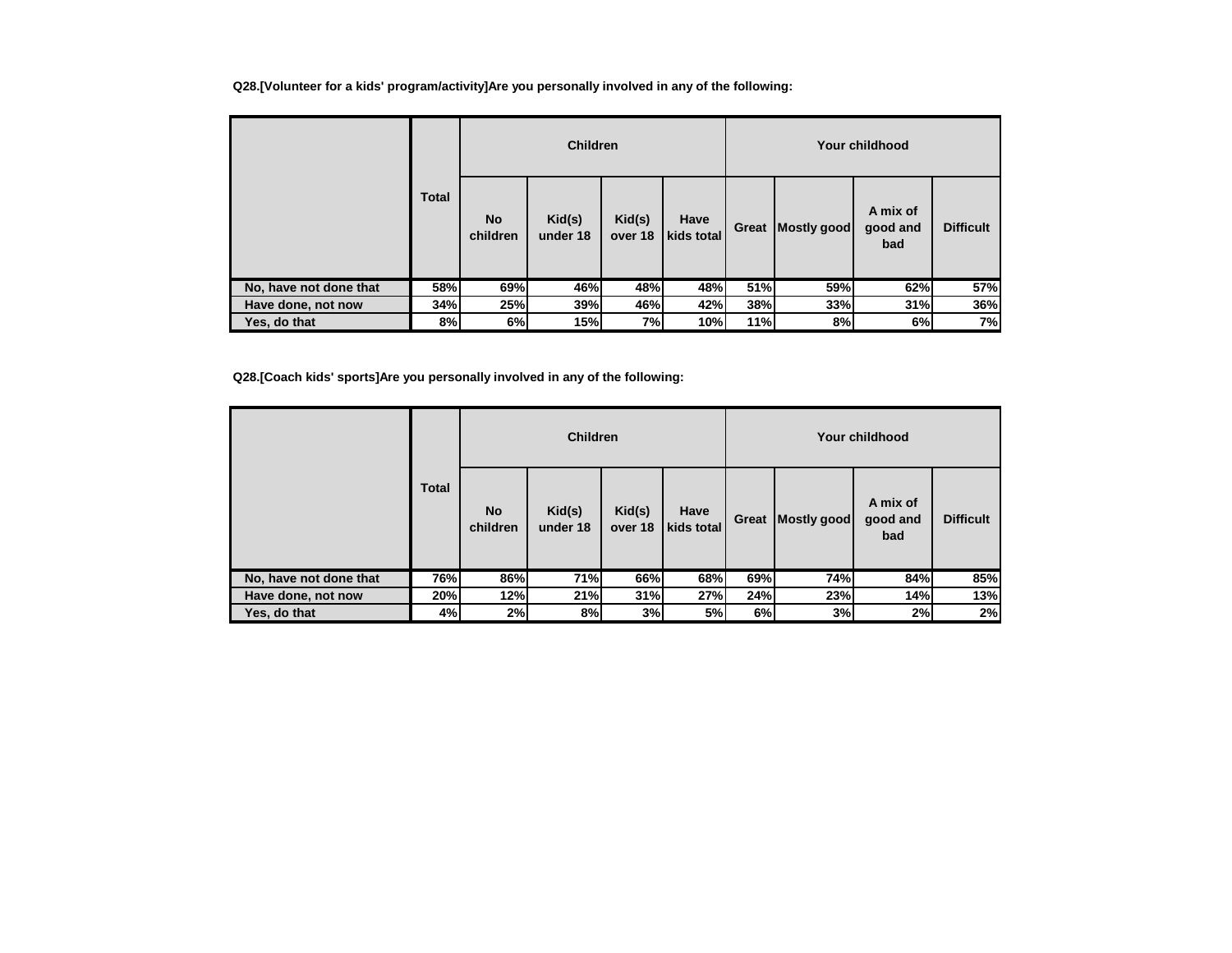**Q28.[Donate money to a children's charity]Are you personally involved in any of the following:**

|                        | <b>Total</b> | <b>Children</b>       |                    |                   |                    |       | Your childhood |                             |                  |  |  |
|------------------------|--------------|-----------------------|--------------------|-------------------|--------------------|-------|----------------|-----------------------------|------------------|--|--|
|                        |              | <b>No</b><br>children | Kid(s)<br>under 18 | Kid(s)<br>over 18 | Have<br>kids total | Great | Mostly good    | A mix of<br>good and<br>bad | <b>Difficult</b> |  |  |
| No, have not done that | 36%          | 49%                   | 27%                | 23%               | <b>25%</b>         | 35%   | 36%            | 35%                         | 44%              |  |  |
| Have done, not now     | 40%          | 33%                   | 48%                | 46%               | 46%                | 37%   | 42%            | 40%                         | 36%              |  |  |
| Yes, do that           | 24%          | 18%                   | 26%                | 31%               | 29%                | 28%   | 23%            | 24%                         | 21%              |  |  |

**Q28.[Support children's causes (by writing letters or signing a petition, etc.)]Are you personally involved in any of the following:**

|                        |              | <b>Children</b>       |                    |                   |                    | Your childhood |             |                             |                  |  |
|------------------------|--------------|-----------------------|--------------------|-------------------|--------------------|----------------|-------------|-----------------------------|------------------|--|
|                        | <b>Total</b> | <b>No</b><br>children | Kid(s)<br>under 18 | Kid(s)<br>over 18 | Have<br>kids total | Great          | Mostly good | A mix of<br>good and<br>bad | <b>Difficult</b> |  |
| No, have not done that | 70%          | 76%                   | 59%                | 67%               | 64%                | 73%            | 71%         | 69%                         | 61%              |  |
| Have done, not now     | 22%          | 18%                   | 29%                | 24%               | 26%                | 19%            | 22%         | 24%                         | 27%              |  |
| Yes, do that           | 8%           | 5%                    | 12%                | 9%                | 10%                | 8%             | 7%          | 7%                          | 12%              |  |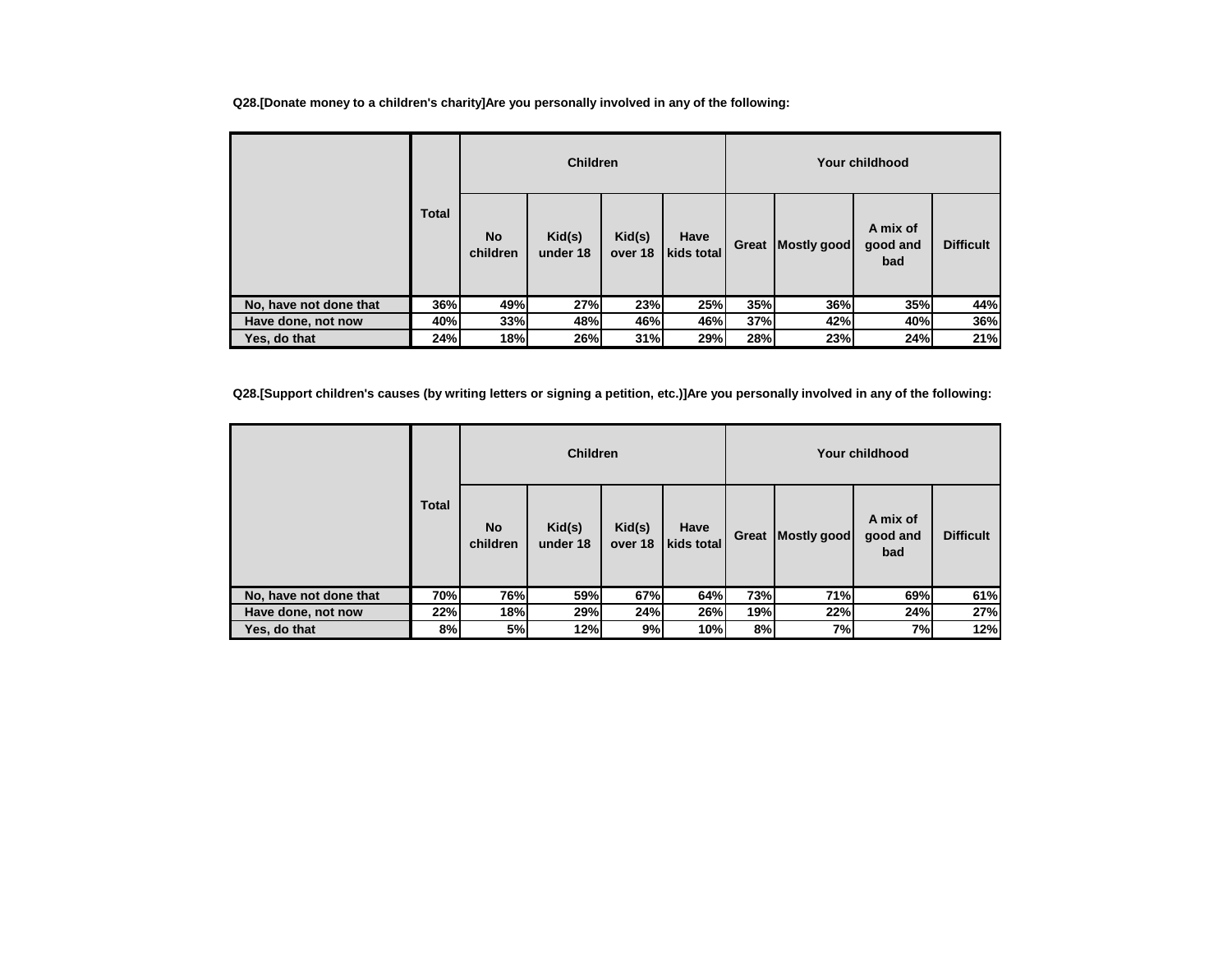**Q29.This survey has been talking about children and their issues. How would you describe your own childhood?**

|                       | <b>Total</b> | <b>Children</b>       |                                        |                   |                    | Your childhood |             |                             |                  |  |
|-----------------------|--------------|-----------------------|----------------------------------------|-------------------|--------------------|----------------|-------------|-----------------------------|------------------|--|
|                       |              | <b>No</b><br>children | $\mathsf{Kid}(\mathsf{s})$<br>under 18 | Kid(s)<br>over 18 | Have<br>kids total | Great          | Mostly good | A mix of<br>good and<br>bad | <b>Difficult</b> |  |
| Great                 | 24%          | 26%                   | 21%                                    | 26%               | 24%                | 100%           |             |                             |                  |  |
| Mostly good           | 42%          | 40%                   | 46%                                    | 42%               | 43%                |                | 100%l       |                             |                  |  |
| A mix of good and bad | 24%          | 25%                   | 21%                                    | 25%               | 24%                |                |             | 100%                        |                  |  |
| <b>Difficult</b>      | 9%           | 10%                   | 12%                                    | 8%                | 9%                 |                |             |                             | 100%             |  |
| Top2Box               | 66%          | 66%                   | 67%                                    | 67%               | 67%                | 100%           | 100%        |                             |                  |  |
| <b>Bottom2Box</b>     | 34%          | 34%                   | 33%                                    | 33%               | 33%                |                |             | 100%                        | 100%             |  |

**Q30.Overall, is being a parent easier or harder than you thought it would be before you had kids?**

| <b>Sample Size</b>   | 350          | $\mathbf{0}$          | 350                | 37                | 350                | 72    | 161         | 74                          | 42               |
|----------------------|--------------|-----------------------|--------------------|-------------------|--------------------|-------|-------------|-----------------------------|------------------|
|                      |              |                       | <b>Children</b>    |                   |                    |       |             | <b>Your childhood</b>       |                  |
|                      | <b>Total</b> | <b>No</b><br>children | Kid(s)<br>under 18 | Kid(s)<br>over 18 | Have<br>kids total | Great | Mostly good | A mix of<br>good and<br>bad | <b>Difficult</b> |
| It's way easier      | 2%           |                       | 2%                 | 5%                | 2%                 | 5%    | 2%          |                             | 3%               |
| <b>Easier</b>        | 9%           |                       | 9%                 |                   | 9%                 | 9%    | 12%         | 3%                          | 5%               |
| About what I thought | 44%          |                       | 44%                | 54%               | 44%                | 43%   | 48%         | 44%                         | 34%              |
| <b>Harder</b>        | 31%          |                       | 31%                | 25%               | 31%                | 32%   | 26%         | 40%                         | 35%              |
| Way harder           | 13%          |                       | 13%                | 16%               | 13%                | 10%   | 12%         | 13%                         | 23%              |
| Top2Box              | 11%          |                       | 11%                | 5%                | 11%                | 14%   | 14%         | 3%                          | 8%               |
| Bottom2Box           | 45%          |                       | 45%                | 41%               | 45%                | 42%   | 38%         | 53%                         | 58%              |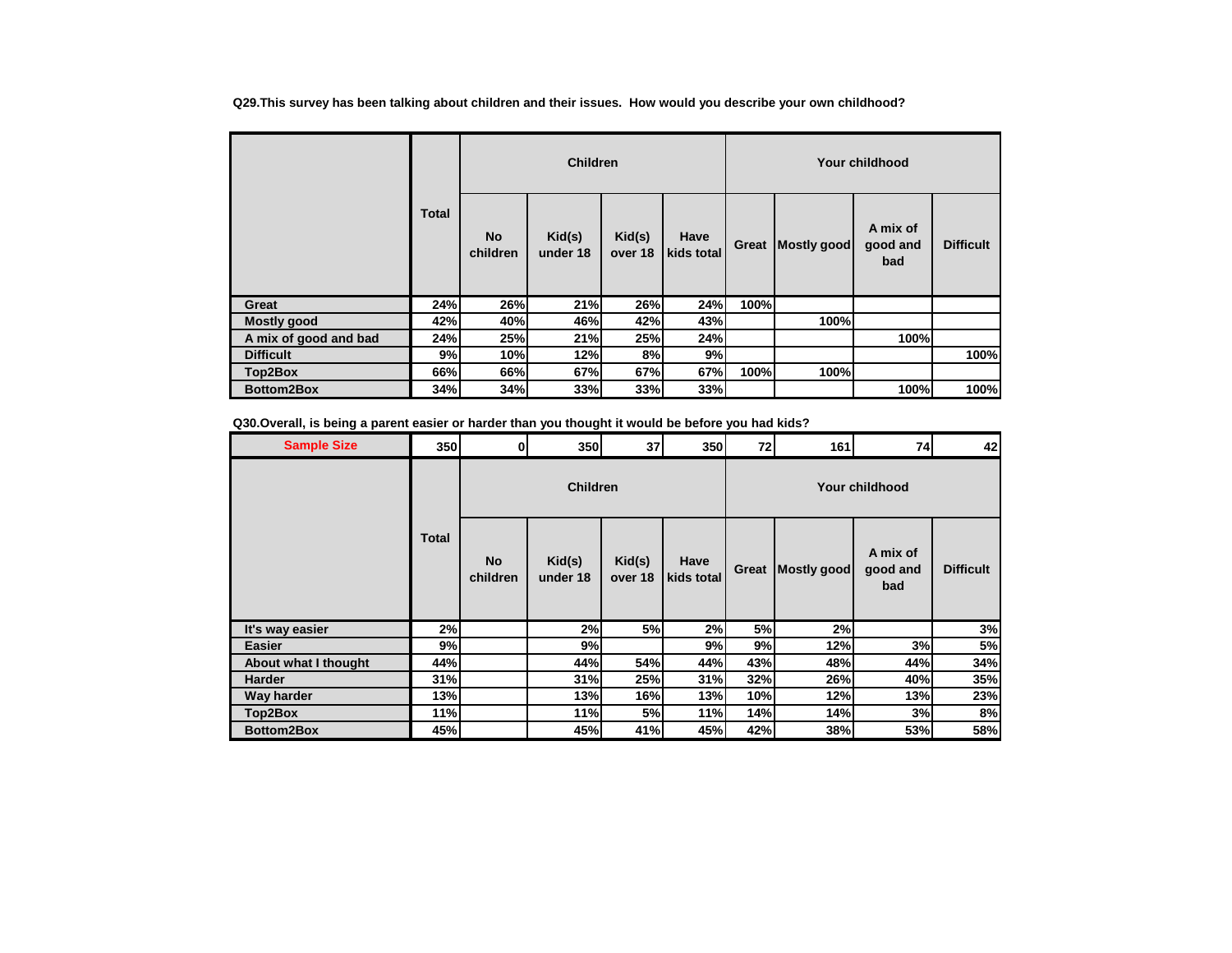## **Q31.Do you ever worry that you are not a good parent?**

|                   | <b>Total</b> | <b>Children</b>       |                    |                   |                    | Your childhood |             |                             |                  |  |
|-------------------|--------------|-----------------------|--------------------|-------------------|--------------------|----------------|-------------|-----------------------------|------------------|--|
|                   |              | <b>No</b><br>children | Kid(s)<br>under 18 | Kid(s)<br>over 18 | Have<br>kids total | Great          | Mostly good | A mix of<br>good and<br>bad | <b>Difficult</b> |  |
| Yes, often        | 27%          |                       | 27%                | 25%               | 27%                | 26%            | 23%         | 25%                         | 45%              |  |
| <b>Sometimes</b>  | 49%          |                       | 49%                | 51%               | 49%                | 47%            | 49%         | 55%                         | 43%              |  |
| Not really        | 20%          |                       | 20%                | 21%               | 20%                | 24%            | 25%         | 12%                         | 8%               |  |
| No, do not        | 4%           |                       | 4%                 | 3%                | 4%                 | 3%             | 2%          | 8%                          | 4%               |  |
| Top2Box           | 76%          |                       | 76%                | 77%               | 76%                | 73%            | 73%         | 80%                         | 88%              |  |
| <b>Bottom2Box</b> | 24%          |                       | 24%                | 23%               | 24%                | 27%            | 27%         | 20%                         | 12%              |  |

**Q32.Is money a concern for you in raising your kids as well as you'd like?**

|                                                  | <b>Total</b> | <b>Children</b>       |                    |                   |                    |       | Your childhood |                             |                  |  |  |
|--------------------------------------------------|--------------|-----------------------|--------------------|-------------------|--------------------|-------|----------------|-----------------------------|------------------|--|--|
|                                                  |              | <b>No</b><br>children | Kid(s)<br>under 18 | Kid(s)<br>over 18 | Have<br>kids total | Great | Mostly good    | A mix of<br>good and<br>bad | <b>Difficult</b> |  |  |
| No, I can afford to provide<br>what my kids need | 50%          |                       | 50%                | 52%               | 50%                | 49%   | 60%            | 41%                         | 34%              |  |  |
| Yes, a lack of money is<br>hurting my kids       | 50%          |                       | 50%                | 48%               | 50%                | 51%   | 40%            | 59%                         | 66%              |  |  |